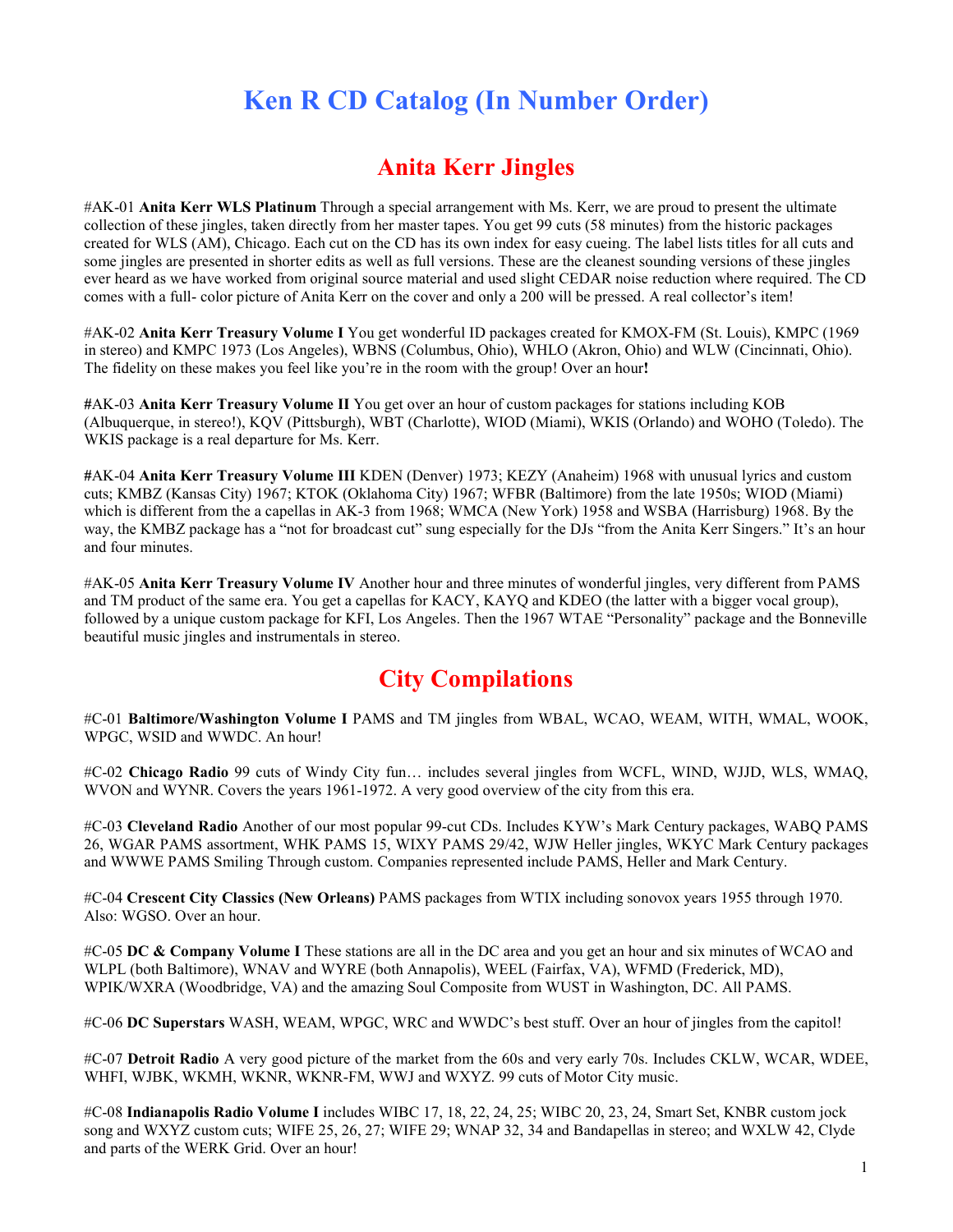#C-09 **Jacksonville Radio Volume I** Mighty 6-90 WAPE 38/18, WBIX Country One, WIVY 42/43/44, WJAX-FM Escape (stereo), WKTZ-FM's version of the WFAA package in stereo, and WPDQ 29 DJ special cuts, 34 and 41 combination. Over an hour of great stuff.

#C-10 **LA Radio** 99 cuts from Los Angeles stations that were big in the 60s and 70s. Includes KABC, KDAY, KFI, KFWB, KGFJ, KHJ, KIIS, KMPC, KNX AM and FM, KPOL, KRLA, KROQ and K-Earth.

#C-11 **Mile High Denver** All PAMS including KBPI 36/41, KHOW a capellas/Superstar, KIMN 26, KIMN Happy Face Grid, KIMN Holidaze, KIMN 40/custom and KIMN Great American Music Machine test. Also: KLZ grids, days of the week and freaky experimental KLZ FM 35 and custom. Lastly, KTLK 42, Drake-sounding grids and show theme. Over an hour of PAMS jingles from 1974-1974.

#C-12 **Milwaukee Radio** All PAMS product from WEMP, WOKY, WAUK, WMIL and WRIT from the Top 40 days. Over an hour.

#C-13 **New York Radio** The big sound of 99 cuts from the Big Apple. Stations represented include WABC, WINS, WNEW, WHN, WMCA, WWDJ, WMGM and WCBS-FM.

#C-14 **Portland Radio Volume I** An hour of PAMS Portland Power including KPOK 28/33/37/41, KISN 23, 25/26/27, 38/40 and one cut from 29, KPAM 40 in Stereo, KPOJ 20 and a bonus cut: a PAMS male a capella session for KGW including outtakes.

#C-15 **Queen City Radio (Cincinnati, OH)** WLW and WSAI are featured with a large package from WUBE, too. Another hour of great jingles!

#C-16 **San Francisco Radio Volume I** Three great PAMS custom packages. KABL was a beautiful music station, KCBS(FM) played oldies and KNEW in Oakland played easy listening. Over an hour of great listening.

#C-17 **San Francisco Radio Volume II** PAMS produced a rather unique custom package for KGO-TV (ABC Channel 7) in 1970, so you get that plus four packages from KNBR. Over an hour from the city by the bay.

#C-18 **Space City, USA-Houston Volume I** Not included in any of the "As Big As Texas" CDs… another hour of PAMS material from KCOH, KIKK, KILT, KNUZ, KTHT and KXYZ. Some in stereo!

#C-19 **Spirit of St. Louis** WIL Series 16, 20 and country jingles, KXOK Series 31, 30 and 1968 Custom packages. Over an hour of jingles.

#C-20 **Spotlight Dallas Volume I: WFAA** These are the PAMS jingles heard on WFAA (located at both 570 and 820 on the dial at various times of the day in those years). You get Smart Set and Great Things from 1964, the stereo WFAA-FM "Dial 98" custom package, WFAA-TV "Somethin' Else" cuts used by Ron Chapman, the 1968-69 custom "good life" custom, Series 40 experiments and air versions and Series 44, all from PAMS. An hour and five minutes

#C-21 **Syracuse Radio** WOLF, WNDR, WHEN, WPAW and WSEN with over an hour of power.

#C-22 **Deep in Detroit** Here is the wonderful Blore package for WCAR, some TM a capellas for WDRQ, PAMS 23 (and some 15) for WJBK Radio 15, PAMS a capella and moog for WWJ (1967, 68 and 69), and the package we produced for WYUR featuring PAMS resings (in stereo!). Over an hour.

#C-23 **Spotlight Dallas: KFJZ, The Early Years** Series 17 and City Song, Series 18 Waltz, The Fort Worth Twist (everybody's doing it!), Series 24, 25D, 27, 31, 36/37, shouts from 1972, Philly Flo/LS 73/LS74/LS 75 and Shaft remixes, and Energy/LS 74. Over an hour!

#C-24 **Cleveland/Akron Listens** Another hour including PAMS WAKR 35/Tuned Young and Musical Odyssey. You'll hear the unusual and very lively WHK Pepper Beatles Series (better and longer than the PAMS Beatles series) and PAMS Custom 1974. From WHLO, PAMS 25D. Then the rare WIXY Spot Series 38 and TM's 1972 assortment for WKYC.

#C-25 **Syracuse Revisited** The rare TM session reel with outtakes for WFBL's oldies jingles, a Musicreations a capella package for WFBL, some of the coolest CRC jingles ever for WNDR (from several series combined and much better quality than we had previously), and two Gwinsound packages for WOLF (the air versions, not the demos). It's over an hour.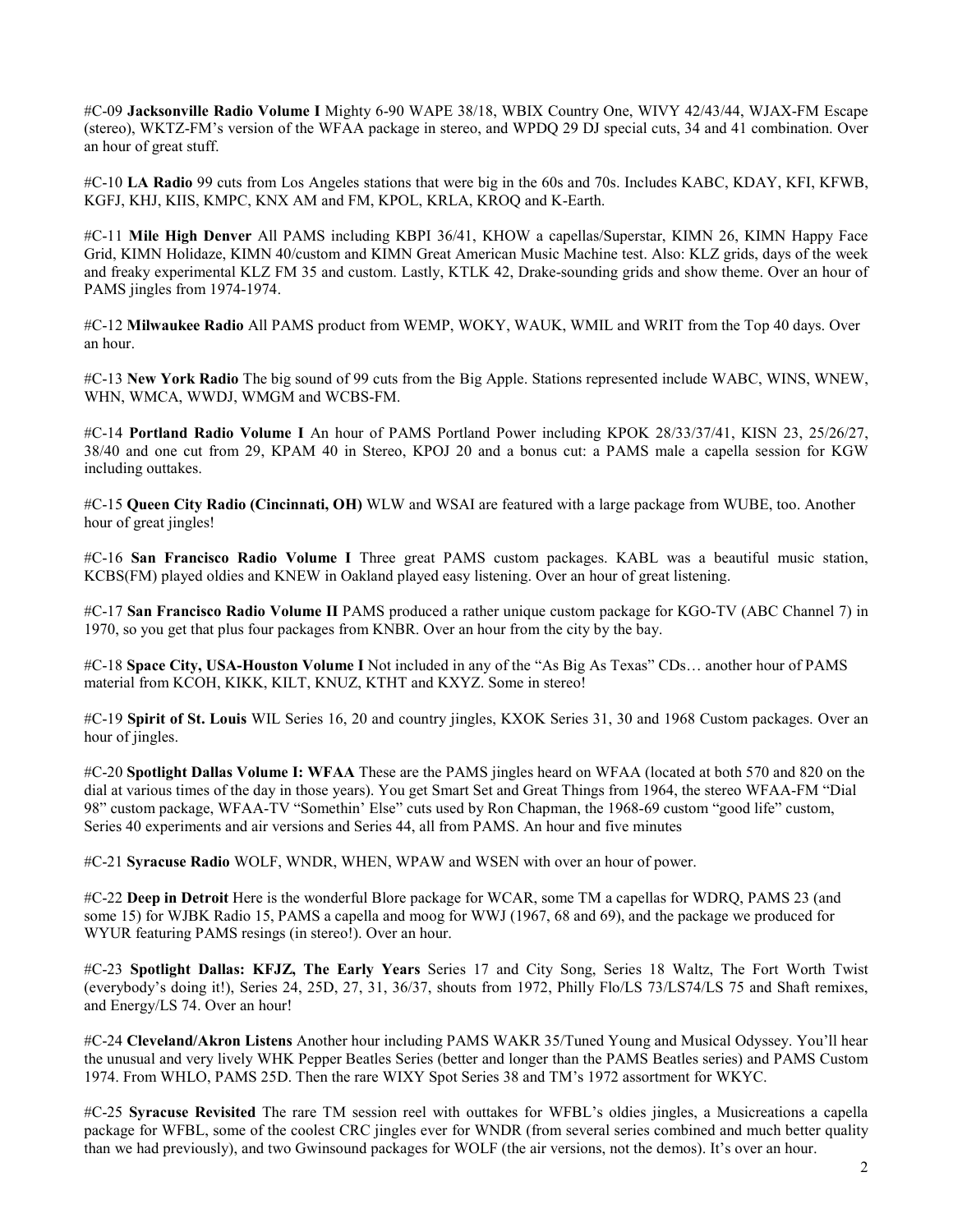#C-26 **Toledo Radio Volume I** It's about time we had a tribute to our own city! Toledo radio was very competitive and we've got some of the earliest jingles in this one hour and five minute collection including: WCWA PAMS 1969 a capellas and moog, WOHO PAMS 25, a couple of very old 50's WSPD jingles from disk (which have had the crackle removed and sound great!!), another package for the old line MOR station WSPD by Musicreations called "Voice of the City," two packages from top rocker WTOD including the Futuresonic Versatiles and Spot's Series 27 "On Set." Then you get an old Pepper package from WTOL (which turned into WCWA later) and WTTO's PAMS 1968 custom jingles. This CD was a memory flogger for us, but you'll love the jingles whether you lived here or not!

#C-27 **Tri-Cities (Albany, Schenectady, Troy) Volume I** You get an hour of great jingles including PAMS a capellas, Philly Story I and Philly Story II for WABY, WPTR's long-lost PAMS 30, a beautiful music custom package for WROW, and from WTRY three packages: an old one we're not familiar with, a couple of redone cuts from 27 and PAMS 28.

#C-28 **Boston Loves You** Five packages from Beantown! You get the TM custom 1976 package for WBZ and a short song for WBZ called "We Please All the People Most of the Time." Then remember those wonderful CRC jingles for WBZ, which we offered previously? So many people loved them that we went back and remastered them using CEDAR noise reduction to get rid of the hiss. You also get WCOP PAMS 17 and WEZE PAMS Beautiful But Beautiful and a capellas. An hour of jingles.

#C-29 **Big Apple Inc.** It's jingles produced by companies *in* New York. This CD features the work of Atwood Richards, a firm operating in the '60s and early '70s. You get a capellas, All American, Countrypolitan (demo), KIOA's Comin' On Strong, The Magic of Atwood Richards, KIMN Sound of the 70s, Tempo for WVNJ, WGLN Countrypolitan, WINN custom and more. An oddity here is "The Sound Is…" originally recorded by CRC, but picked up by Atwood Richards and resung here in stereo for WEXI. There's one bonus track on this hour and five minute CD, "Sounds Familiar," the 7-minute demo for WTAE and CFTR as recorded by another New York company, Mark Century.

#C-30 **Hotlanta Volume I** You get two PAMS packages from WGST (PAMS 40 and the WRC package); WPLO 17, WQXI 18 and their weird 1968 custom series, and three packages we produced using mostly PAMS tracks for WLKQ in North Atlanta in 1987 and 1990 (in stereo!). An hour of PAMS jingles.

#C-31 **New York Affair** These packages are all from New York and all from the late 60s and early 70s. Well, OK, WWDJ is actually in New Jersey! You get these great WNBC TM packages: Design 70, Design 72, Image 73, DJ customs, Summer Six pack, and the Great Entertainer (:60 second song). Also included: WWRL Pepper Tanner Soul Radio, WBNX PAMS a capellas (in Spanish!), and WWDJ's TM Pacific and Southern Package. In all, over an hour of memories.

#C-32 **Spirit of St. Louis Volume II** An hour and thirteen minutes of PAMS goodies. From KSD: their early 70s a capellas/Moog/Sonovox/Philly Story; from KXOK Series 17, 25B and "Talent Time." And from WIL, Series 24. Hey, a bonus on the KXOK 17: since we had to mix these cuts from original two-track masters, you get a very neat group of a capella mix-outs which the program director never heard!

# **Canadian Stations**

#CC-01 **The Big 8 CKLW** The Motor City's biggest blowtorch! You get jingles spanning 1961 through 1976 from companies like Futursonic, CRC, pepper Tanner, Mark Century and PAMS. Plus… the famous Bill Drake jingles by the Johnny Mann Singers. Also production beds and "\_\_\_ years ago today" announcements. Over an hour!

#CC-02 **CHUM 1050 Toronto Volume I** Includes Series 18, 25, 25D, 27, 28 and 29. Over an hour of PAMS jingles from 1962-1964. This was the premiere Top 40 in all of Canada for many years.

#CC-03 **CHUM 1050 Toronto Volume II** Includes Series 31, 33/33, 34, three sets of a capellas, My Station Is, 40/43/44/45, sonovox and our own stereo 1988 assortment. Over an hour.

#CC-04 **All Canadian Volume I** And all from PAMS, too! You get CHED Solid Rock and 46, CKLG 46, CKOM a capellas/Sonovox/Moog, CKXL 41 and 46 and some cuts from Windy (WLS '76) done for the Moffat group of stations. About an hour and three minutes!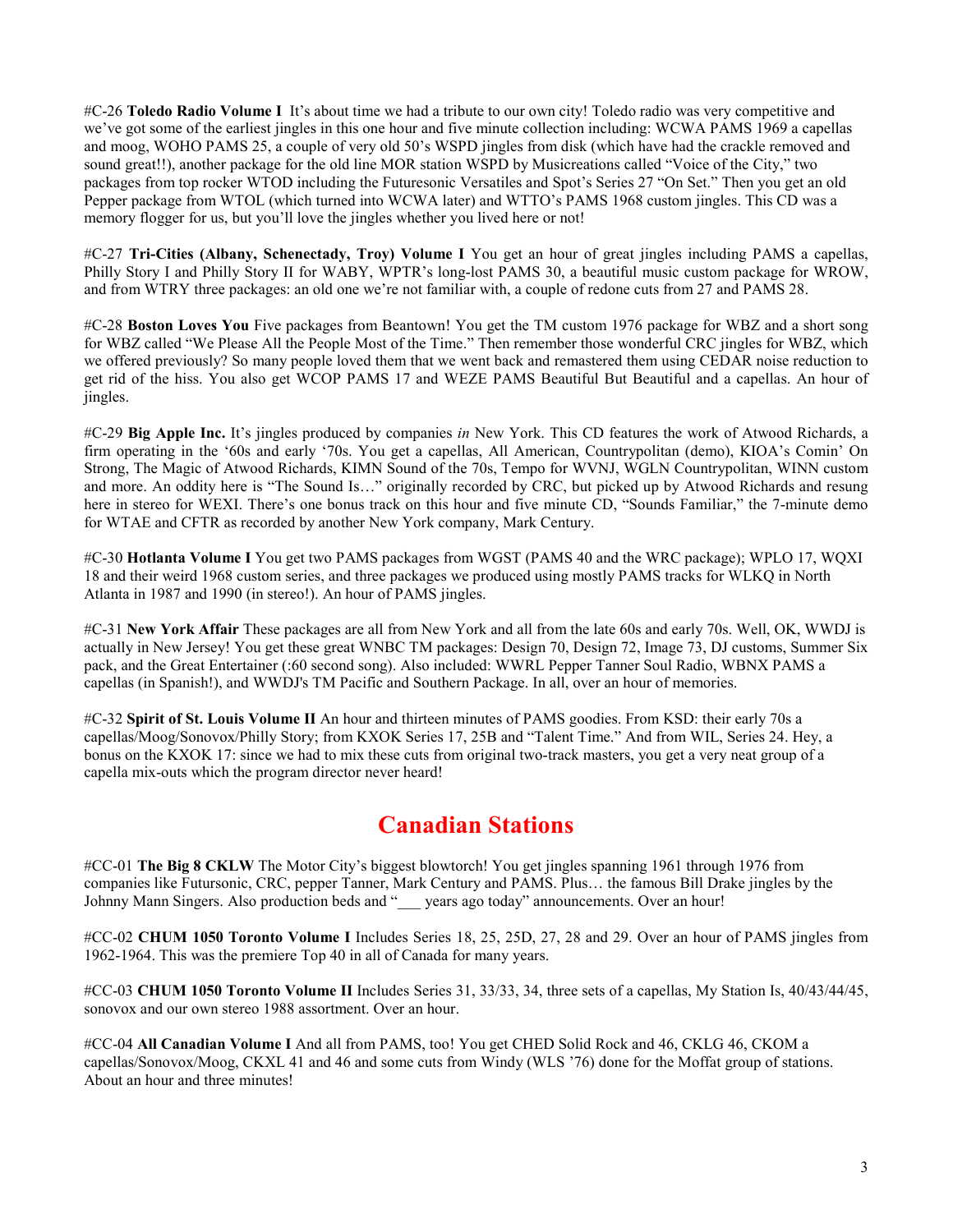#CC-05 **CKCK 620 Regina** boomed out of Saskatchewan, Canada. With a logo similar to "CHUM 10-50, Toronto," CKCK was a big PAMS client. On this hour-long CD you get Series 18/29, 25D (Cheerleaders) and 34. Also included, some a capellas, their 1970 custom grid, and some custom musical promos for something called "Buffalo Days." Yes, Buffalo Days!

#CC-06 **Canadian Connection 2-CD Set** All PAMS jingles from our neighbor to the north! **Disc 1:** CFCN (Calgary) Smart Set, CFUN (Newcastle) 27 (with unexpected "go go" lyrics on each cut!), CFRW (Winnipeg) a capellas (which sound like they came out of Series 40), CHSJ (St. John) re-sing of the WLS '74 package, CJRP (Quebec) Series 42 and 43 (in French!), and CKVN (Vancouver) 40/41. **Disc 2:** CFCF (Montreal) 19/24/25/, 28, 27/29, 30 with unusual Sonovox and the Ramsey Lewis song, CJOB (Winnipeg) 4 custom cuts, CJTR (Three Rivers) 43 (sung in French), CKPR-TV (Thunder Bay) re-sing of the rare TV-5 package/17 and CKSO (Sudbury) Series 40-style a capellas. Disc 1: 1:09. Disc 2: 1:08.

#DT-01 **CHUM 1050 Toronto Volume III** With the help of CHUM historian Doug Thompson, we have assembled an hour and eighteen minutes (!?!) of great jingles from the station's early days in top-40. From CRC: a 1957 package. From IMN Productions two packages, from 1958 and 1960; From Futursonic, Swingin' Sound 1960, Versatiles 1960, Happy Sound 1961, a tribute to Toronto (song!) 1962, and some Calendar Girl jingles also from 1962. They don't write 'em like these anymore!

#DT-02 **CHUM 1050 Toronto Volume IV** It's an hour and 12 minutes of non-PAMS goodies including Futursonic Variety Fair air versions, 1962, CRC Series 12 Seasons, CRC Series 20 Roaring Twenties, the strange Musicreations Bat Radio from 1966, Drake a capellas 1969-1970, two cuts from Drake Series 1 and from TM: the You package from 1976 with LA voices of course.

#DT-03 **All Canadian Volume II** Another hour and ten minutes of jingles from the Great White North! You get CFCF (Montreal) PAMS 27/29/30 (with weird Sonovox!); CFGO (Ottawa) PAMS 44/46; CFRA (Ottawa) TM You; CFUN (Newcastle) TM You; CJCB (Sydney) PAMS 37 and CJCH (Halifax) TM You. All the You packages feature the LA singers.

# **U.S. Stations beginning with "K"**

#CK-01 **Fun Lovin' KQV Volume I** PAMS logo audition (rare!), a capellas and golden years, grids, news cuts, Christmas 1974 custom, Power Play, Custom 1971, the stereo 31 package for KQV-FM, and some classic outtakes. Over an hour in all.

#CK-02 **Fun Lovin' KQV Volume II** includes Series 17, 18, 24, the 1964 Ballad, 26, 29, a capellas, 40, 41, 43, Phoenix and the 14-K Custom from 1974.

#CK-03 **KDKA Pittsburgh Volume I** An hour and ten minutes of jingles between the years 1969 and 1980 from PAMS, TM and a few others*.* 

#CK-04 **KFRC The Big 610** This one has over an hour of San Francisco coolness including CRC Series 11 and 13, Drake Series 1, 2 and a capellas, PAMS Goldmine (KFRC-FM in stereo) and Energy I (KFRC-AM), and three TM packages: You, Rhythm of the City and Alternative.

#CK-05 **KFWB Channel 98** PAMS 18 (different from demo), 26, 27, 29, Custom 1965, song sound-alikes, Spanish voiceovers and two bonus cuts remixed for stereo. LA was at the epicenter of the West Coast Top 40 sound. An hour long!

#CK-06 **KIIS AM/FM The Early Years:** When it went on the air in 1970 it had a softer sound aimed at women. The jingles included extensive custom PAMS material unlike any you've heard before. You get 1970, 1971 and 1975 customs, some in stereo. Over an hour.

#CK-07 **KJR Channel 95 Volume I** Seattle's premiere rocker aired Series 25C, Series 26 and 27 plus announcer liners, Series 30 and 33. Over an hour.

#CK-08 **KJR Channel 95 Volume II** Another hour of goodies including their 1970 assortment (Series 34, 36, 37 and 38), a capellas, the grid, Revolution 72, custom jock cuts from 1972, Series 46. Over an hour of PAMS!

#CK-09 **KLIF Klassics Volume I** The legendary rocker's PAMS Series 22, 25D, 32, 34, 35 and 38. Over an hour spanning 1962-1969. This is where Top 40 began!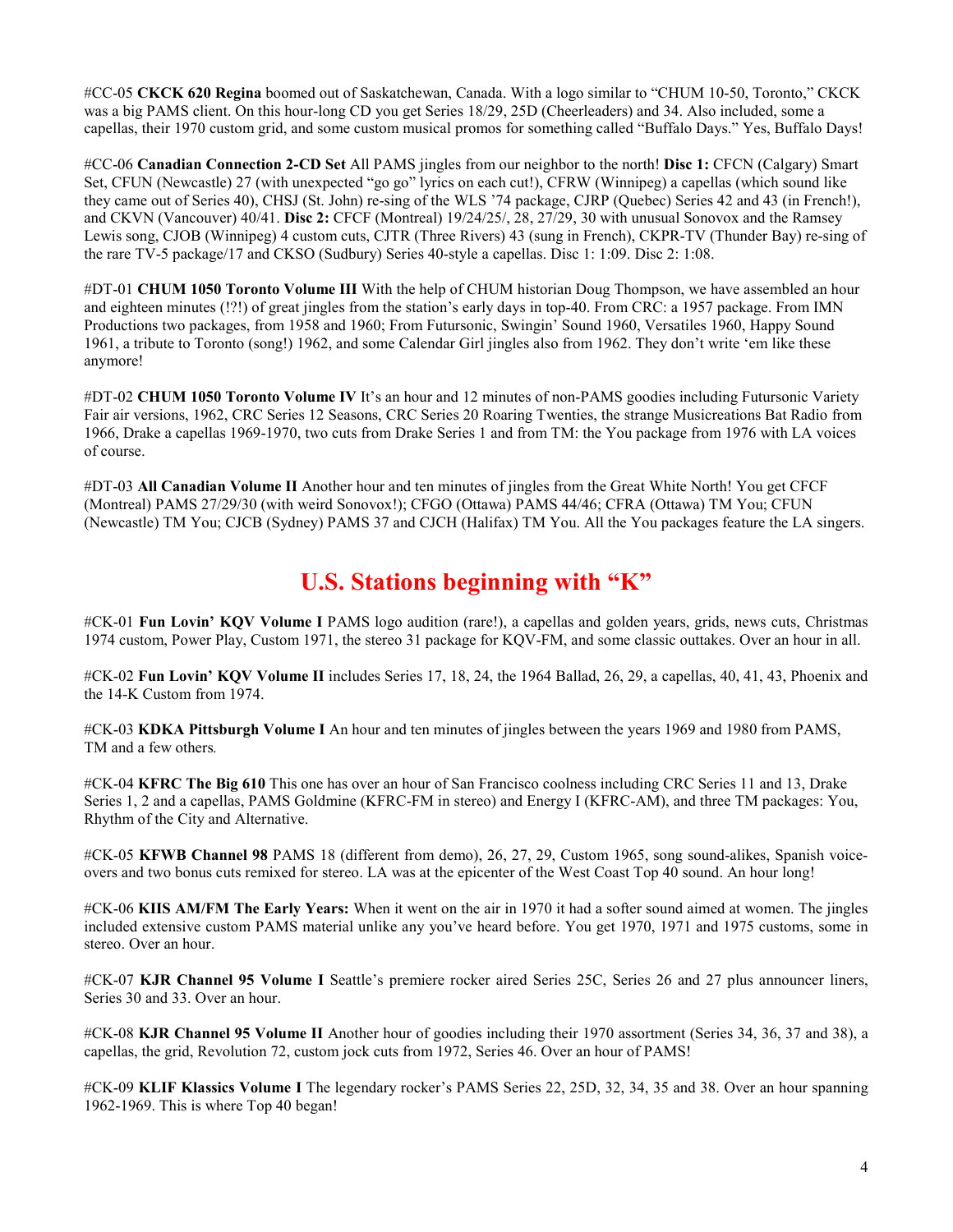#CK-10 **KLIF Klassics Volume II** Includes PAMS 27, Phoenix, Summer of 72, Days of the Week, 42/Klyde, Custom 1973, Philly Story II, Keyed Cuts, Bandfare, Song of Joy, Custom 1976 and Series 48. Spans 1963-1976…over an hour in all.

#CK-11 **KLIF Klassics Volume III** Futursonic Versatiles, The Lively Ones, PAMS 28, 31 and sonovox weather words in the clear. Many believe that KLIF was the best rocker west of the Mississippi. Over an hour of jingles.

#CK-12 **KQEO** This Albuquerque station had some cool grids, Series 31, Bandfare (marching band jingles!) and Series 40 and 41. Over an hour.

#CK-13 **KQV: The Early Years** We put this together for a lot of fans of this pioneering AM'er from Pittsburgh. Includes jingles by Anita Kerr, CRC and others. Over an hour of antiquity from the archives.

#CK-14 **KYA: Golden Gate Great** If you ever lived in San Francisco, you know how this little station rocked! You get an hour of PAMS jingles including Series 22, 29, 32, 33, 34, grids, 38 and a Snoopy Special.

#CK-15 **Special "K" Volume I** All "K" stations and most are in stereo! KASE Escape, KCWM Country II, KEFM a capellas, KITY FM custom 1965, KPAM Series 40, KROQ Custom 1972, KRTH (K-Earth) Windy and custom 1976 KWTO FM Series 42 and 43, and KYLE Series 23… in stereo! Plus KYNO a capellas and KVOO's Tuned Young in mono. Over an hour!

#CK-16 **Special "K" Volume II** More goodies from "K" stations including KCUB stereo a capellas (they're religious!), KDOK sonovox steel cuts, KELI 27, KGB 17 (a real collector's item), KTLK's stereo Gilmore Brothers Show themes, KEZY 17 and 25, KXEL custom country and KXOK 18. Bonus: KOL One-Derful package. Well over an hour of fun!

#CK-17 **KQWB Volume I** This Fargo, North Dakota top 40 had some of the best jingles PAMS created. You get Series 18, one cut each from 25D and 31, the entire Series 32, 33, a 1968 custom package and Super Summer 72. It's an hour and five minutes of Midwest magic.

#CK-18 **KQWB Volume II** This CD picks up where volume I left off! You get PAMS 34, 35, 36, 37, 38, 39/40, Clyde, 41, the WLS '71 package and 42! Plus a lot of custom electronics and some fine a capellas. It's over an hour.

#CK-19 **KOY: The TM Years** In the 1970s TM produced some great jingles for KOY in Phoenix, and we've got 'em! You get their 1973 assortment which includes Good Feelings, a set of custom 1973 instrumentals, a great 1975 assortment comprised of several TM packages, the 1977 assortment and some misc. jingles. Over an hour of great middle of the road cuts!

#CK-20 **KIMN: Denver 95 Volume I** Finally these jingles surfaced after all these years! One of our collector friends found the master tapes so the fidelity is perfect! You get PAMS Series 15A (High School Salute), 18, 26D (The Beatles Series), 27 and 28. You also get a CRC custom "record sound-alike" package from 1962 which is a classic. The years covered are 1960- 1965. Over an hour in all**.** 

**#**CK-21 **KHJ: Cracking the Vault Volume I** The hunger for fresh KHJ jingles is still there so here you go! Another hour of jingles you probably never heard before. These are NOT contained on 'The Real KHJ." You get the 1958 CRC package (sung in Los Angeles); Drake Series II (called the AA package, air versions); PAMS Energy I (air versions); TM Rhythm of the City (air versions, resung to say "Rhythm of the Southland") and the TM YOU campaign (air versions).

#CK-22 **KX-OK Volume I** This St. Louis station ran some of the best (and most interesting) versions of the basic PAMS series ever recorded. You get 26D (The Beatles Series), 27 (including "the horn!"), 28/20, Series 30 Pepsi promos and extra Sonovox, Series 31 male a capellas (some quite generic) and other cuts from the series (longer than what we previously released), Series 32/33, and the distinctive 1969 custom grid. It's an hour and eight minutes of PAMS fun!

#CK-23 **Yours Truly KOMA Volume I** These are an historic part of the Storz group of jingle packages which are new to our archives. On this hour and four minute CD you get these PAMS hits: 17, 18, 26, 30U, 31 male a capellas, 32/33, several TJB cuts from 1968, 3 Pop-Top singovers and two commercial jingles the station purchased at PAMS. Bonus: a few additional cuts from 30 and 31 ordered in 1988.

#CK-24 **KHJ: Cracking the Vault Volume II** Another hour of boss power! You get the following KHJ Drake items: additional a capellas and jock cuts, Bill Drake's voice/tymp year intros ("The year…1960" etc. from 1960 through 1969. These are different from the "one year ago today" you may already have!), Bill Drake coughing (about two seconds long!), a :60 Rolling Stones promo and Drake Series II (AA package) resings and station edits. Then the long awaited stereo Hit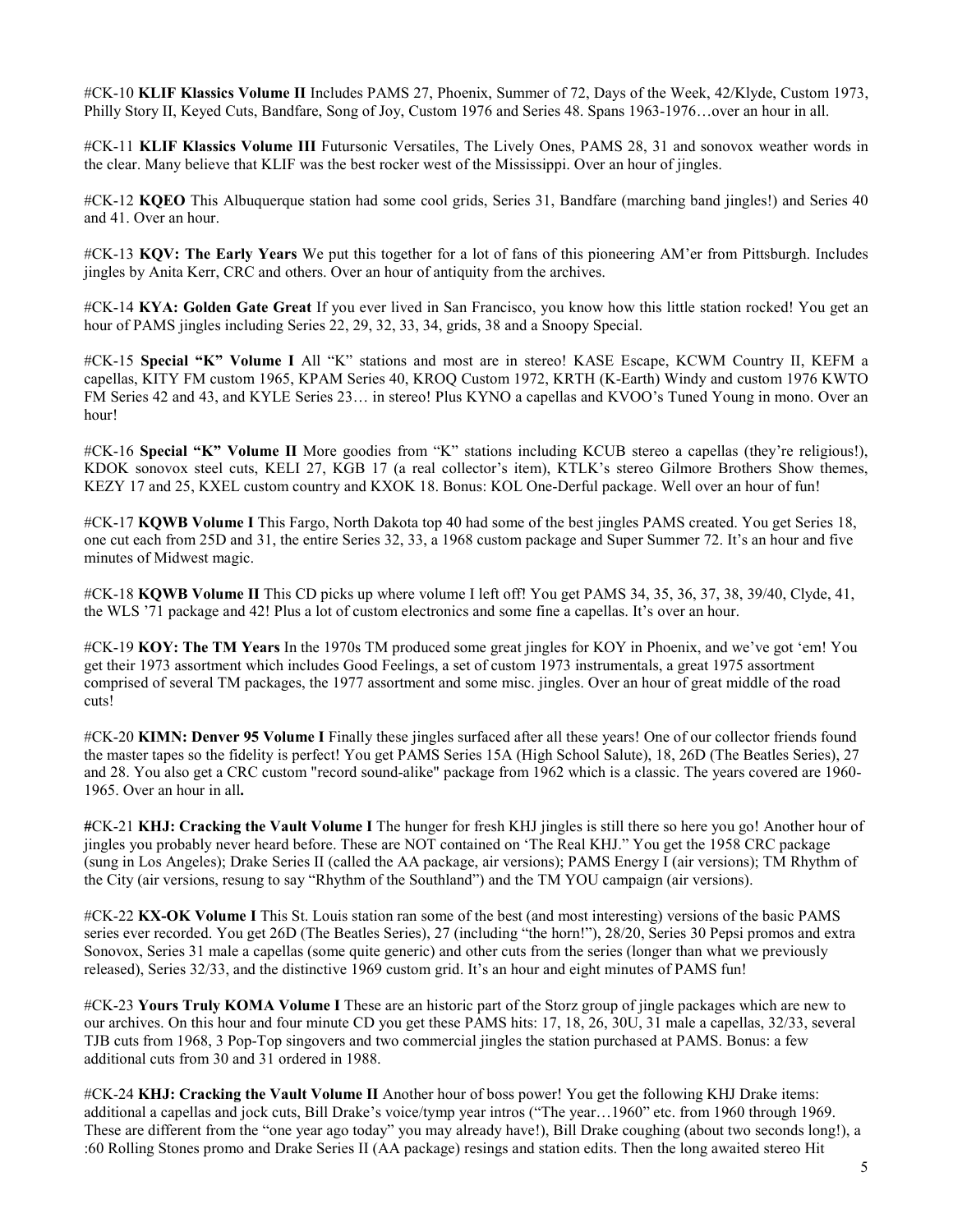Parade 1968 cuts! Bill Drake describes the concept for you, then you get the cuts in the clear for KHJ-FM (one cut for KFRC-FM). As a bonus, you get the sales promo demos for the Robert W. Morgan and Real Don Steele shows, also in stereo. From PAMS, more Energy I air versions and mixes. Then from TM: happy new year's custom cuts, RKOverture air versions with LA vocals, Penetrators/custom with Dallas vocals, and some Penetrators moog custom work by TM. It's an hour and four minutes of KHJ stuff you need!

#CK-25 **Special "K" Volume III** Another hour and five minutes of "K" stations from PAMS! You get KFMB Sublends (Sonovox over record intros!), KKJO 16, KONO Shock Treatment, KONO Shock Treatment effects only (make your own "shockwave" type jingles), KOSY 42/43 with group shout outtakes, KOY Naturally and Song of Joy, KUDI 18, KVOL 31/18, KWOC 31/32/Trella outtakes and shouts.

#CK-26 **KFDI Countrypolitan** KFDI 10-70 was an ahead-of-its time country station in Wichita, Kansas. Beginning in 1967 it purchased just about every country jingle that PAMS had available for resing… and this CD contains an hour and 16 minutes of them! About half the CD is in stereo (they had an FM with the same call letters!). I usually prefer top-40 to country, but these jingles are excellent and some have interesting lyrics, too. The early 1970s was a great time for the PAMS vocal group.

#CK-27 **Special "K" Volume IV** An hour and six minutes of PAMS goodies including KCMO (Kansas City, MO) 40, 42 and 45 remixes; KELP (El Paso, TX) 16, 40 and 43/Clyde/ KGMB (Honolulu, Hawaii) 28/33 and KONO (San Antonio, TX) 28.

#### **U.S. Stations beginning with "W"**

#CW-01 **Best of WABC** It's 99 of the most requested jingles… including Action Central News, that famous out-of-news jingle, DJ cuts and more from 77 Radio!

#CW-02 **Big 10 WCFL: The Air Versions Volume I** TM's finest hour includes years 1968 through about 1973. The Beat Goes On, Charisma Plays the Hits, Summer Lovin', Sound 70 and more. Different from the demos.

#CW-03 **Big 10 WCFL: Air Versions Volume II** It's 55 minutes of jingles from TM and Blore. Includes the Phase II Prerecords, the Pacific and Southern Series and a lot of surprises. WCFL Volume I was one of our most requested CDs!

#CW-04 **Coal Field Capers WTTL (Madisonville, KY)** A small market station with a big jingle budget! Includes cuts from many different PAMS series recorded in the 1970s. Over an hour unduplicated on other CDs.

#CW-05 **Honey Radio** WHND played oldies from 1986 through 1996, and we were honored to produce a host of PAMS jingles. They're presented here in the clear and in montage for fun listening.

#CW-06 **Super CFL** You get some of the 1973-1975 "Super CFL" jingles which were missing from our other volumes. Also by popular demand… some remixes of the 1965-67 Blore material including many instrumental tracks. We've also provided some unheard remixes, resings and alternate versions of some of the most popular jingles from the TM years. It's over an hour of collector's cuts for anyone who loved this station!

#CW-07 **WABC: Jingle Explosion** 29 great projects including Series 17 audition, Summer Custom, Tuned Young, Series 26 in French, Save Water, Truck-O-Luck, Save Water Customs and Top Music. An hour!

#CW-08 **WABC By Request Volume I** All American, Beatles jingles, Happiness Is, Music Explosion, Fun Vibrations, Music Power and more.

#CW-09 **WABC By Request Volume II** Another hour… includes Series 18, 22,28-x, 29 DJ jingles, 1966 customs, 36 and even some stereo jingles from WABC-FM when they had a stage show format.

#CW-10 **WABC/WMGM: For Collector's Only:** From WABC you get two Tanner packages, All Hits All the Time and their custom 1974 PAMS-sound-alike. You also get the "road report" Series 29 air cut, and swiszle experiments! From WMGM you get Series 15 and 17 auditions and their PAMS aired IDs. Special Secret Double Bonus: ABC O&O stations' manager's songs featuring Rick Sklar singing! It's over an hour of jingles in the clear.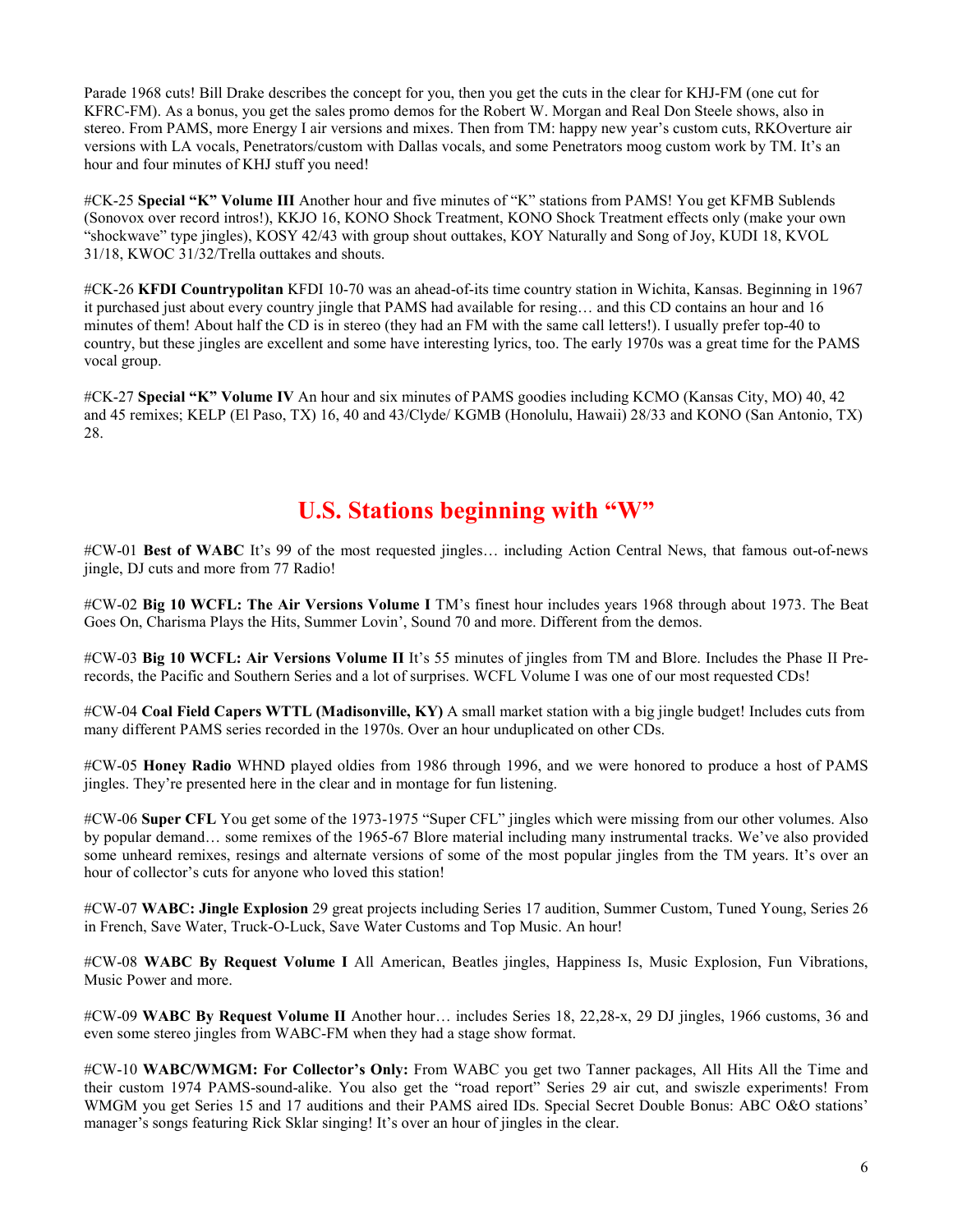#CW-11 **WAYS Sixty-Wonderful** Everything that's not on other CDs… over an hour and five minutes of PAMS classics. You'll hear series 15, 22, 23, 24, 29DJ customs, Bandapellas, Holidaze and Great Things. You'll also get Series 18, 27, sonovox cuts, Series 29 and Series 35.

#CW-12 **WBZ 1974** Over 63 minutes long and it includes all the air versions of the TM 1974 custom package. We had many requests for WBZ jingles from our network of fans so we're happy to finally be able to offer this CD.

#CW-13 **WCBS-FM** Goldmine, Memory Bank, Custom 1972 and 1974, Sonovox liners, Gold Evolution from 1975 and resings from 1989! An hour.

#CW-14 **WCOL** was a legend and this disk contains all of their best PAMS jingles. Includes Series 15, 16, 18, 25, 26 and 29. Over an hour in all.

#CW-15 **WFIL Famous 56** Custom 1965 a capellas, 34, 35, grids, 37,38,40, Custom 1971, Philly Story, Shotguns, Philly Story II, Philly Flo and Series 49. Over an hour of PAMS jingles from this classic Top 40 rocker.

#CW-16 **WGAR/1220 Volume I** PAMS 16, 18, 20, 26, 28, 31, 33, 34, 35, 36, 40, 41, 42, 44, 45 and bunches more. A special section of outtakes is at the end of this hour CD.

#CW-17 **WGAR/1220 Volume II** More of the same plus weekend jingles, moog and news cuts, Clyde and more outtakes. An hour in all.

#CW-18 **WHB: The World's Happiest Broadcasters Volume I:** The best series from PAMS including 17, 18, 23/24 and a capellas, 25, 26, 27 and 29. Radio doesn't get much better. Over an hour!

#CW-19 **WHB: The World's Happiest Broadcasters Volume II**: Includes Series 30 and the Action City song, Series 32/33/TJB, the WHB grids and some voice liners. It's an hour of PAMS wonderfulness.

#CW-20 **WING: Flying High in Dayton**: Quite a few of the top DJ's came out of this station in the 60s and 70s, and you get 27, 31, 32, 33, 34, 44 and more. Over an hour of jingles from PAMS.

#CW-21 **WKBW: A Buffalo Legend** Series 15, jingles for their salesmen, 22, 23, 26, 28, 29, 30, Custom 1971, Great American Music Machine, and the WLS 1976 package. Another hour of cuts in the clear.

#CW-22 **WKNR Keener 13 Volume I** The early years including jingles by CRC, Jody Lyons and Ullman. Also PAMS 30, 31, 32, 33 and 34 plus a live appearance at a station function by Trella Hart.

#CW-23 **WKNR Keener 13 Volume II** More 34, sonovox, 1968 a capellas, 39A and B, Grabber, Clyde, and special unaired material. Also Stereo Island from WKNR FM in stereo.

#CW-24 **WKYC, Cleveland** The station that took over for KYW in Cleveland in the 60s. PAMS Series 27, Series 18/28/31, Series 32, a capellas, Holidaze, Series 33 and Series 34. Then you also get the rare but cool Mark Century Young American jingles. It's over an hour in all!

#CW-25 **WLNG: The Collection Volume I** We produced PAMS jingles for this Long Island station for 20 years. Now you get an hour of them in stereo.

#CW-26 **WLS: The Lost Jingles** Over an hour of PAMS treasures from "The Big 89" including: the 1964 audition cuts (not aired), 1969-1970 additions (non-demo cuts), 1970 DJs (with no reverb for mixing later), 1970 cuts (remixed by Ken R. in stereo!), 1970 vocal outtakes (remixed in stereo), 1970 instrumental session (remixed in stereo), 1972 "Good Morning, Larry" (Lujack) liners, the 1972 New Year Countdown and additions, 1974 Bill Price DJ cuts. Also: Jodie Lyons 1973 additions and non-demo cuts and the 1973 long instrumental beds!

#CW-27 **WLS: The 60s** The coolest jingles ever made? You decide! An hour includes the basic Anita Kerr packages, and these PAMS hits: custom 62, Series 18, Smart Set (a few cuts), Holidaze, Treasure Truck (same as WABC Truck-O-Luck), Series 34/custom, a capellas 1967, a capellas 1968, Man-O-Pellas 1968 (session), 2 fanfares, Joe Long announcer liners, electronics and news cuts and a capella/guitar slides from 1969. Unbelievable!

#CW-28 **WLS: The 70s** Solid Rock, 36, 39, 40, customs from 1973, 1974, 1975 and 1976 and lots of extras. Over an hour of jingle greats.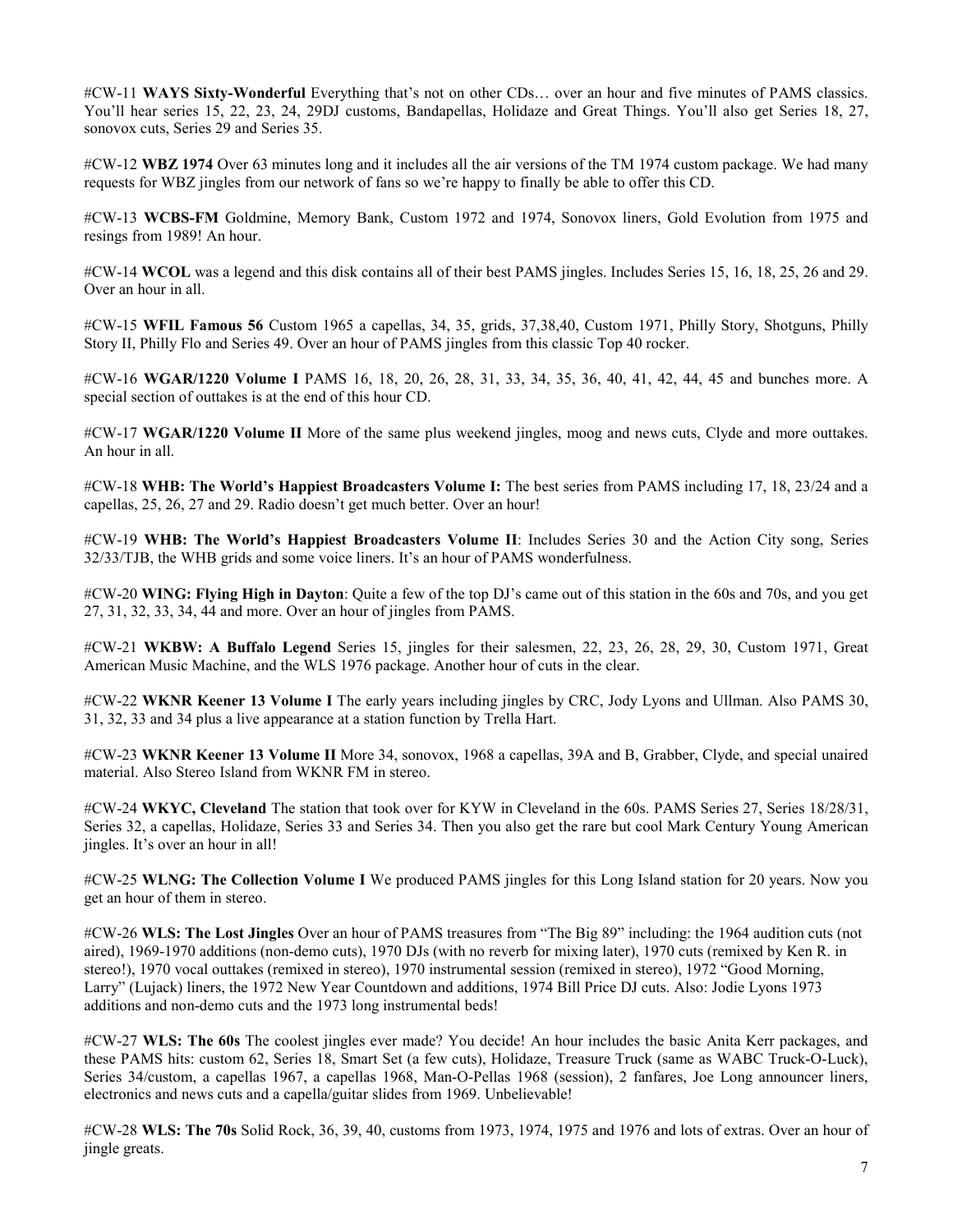#CW-29 **WLS: Windy City Memories**! Includes the air versions of the Tanner 1974 Music People package recorded in Dallas, jocks and instrumental production beds, too! You also get the 1975 a capella remixes from that package and the Memphis "For the USA" 1976 resings. You get the rarely collected Sundance custom package from 1975, which sounds a lot like the Tanner Dallas packages. Then from PAMS, a better sounding and more complete version of the November, 1968 a capellas, which includes 80 cuts! Next is the complete WLS '71 demo from PAMS. Also some remixes of the 1969 and 1970 PAMS packages and the special "25 Years of Rock" material we produced for WLS in 1985 consisting of a few cuts from PAMS Series 18, 19 and 22. In all, it's 57 minutes of great jingles!

#CW-30 **WMCA: The Good Guys** You get their 1963 and 1967 packages which were totally original and very typical of the mid 60s.

#CW-31 **WNBC: The PAMS Years** An hour of jingles, presentations, auditions, air versions, unused cuts, The 1988 Time Machine and something called Iconogenics, which we haven't been able to figure out.

#CW-32 **WNDR:** This was one of the first station to buy PAMS jingles in the early days, and they kept getting great stuff throughout the Top 40 era. This Syracuse CD includes Series 27, 28, the strange 28-X, 32, 33, 34/35 and Philly Story. Over an hour.

#CW-33R **WNEW Restoration 2 CD Set** One of our clients asked us to digitally remove the hiss and noise on our previous release with a similar title. It's over 200 jingles from PAMS and other companies recorded between 1960 and 1974. Each of the jingles sung in LA has its own CD index. Bonus: the PAMS audition cuts recorded in early 1974.

#CW-34 **WNOE** In New Orleans, it was a battle between these guys and WTIX. On this CD you hear WNOE 14 and grids and the WNOE-FM Stereo country assortment. It's over an hour of PAMS cuts.

#CW-35 **WPTR: Albany's 1540** This Northeast giant offers Series 18, 22, 25, Beatle jingles, 32, 33, 34 and a capellas. A lot of jingles crammed into an hour of great listening!

#CW-36 **WQAM Volume I** The totally unique (but horrid) Satellite Radio, PAMS 17, 18, 20, 23, 25, 31, jockapellas, 34, TJB customs, Clyde, 37, 40 and Q-56 custom. An hour of cool stuff from Miami's big rocker.

#CW-37 **WQAM Volume II** Includes Series 15, 25D, 26, 27, 28, 30 and grids. Another great hour of PAMS jingles from the years 1960-1970.

#CW-38 **WXYZ: Swingin' 12-7 Volume I** An hour of rockin' Detroit jingles includes the Sande and Green Zingers, PAMS 14, 19, 23, 24, Beatles cuts, Good Life audition songs, Spot Productions "That Man," and two TM packages.

#CW-39 **WXYZ: Swingin' 12-7 Volume II** Another hour-long volume includes Futuresonic Action Radio, PAMS 26, 28, 29, Good Life, auditions, customs, 35 and Anita Kerr MOR jingles.

#CW-40 **WXYZ: The High Schools** PAMS recorded Series 25D in 1964 in which each high school got its own jingle. This CD has 126 of them, organized alphabetically. (Detroit is a big city!)

#CW-41 **WBT Two-CD Set** CD 1 contains the PAMS 1970 MOR custom package, the 1973 assortment from various series, and the first part of the 1980 TM Custom series (for AM stereo!). CD II contains parts II, III and IV of the TM package in stereo. Each CD runs over an hour. The TM package also contains instrumentals.

#CW-42 **WBZ 1955-1965** The 1955 jingles include a few cuts for WBZA. The CRC packages include "The Bright Exciting Sound of Tomorrow!" *Warning: the fidelity of these cuts is not as pristine as our usual PAMS master tapes…there is a bit of drop-out…but they are quite historic and very charming*. "Sounds good to me!" Over 53 minutes**.** 

#CW-43 **WFIL: Rock On!** PAMS 34 additions, WFIL-FM custom, Series 37 additional jocks and resings, Series 40 additions and jocks and Computer Quiz. From TM, a Tom Merriman spoken (and sung!) audition at the piano followed by the sung group cuts from TM. Then back to PAMS for Series 42, Super Summer, a capellas, Series 43, Philly Story and Series 43 re-do's and sung sports team names. Then two Tanner packages: the long Big Switch and the custom air versions of the TSOP package. Then two final PAMS packages from 1975: shouts and Bandfare!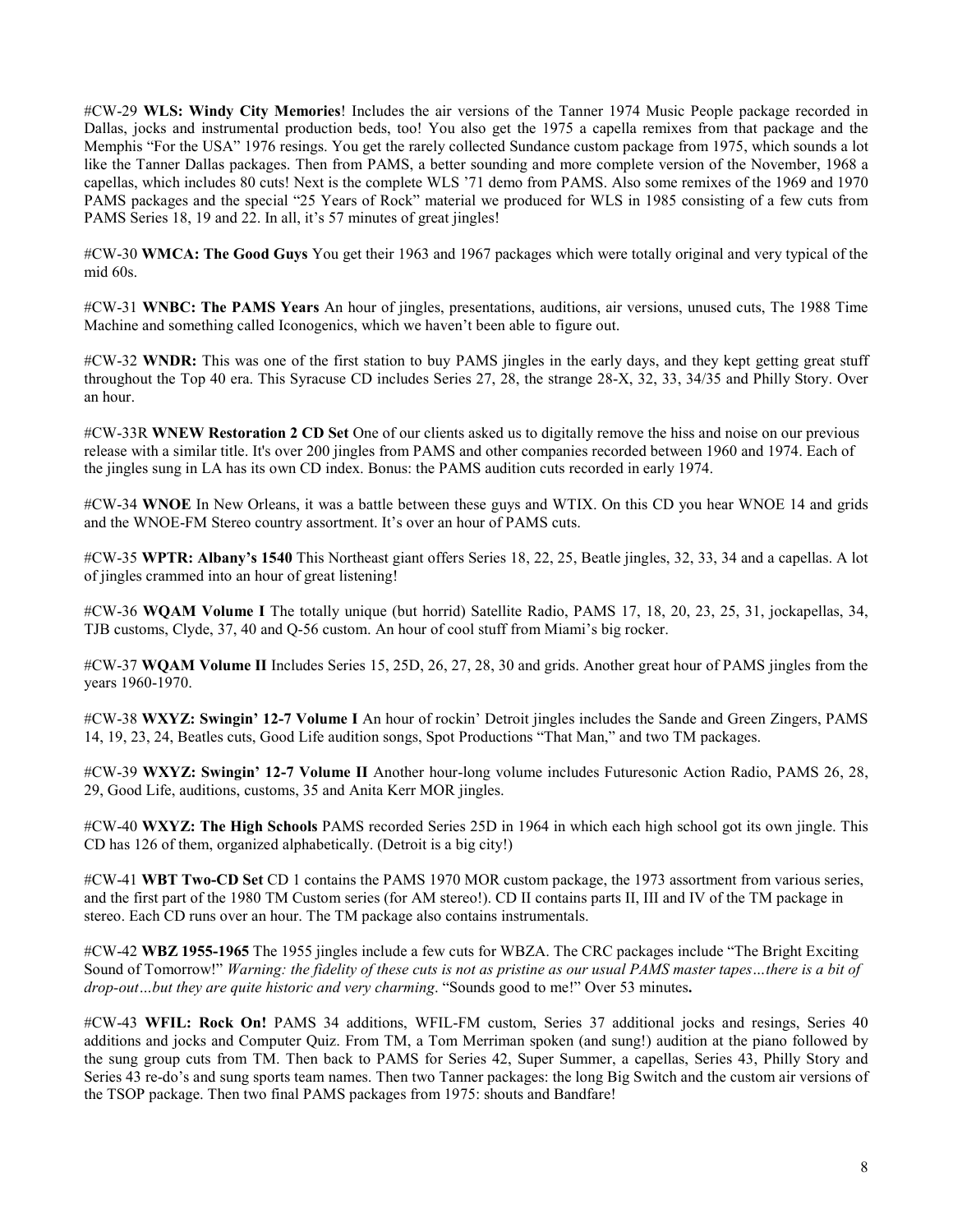#CW-44 **WLNG: The Dallas PAMS Sessions** Now get the Dallas cuts! These were recorded in 1976 at PAMS and in 1980 by Bill Meeks after PAMS closed officially. Get an hour of jingles from the following series: 15, 16, 17, 18, 22, 23, 25, 26, 27, 28, 29, 30, 31, 32, 35, 40, 44, the WLS '71 package and the WNBC 1975 custom series.

#CW-45 **Great Assortments Volume I: WJAR** In the early 1970s several stations decided that they would reach back into the PAMS archives and buy lots of cuts from Series 17-34, which were by then as much as 9 years old! WJAR, Providence is one such station and they bought cuts from Series 17, 18, 22, 23, 24, 26, 27, 28, 29, 31, 32, 33, 34, 35 and other packages such as Clyde and 14K. There are literally hundreds of jingles on this CD, divided into 6 segments for easy listening. Over an hour in all!

#CW-46 **WTRY Great 98 Volume I** We were always looking for these great jingles and one of our collector friends finally discovered their location! You get CRC Series 47 (Rating Grabber), TM Half Brass/Half A capella (one of their first packages as a company), Tanner Now Sound and the following packages from TM from the 70s: Phase II (including year sings), Airworks and Fusion. 59 minutes in all!

#CW-47 **WGH in Old Virginia Volume I** Finally! We obtained perfect copies of these valuable station masters. You get Series 27 (with some 26), 30, 32/33, a customized version of Trella's Series 32 Housewife Song ("Turn it On,"), 34, 35, 38/Electropellas and 40/41. An hour and seven minutes of Tidewater's greatest radio station's PAMS jingles.

#CW-48 **WKIX Volume I** All PAMS all the time. Great station and great jingles. You get 18, 24, 27, 31, 32/33, and Series 35. It's over an hour of '60s nostalgia from this Raleigh rocker.

#CW-49 **Great Assortments Volume II** In the early '70s it was the fashion for oldies stations to cherry-pick the best cuts from the best PAMS packages of the previous few years and end up with an assortment of very cool stuff. On this hour-long CD you get the following: WGR (Buffalo) 14/16/17/18; WMC (Memphis) 17/18/26/27/29/31; WNOV (Milwaukee) (soul versions!) 24/28/34/35; WRFD (Columbus, OH) 40/42/45/45C/Doo-wops/ a capellas/shouts and sonovox.

#CW-50 **WBT 1972 PAMS Classics** In the early 70s, a number of program directors came to PAMS and ordered big assortments containing cuts from many series. In 1972, WBT purchased cuts from Tuned Young, 17, 18, 22, 23, 26, 27, 29, 30 and even a few country packages! They're all here on this hour-long CD along with a 13-minute stereo section of WBT-FM jingles! The unusual lyrics, the great singing and arranging and the crystal clear fidelity make these an excellent choice.

#CW-51 **WBCQ—The Planet** What can I say? These poor deluded folks wanted to put Ken R. on the air to talk about jingles in February 2000. They are jingle crazy, and so is he! You get the whole interview on this CD plus a bonus: the 10 minute WBCQ stereo PAMS jingle resings including all your favorite series! It's an hour of fun for real fans only!

#CW-52 **WXYZ: The TM Years Volume I** Another set of lost jingles turns up! These were discovered by one of our friends, Tom Ryan in Detroit. Probably one of the premier MOR stations of the early 1970s, WXYZ in the Motor City aired some of TM's coolest product in those years. On this CD you get the July 1969 a capellas/Beat Goes On/Charisma; a 1971 assortment which includes Where Your Friends Are, some logo auditions, remixes, redos and extras. It's an hour and 12 minutes of great stuff**!** 

#CW-53 **WDGY The PAMS Years Volume I (1963-1964)** Due to a fan request, these jingles have all been completely remastered and de-noised for maximum clarity and listening enjoyment. In this hour-long CD you get PAMS Series 25, 26, 27 and 28/20 from this Minneapolis superstation.

#CW-54 **WDGY: The PAMS Years Volume II (1965-1969)** Some really unusual lyrics and cool jingles! It's more than an hour including Series 29, 30, 31 male a capellas, 33/Tijuana Brass Customs/23, the very interesting 1969 custom grid, and Series 40/42/44/Philly Flo. Bonus: CRC re-mastered Series 9! A great top-40 station for sure!

#CW-55 **WXYZ: The TM Years Volume II** More classic TM from their glory years of the early 1970s. Free Design, their large 1972 assortment, Image 73 and the spectacular Good Feelings with the LA singers. Over an hour and 12 minutes of wonderful MOR jingles**.** 

#CW-56 **WAAY Cool** There was this little station in Huntsville, Alabama, WAAY(AM)…which had a lot of big PAMS jingle packages. On this CD you get over an hour of them including Holidaze, Series 29, A capellas/31/32/33, Series 34 (with 1 cut from 27), a capellas/40, shouts (and outtakes), 42/Q/Superstar, Solid Rock II and the Solid Rock II song! Just

#CW-57 **Special "W" Volume I** If we have a series of "Special K" CDs… what about our friends east of the Mississippi? On this hour and eleven minute CD you get these PAMS superhits: WAIZ 37, WCMQ Spanish a capellas, WIPC 42, WLAV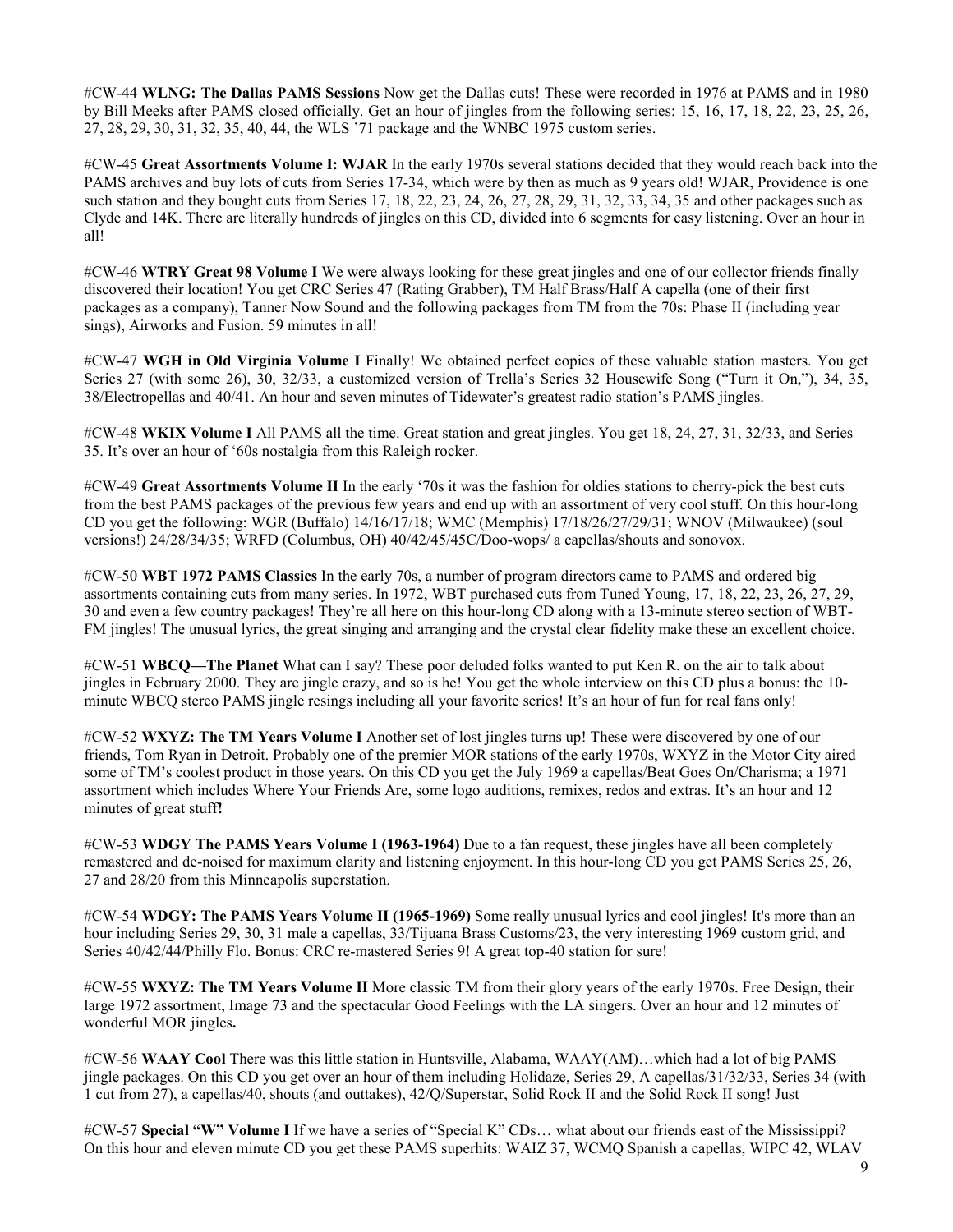male a capellas, WMAQ "Big Mac" country audition (weird!), WNDR 26D (Beatles), and more! You get the "Big Wolf" package from WUFE/WULF/WUFF/WOFE. (It includes 40 and parts of the WFIL 71 custom series!) Also WOOD Tuned Young, WPAX 37 and WSLT 15, WSTA Memory Bank and Sonovox session, WTSN 29/31, WVTS Naturally in stereo, WXYZ Holidaze and WYSL's custom package with instrumental cuts and swingin' a capellas.

#CW-58 **Special "W" Volume II** More W stations, in fact an hour and seven minutes of PAMS greats! You get WCHV (Charlottesville, VA) Regalogos; WDEC (Americus, GA) Clyde; WEAN (Providence, RI) Regalogos and custom; WESY (Leland, MS) Clyde, WLS '71, 34, 35, 37; WFRC (Reidsville, NC) 39; WHEB (Portsmouth, NH) custom; WHOT (Youngstown, OH) 31 and 33; WROV (Roanoke, VA) Series 14 cut in 1969!! and WSPF (Hickory, NC) Clyde, Shaft, 42 and 43.

#CW-59 **Special W Volume III** is an hour and twelve minutes of PAMS packages from the years 1961-1970. You get WAIR (Winston-Salem, NC) 26/19; WATV (Birmingham, AL) short assortment of 18/31/32; WAXY (Ft. Lauderdale, FL) STEREO Goldmine and K-RTH custom resings; WBBF (Rochester, NY) 18, and the 33/34/35 assortment; WBBS (Jacksonville, NC) 18 and WBBQ (Augusta, GA) 40 with some 26. .

#CW-60 **Special W Volume IV** These are PAMS packages you haven't heard including WIFE (Indianapolis, IN) 38 and Solid Rock, WKRC (Cincinnati, OH) Philly Story I and II, WMPS (Memphis, TN) 15, WSGN (Birmingham, AL) 30 and 29/34 and lastly, WVTS (Terre Haute, IN) "Naturally" in stereo. It's an hour and four minutes**.** 

# CW-61 **Big 10 WCFL: The Air Versions Volume III** Years after the first two highly successful volumes were released, it's time for our final installment! It's an hour of material previously unreleased including (from the top-40 era) Jingle/Announcer Jock IDs from TM (with the voice of Joel Sebastian), singing record intros by TM and a small group of weekend jingles/voice-overs. From the post top-40 TM era: three beautiful music packages, four Mutual Lifestyle jingle packages and a set of Mutual Lifestyle instrumentals. Bonus: the very rare Tanner assortment including "Discover Us" and parts of the KSD 1974 package resung for Big 10. We believe we pressed enough of this item to handle the demand, but please get your order in quickly to be sure.

#CW-62 **WABC Generations** Here's a treat for all WABC fans… a one hour and eleven minute CD of jingles by PAMS and other companies which have never been released! We start with the CRC "Mitch Miller Sing-Along" package. Then from Roy Ross, the "Channel 77" jingles and then the classic Richard H. Ullman "One-Derful." These first three items, all non-PAMS, are dated-sounding but quite exciting and historic. The rest of the CD is by PAMS and includes: Series 27/29 resings for "Go Go Gold," some very weird and ethereal jock a capellas by Gleni (with the high voice!), Series 30 air versions (different from Series 30 "Go Go" lyrics), The "Ramsey Lewis" instrumental, a :60-second "Prize Power" song cut in '68, one Gossip Game redo a capella by the girls, Spring air versions, a Series 40 "music message" resing and the "you're on a music weekend" cut from Series 41 resung with the full group (odd to hear and used on the air). But that's just the beginning! You get "Super Summer '72" sung by the adult group and the kids group (really kids and adults together), Series 42 resings which say "music radio" or "the most music," music radio a capellas, Shaft (Dallas original mono mixes with electronics added), two "music is our message in the summertime" a capellas, best music a capellas, music energy a capellas, the male a capella which sings "the best music," an instrumental which sounds like "Ode to Joy," and then the missing personality cuts you may remember. These include Ted Bayer, Howard Cosell, Johnny Donovan (from 42, a capellas and 33), Dan Ingram's Electric Radio Theatre (two cuts), a Cousin Bruce Morrow a capella, and cuts for Frank Kingston Smith from Series 33 and 40 as well as some a capellas. But the list of goodies goes on! You get nine :60-second production beds which PAMS supplied to WABC in 1971 and the long-missing WABC-FM a capellas from March, 1968 in stereo. As a bonus, remember those "62 Gold" a capellas? We found them! They went from 1962 through 1972 originally. But through the miracle of computer editing, we have extended them from 1961 through 1979! This was compiled with the help of Jeffrey Gray, has been pressed in limited quantities.

#CW-63 **WK Radio** I don't know how to describe this hour and 11 minutes except to say they're all great PAMS jingles from stations that begin with "WK!" You get WKBA (Vinton, VA) 31/34 (with country lyrics!), WKGN (Knoxville, TN) 18, 26, 29, a capellas and 33, WKLM (Wilmington, NC) 18 and WKYB (Hemingway, SC) 18.

#CW-64 **WPDQ and Florida Friends** (All PAMS) This one has over an hour of jingles from Jacksonville and elsewhere in the sunshine state. You get WPDQ 28/26, 32, 35, 37 and 42/43. Then, WBSR (Pensacola) 42/43 and WDBO's (Orlando) resing of WLS '71, the WOAI custom package and one cut from Series 41.

# **Ken R. LLC. Jingle Demo CDs**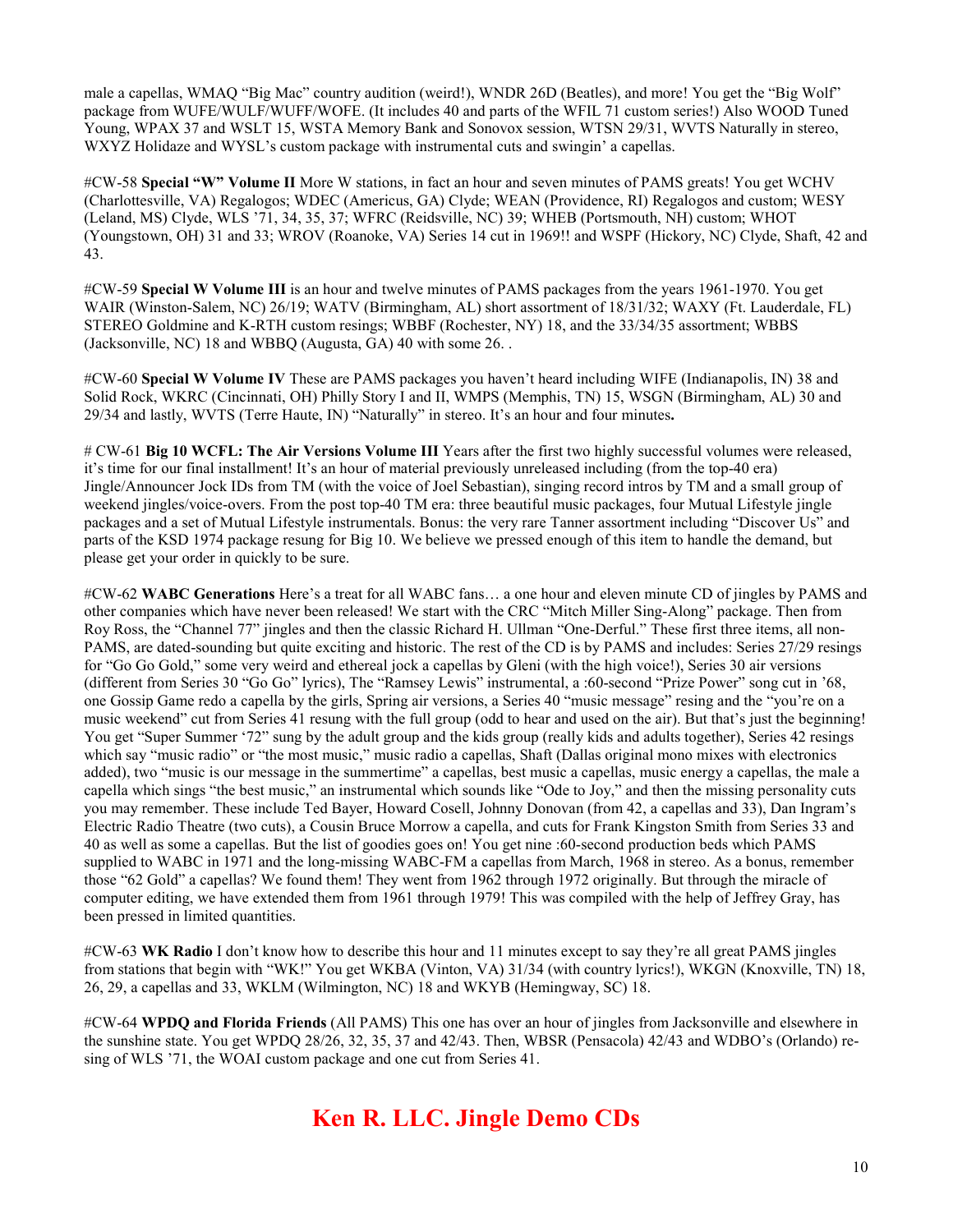#D-01 **IDCD-I (1995)** This was the first CD demo and it contains: Kick Butt Country, Supercharger, CJ-1, Tingles, Satellite Superdeal, Direction Connection, Retrofit, Music Match, Fun Point, WDOK Soft Favorites, Tropical Moon FM, Yes FM 95, 70's Saturday Night, and PAMS for the 90s Part I.

#D-02 **IDCD-2 (1996) "IDs You Can Afford"** This one has pictures of myself, the singers and our office people on the back and the following packages on the CD: PAMS for the 90s Part II, Good Times Great Oldies, Big Impression, Lunatic Fringe I, Morning Madness, Incredible Mix, Light Source, Power Surge, Soft Rock Signatures, Totally Kickin', Fire Power, Satellite Country, MetroPulse III, People Power, Now, That's Good Music, Sho-Time, Urban Vibrations.

#D-03 **Country 2000 (1997)** Includes High Caliber, Skyline, CJ-2, Hot Slots, Supercharger 2.0, Kick Butt Country, Totally Kickin', Fire Power, Seasonings, Tingles, Retailer Jingles and Jingles for Other Formats.

#D-04 **Adult/Contemporary Volume I (1998)** Continuous Favorites, Incredible Mix, Power Surge, Light Source, Fun Point, Music Match, Big Impression, Direct Connection, Retrofit, Soft Rock Signatures, WDOK Soft Favorites, Satellite Superdeal, Seasonings.

#D-05 **Oldies Power (1998)** Probably our best overall jingle demo CD for those who like the 60s and 70s. Contains: Boss Radio, Pams for the 90s Part III, Goldquest, Sonovox, Doo-wops, Star 98, Your Radio WYUR, Music of Your Life, Continuous Favorites, Big Impression, Power Surge, Light Source, Incredible Mix, Satellite Superdeal, and the demos for the first five Pro Paks.

#D-06 **Today and Yesterday (1999)** Our last CD demo is a tribute to our singers with pictures of them on the cover as they looked in 1999, and as they looked as kids. Jingle demos included: Radiance, Hot 99.9, To the Point, Wish List, Continuous Favorites, On the Horizon, Truly Kool, Big Shot, Fabulous Hit Machine, Lunatic Fringe VI, Satellite Superdeal II, Urban Update, Internet Radio, Communiqué, La Nueva (Hispanic) and Big Hairy Deal. This demo represents the state of our art at the end of the  $20<sup>th</sup>$  century.

#D-07 **Retail 2K** The best of our commercial jingles from our last year in the recording business. You actually get to hear our singers emote for more than :10-seconds at a time! Includes our national accounts, car dealers, shopping centers, local clients, sound-alike jingles and cities.

#D-08 **Demo Masters Volume I** We finally archived all our jingle demos from the 90s and here they are for posterity. On this volume you get the best of our commercial work for shopping centers, food stores, banks, outlet centers and others. But you also get a never-before-heard custom ID package for WLEC(AM), Sandusky; WDBF(AM) Music People which features resings from PAMS 44 and Smart Set, and as a bonus, KKAM/KQMA's Kick Butt Country and Retro-Fit. It's an hour of stuff!

#D-09 **Demo Masters Volume II** More commercial jingles and IDs from the archives. You'll hear a soft adult contemporary package for WHPC(AM); Good Times Great Oldies for WBNR; Pure Gold (with PAMS grid tracks) for KGAL(AM), WINX(AM) and others; some stereo custom cuts for Z-104(FM); and jingles for many commercial categories. Included in there somewhere is a package called "Sound Alikes" which illustrates how our vocal group could impersonate the artists who made the hits.

#D-10 **Demo Masters Volume III** While much of this hour is commercial jingles in varying categories, you'll get demos for some cool ID packages too including the all-news MetroPulse III for WWJ(AM) and Real Country for WOHO(AM) (never syndicated but using PAMS country tracks). There's also a package called "50s and 60's" where our group imitates the big hits of the golden years.

#D-11 **Demo Masters Volume IV** An hour of the best of our vocal group's work of the 1990s. Many of the tracks are retailer jingles, but IDs include a general demo narrated by nationally syndicated Kid Kelly, the CJ-1 original demo, "Escape" with the Dallas group, and our hot adult contemporary/CHR demo.

# **For the DJ or Production Director**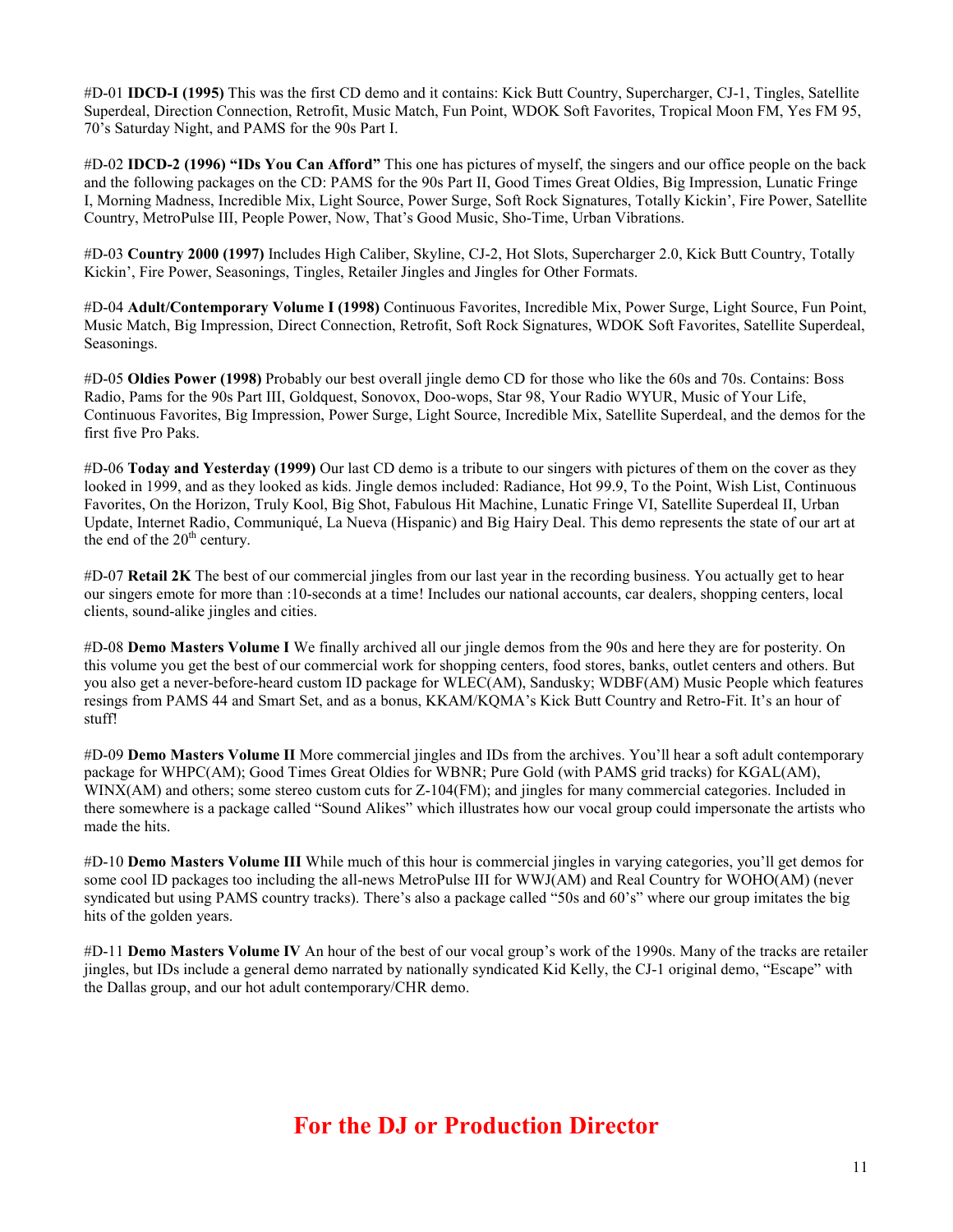#DJ-01 **Jingle-ometer** (formerly "Temp-Tunes") Tell your listeners what temperature it is, whether it's 3 degrees or 99! You get a sung jingle for each temperature, plus a generic weather jingle and a "weather may change" cut. It's 99 cuts, each of which matches the CD index number... and these sound VERY 1960s.

#DJ-02 **PAMS 60/60** Truly unique! This CD contains sixty 60-second instrumental tracks in stereo for production. They're divided into musical styles: Big Band, Sports, Dixieland, Country, etc. The stereo is excellent!

#DJ-03 **Another PAMS 60/60** You demanded another CD full of :60-second PAMS music beds in stereo. Use them for production or just have a party! As a bonus we've included a couple of 2-minute versions. Almost 70 minutes!

#DJ-04 **PAMS Pre-Records Pre-1965** These were the "generic" cuts PAMS handed out when stations bought a particular series. Weather beds, instrumentals, "time to turn" sunburn cuts and even foreign country songs used for newscasts!

#DJ-05 **Sono-Jox** A lot of fun stuffed into 99 cuts for jocks and mobile DJs. Sonovox group names (The Beatles, Chubby Checker, etc.) and Heavy Hit of the Year countdown numbers plus more!

#DJ-06 **Totalgold** This CD has nothing but year sings! In fact two different ones for each year 1950-1999, complete with different style music tracks for the various decades. Each has its own CD index for easy cueing... perfect for oldies shows and mobile DJs!

#DJ-07 **Stuck in the 60s Volume I** So many of you with oldies shows have asked us for some authentic 60s commercials and promos that we have released a CD with 99 of them! These are from original vinyl LP production libraries from Pepper Tanner and CRC and they have a bit of light surface noise. You get a series of upbeat promos that end "this wonderful weekend with your radio," holiday cuts, Christmas shopping jingles, four news beds, and nine :30 and :60 instrumentals for talkover. You also get Miss Teenage America jingles from 1967, and: 20-second jingles for all the car makers of the day including Chevrolet, Rambler, Studebaker, etc. You get a group of short (:15-:20 seconds) nationally-known food stores, appliance/Hi-Fi jingles, department stores, gas stations (remember Sinclair?), and misc. retailers such as Dairy Queen. No call letters in sight! Quite a CD!

#DJ-08 **Stuck in the 60s Volume II** You get a group of news, weather, sports and traffic cuts (including two for Action Central news….), about 30 early 60s generic jingles which are very authentic, five very up-tempo and long summer jingles from the mid 60s, about 13 generic up-tempo mid-60s jingles, one cut for each month of the year and one for each season, and hey, dig this: 4 Bat-jingles, all from Spot Productions! You also get five longer instrumental cuts in various styles. 99 cuts in all.

#DJ-09 **We'll Be Right Back…PAMS Commercials Volume I** So many of you wanted authentic commercial jingles that we had to release the first batch on CD! You get 70 of them from PAMS, each with its own CD index, over an hour of nostalgic favorites including: Air Force, Dr. Pepper featuring Trella Hart, Wiener King ("more fun when you eat out"), Zip Burgers, Nationwide Insurance, Mary Kaye Cosmetics, Tonka Toys, Schick Shavers, the Davis Department Store package sung with Series 23 tracks, Amos & Andy Buick, Javelin, Wide-Trackin' Pontiac, Renault and more! These span the years 1964-1973 and vary in length from :05 seconds to 2:38, and lengths are marked on the CD label.

#DJ-10 **The Name Game Volume I** Did you ever want your own PAMS name jingle? Now you can pick one from the 99 on this CD. Some are sung by all guys, some full group; some use music tracks, some are a capella. There are even a few sonovox cuts, too. All names are listed on the back of the CD for easy reference. The Flying Dutchman, Bobby Wizard Wayne, King Arthur Knight and 96 more!

#DJ-11 **Countdown: The Total Package 2-CD Set -- Disc A: Vocal Group Countdowns** This 99-cut CD offers sung countdown numbers from 1 through 50 featuring the PAMS vocal group. In fact, you get two sets of all numbers! **Disc B: Sonovox Countdowns** It's a 64-cut CD with everyone's favorite, the buzz-tone sonovox providing each number one through 60. Each number has its own CD index, and each index matches the number being Sonovoxed.

#DJ-12 **Sonogold** We already offer a CD which had sung golden years (called Totalgold), and everyone bought it! Now you can own a 99-cut CD with *sonovox* years 1950 through 1999. Then you get a second set of sonovox years with appropriate music tracks! Wow!

#DJ-13 **TM: The Producer Volume I** In the early 1970s, TM produced a library of background music, stingers and promo beds for radio stations. For the first time, we are releasing a volume of this great material in its original stereo form! Cuts 1- 21 are all :60 instrumental beds. Cut 22 is a 2:48 gorgeous film score created for Coke by the late Bob Piper who wrote for TM at that time. Cuts 23 through 49 are short cuts with full orchestra varying from about :02 seconds to :38 seconds. They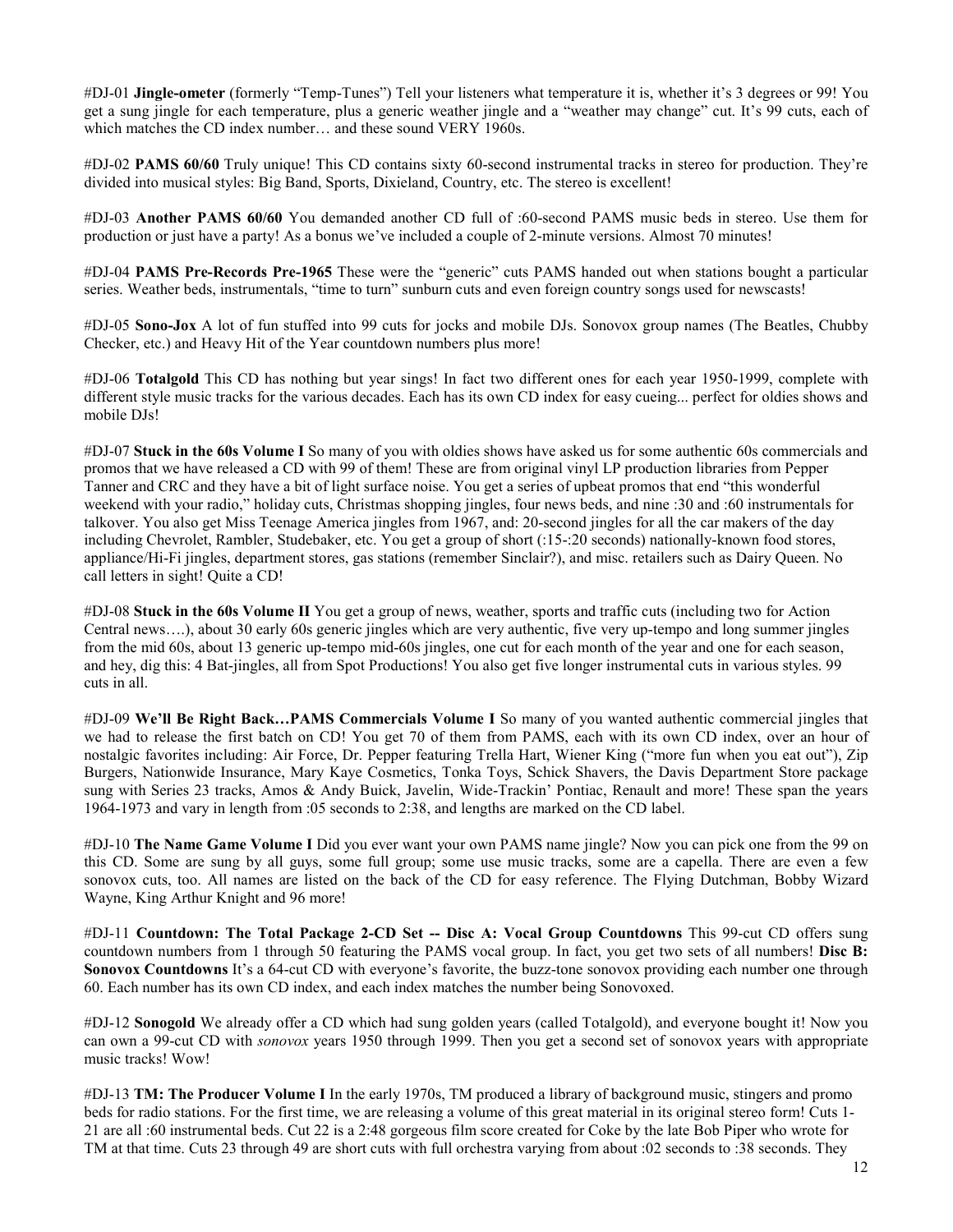make great contest and promo beds, stingers and what have you. Cuts 50 through 89 are more short beds, but they're electronic in nature. The last 9 cuts on this exciting 99 cut CD are the synth effects used for the Shockwave package. They can be dropped on top of regular jingles to give them that great 70s sound.

#DJ-14 **Music Machine** If you like Pro Paks and Power-Pellas, this is for you! It's 63 cuts that turn your show or mobile music set-up into the Music Machine. You get 5 countdowns, 11 weather intros (with and without talkover trail), sonovox drops, short instrumentals, jingles and many longer machine and instrumental pads. All cuts are designed for either Music Machine or Great American Music Machine. Very 70s sounding generic elements with no call letters!

#DJ-15 **Casey's Countdown** From his original 1970 set of jingles, you get a fast and slow sing of the numbers 1-40, each with its own CD index.

#DJ-16 **Memory Bank Contest 2-CD Set** In 1970 PAMS invented a contest with a smart-ass talking (Sonovox) computer called "The Memory Bank." The computer gives clues to song titles, your listeners guess the songs! On Disc A you get the demo, all of the Sonovox "wild lines" and promo instrumental beds. Each Sonovox line has its own CD index for easy cueing. Disc B actually contains the contest clues that you'll use on the air to play the game! Again, each clue is labeled and has its own index on the CD.

#DJ-17 **Stuck in the 60's Volume III** National commercials from American Airlines, Doublemint and Kellogg's and more; Pepsi pours it on spots; generic commercials for used cars, easy credit etc.; radio IDs (generic) encouraging knowledge of the proper time; fanfares and music cues; generic dated silly station jingles and more. 99 cuts!

#DJ-18 **The Singing Clock-- 6 O'clock Hour** This amazing production by CRC must have been extremely time consuming to sing… but there is a sung jingle for each minute of every hour of the day! We have arranged it on CD so that each cut has its own index for easy cueing…one hour per CD. On this CD you get individual jingles for 6 o'clock, 6:01, 6:02, etc. Each CD index matches the minute, i.e.: 6:45 is cut 45. They're very short and very 60s sounding. Perfect for any oldies show.

#DJ-19 **The Singing Clock**—**7 O'clock Hour** See above description, but this is the 7 o'clock hour. It does not specify AM or PM, so you can use it morning and night!

#DJ-20 **70's Production Playground Volume I** 99 cuts of fun from the decade that brought you disco and the wocka wocka guitar. All of these jingles are generic, meaning no call letters. We start out with seven beds from WMEX circa 1974 including short stagers and :30 and :60 promo tracks. Then on to WIND from the same year: more instrumental beds, weather intros, news sigs and more. Then from WMAQ (before it went country) you get eight great and powerful beds. Cuts 26-40 are plain and pure 70's production music, mostly in 1:00 lengths, but many also come in longer varieties. Cuts 41-55 are Tanner Super Shotguns with phrases like "we've got the music," "you've got the right number," "flashback," and "Billboard Remembers." These are in stereo and we give you three instrumental stingers, too. Mix and match these with cuts 68-99 for your own customized jingles! Cuts 56-60 are the news module cuts from PAMS Series 42. Odd but cool. Cuts 61-67 are the PAMS Series 44 pre-records. They're all based on the theme "the music's on us," mostly in instrumental form. The rest of the CD (cuts 68-99) is stereo a capellas. They say "FM 92," in fast and slow tempos, all the way up through "FM 107" in fast and slow tempo.

#DJ-21 **80's Production Playground Volume I** It's a 99 cut, one hour and seven minute generic (no call letters) CD of the best of the 80s from Media General (William B. Tanner), and it's all in stereo! You get 37 instrumental production beds in :30 and :60 lengths, 4 complete commercial campaign sung jingle packages for advertisers with :30, :60 versions and instrumental tracks, dozens of electronic, tymp, vocal, instrumental and blues short production pieces…and a whole stack of :05 and :10-second top of the hour instrumental stagers. It's ready to air or use in the production room and each cut has its own CD index for easy cueing!

#DJ-22 **Stuck in the 60s Volume IV** Remember all those "take a lively companion wherever you go…take a portable radio" jingles from the 60s? They're right here, along with more generic (no call letters) top-40 jingles and lots of cool commercials from our favorite decade. You get Dr. Pepper jingles, jingles encouraging you to get out and vote ("give a buck …to the party of your choice"), short instrumental stingers, silly sung jingles that say more news any moment, big show radio, time and temperature and much more. You get commercials for Chevrolet, Dentyne, K-Mart, Motor City Dragway, Mustang, Royal Crown and Terryton Cigarettes. You even get advice from Lesley Gore, Astrud Gilberto, Brook Benton and the Johnny Mann singers as to what you should be listening to! 99 cuts.

#DJ-23 **Hooked on the 70s Volume I** The concept is similar to "Stuck in the 60s," but this is all material from the "Me" decade! You get a stack of 7-Up commercials from back when it was first called the "Un-Cola," including a great "Let's All Go to the Lobby" recreation featuring voice talent Paul Frees. There's also a group of commercials for 7-11, sung with the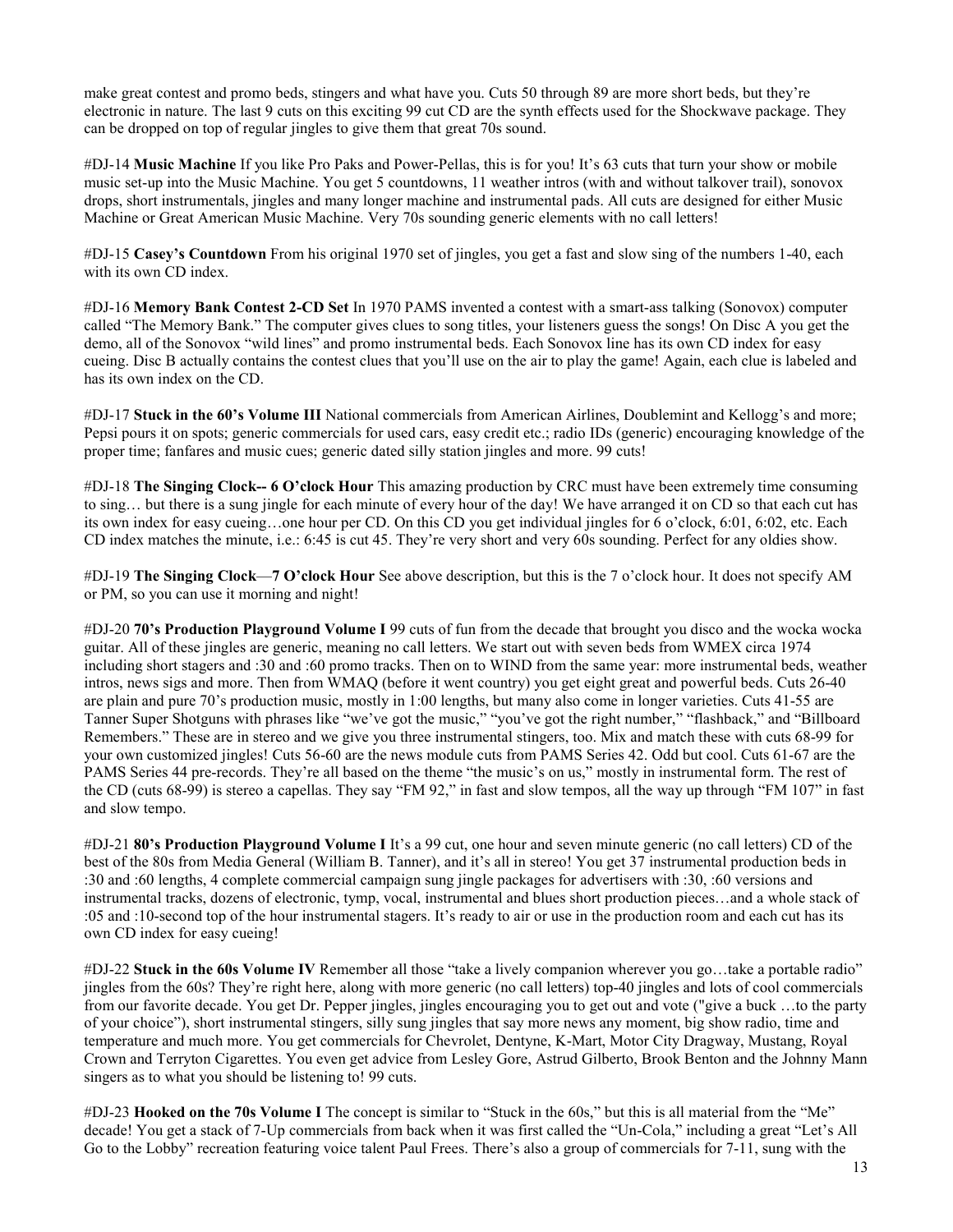Dallas vocal group. Next up is a group of 60-second stereo commercial jingles PAMS produced in the 1970s. Finally you get about 25 pieces of instrumental production music from that decade. Each cut has its own index and there's over an hour and five minutes of material guaranteed to take you back thirty years.

#DJ-24 **Stuck in the 60s Volume V** is a continuation of this highly successful series of production elements, jingles and instrumentals to spice up your oldies show. It's an hour and five minutes of material with a total of 92 individual CD indexed cuts. The highlights: a great :60 second sung jingle called "A Whole New World of Sound;" many cuts for automobile, gasoline and tire dealers such as Enco, Gulf, Firestone, and Phillips; 23 Christmas-related jingles including the Andrews Sisters-like :51 second version of "Jingle Bells," the longest DJ intro ever recorded (1:31!) and boy it is goofy!; 17 :60 second instrumental beds and five instrumental beds between 1:41 and 2:00 long. The latter are all in "Beach Blanket Bingo" style early 60s rock. A great assortment of generic (no call letters!) stuff.

#DJ-25 **The Singing Clock—Comprehensive Version** Thanks to your requests, we created a CD of the Singing Clock with all 12 hours represented! You get goofy and dated singing times including the top and bottom of the hour as well as :15 and :45 past for every hour of the day. Each of the 48 sings is provided in a short and long version with its own CD index for easy cueing. 96 cuts in all!

DJ-26 **We'll Be Right Back…Volume II** Apparently, a lot of you love to drop in these authentic old commercials from the late 50s through the early 1970s. On this volume you get 99 more great cuts, about 58 minutes of material in all! Categories include **Appliance Dealers** (Amana, Maytag, RCA Whirlpool, etc); **Cars, Trucks and Related** (Flying A Gasoline, Chevy Chevelle, Honda Scooters, etc); **Cigarettes** (four classic commercials for Chesterfield featuring Bob Hope and Bing Crosby!); **Clothes, Shoes and Jewelry** (Red Goose, Zales, etc); **Drug, Food and Variety Stores** (Food Fair, G.C. Murphy, K-Mart, Kresge, etc); **Eats and Drinks** (Diet-Rita Cola, McLaughlin's Manor House Coffee, Mogen David, etc.); **Fast Food** (Big Boy, Kentucky Fried Chicken, McDonalds); **Misc**. (Big Red Gum, Dial Finance, Mayflower Moving, Real Kill Bug Killer, etc.); **Movies** (Around the World in 80 Days, Frankenstein/Captain Kronos, Hitler's Last Ten Days, etc.); **Paint Stores** (Dutch Boy, Glidden, etc.); **Personal Care** (Adorn, Halo, Ipana, etc.); **Stamps** (S&H, Top Value); and **Transportation** (Northwest Orient Airlines, Evinrude Outboard Motors, etc.). Great stuff!

#DJ-27 **90s Production Playground** Well, we have similar CDs for the '70s and '80s… now you get 60 (!?) :60-second instrumental beds which we produced in the '90s. Styles covered are adult contemporary, rock, novelty, country, oldies and dance/urban. All selections are in stereo and were hand-picked from our best commercial tracks. Great for talk-overs!

#DJ-28 **Stuck in the 60s Volume VI** A lot of Christmas material on this one! It's 99 cuts, all generic (no call letters) material that will put your radio show firmly in the right decade! Cuts 1-15 are Christmas Countdown jingles…and each index tells you how many days til the holiday. For example, cut 7 says "Seven more days til Christmas." These are different from Christmas Countdown cuts found on other CDs. Cuts 16-37 are personal holiday wishes from recording stars like Jan and Dean, Michael Jackson (of the Jackson 5), Smoky Robinson, Brian Wilson, and even Granny and Jed Clampett! Cuts 38-47 are additional Christmas jingles from a CRC library, and cuts 48 through 57 are New Year jingles. The rest of the CD is nonholiday material including 10 "Orcha-Pellas," which are typical top-40 jingles of the day; there are 12 other cool format jingles providing intros for time, temp and news. Cuts 80-90 are "shop downtown" jingles, cuts 91-95 are :60-second Miss Teenage America cuts (different from ones elsewhere), and the last four jingles are "constant companion" cuts. Wow!

#DJ-29 **Stuck in the 60s Volume VII** More of those goofy, dated '60s formatics and promos you can't do without. Cuts 1-10 are :60 and :30 jingles (country, rock, gospel, MOR, bluegrass and easy listening) that sing about "radio, the sound of service." Cuts 11-35 are ultra-short a capella DJ intros like, "Here's Lee." Names included besides Lee are Bob, Jim, Jack, Jeff, Ted, Andy, Jerry, Don, Tom, Paul, nick, Bud, George, John, Roy, Bruce, Pete, Kenny, Robin, Bill, Mike, Dean, Gene and Eddy! Cuts 36-41 are extremely hokey generic jingles such as "tell me the weather," "very best in music and news" etc. Cuts 42-48 are short instrumental beds. Cuts 49-55 are instrumentals which build in stages for important announcements. They vary in time from about 13 to 35 seconds. Cuts 56-59 are more promo beds. Cuts 60-67 are 1:00 instrumentals in that groovy 60s beach style. Cuts 68-84 are short sung "Peppers." That is, vocal promos sung by Pepper Tanner from their libraries. Lyrics include: "play that game that's fun," "notice anything new?" etc. You'll find silly uses for them, we're sure. Cuts 85-87 are long, generic holiday jingles for Thanksgiving, Christmas and New Years. Cuts 88-95 are very short a capella formatics such as "fun and games," "more music, home of the hits!" (in fast and slow), "fun weekend," etc. Cuts 96-98 are long instrumental jingles with short sung fronts: "the sound of traffic," "the sound of service," and "the sound of news." Cut 99 is an interesting demo (not for air) that tells you how to edit generic jingles!

#DJ-30 **80s Production Playground Volume II** A fresh batch of 64 (60-second) instrumentals and as a bonus, you get a group of shorter length stagers and workparts! Contemporary, Easy, Novelty, Country and Jazz styles are covered. A lot of good material.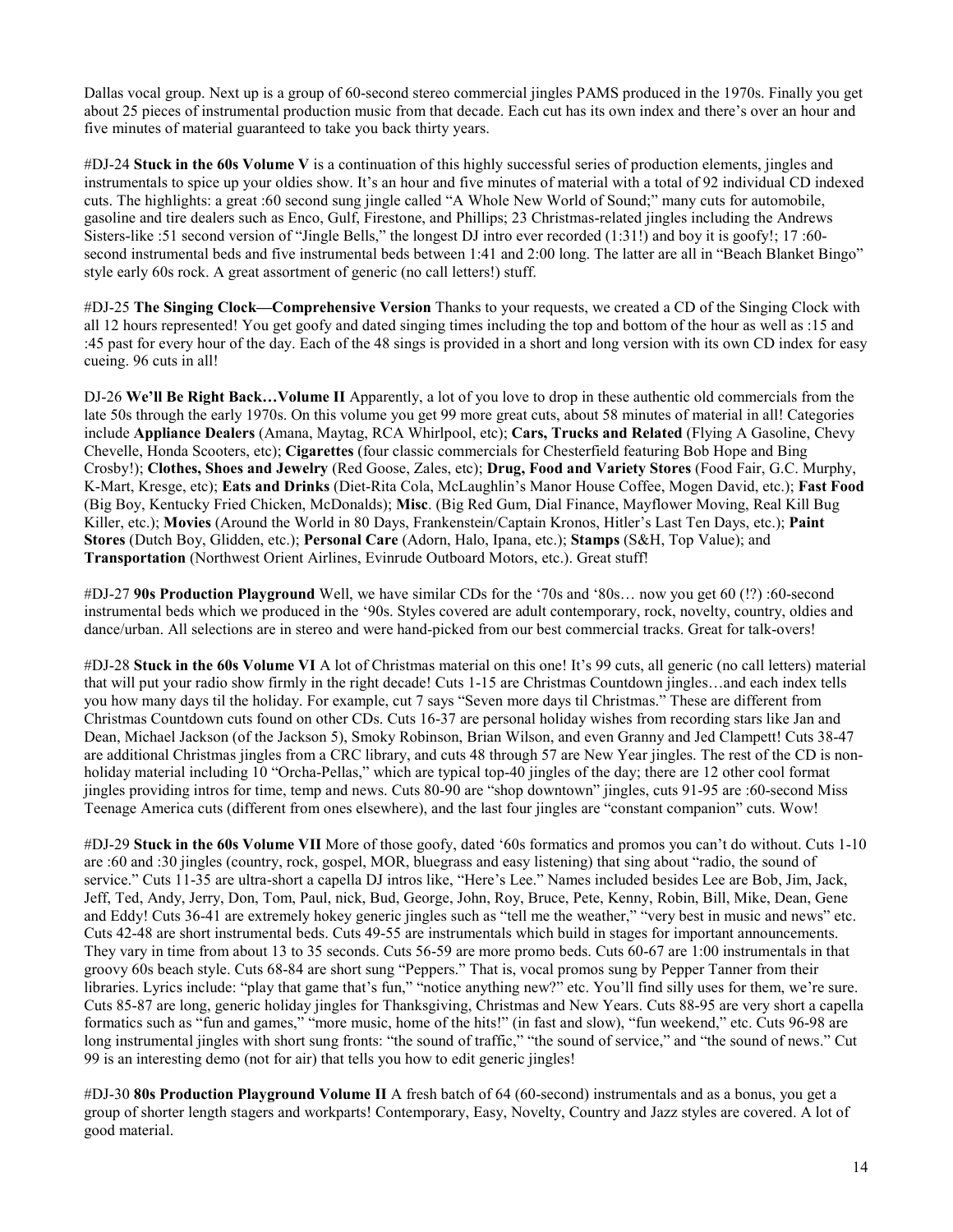#DJ-31 **TM The Producer Volume II** Some of the sweetest production music of the 1970s is featured on this 65-cut, allstereo CD! It contains 14 uptempo 60-second instrumentals, 17 medium 60-second instrumentals, 9 slow 60-second instrumentals plus 24 short, thematic news and feature intros. Special bonus: a minute and a half stereo sung/spoken jingle for "The Producer!" It all sounds great and is just not like anything being recorded today. Over an hour in total.

#DJ-32 **We'll Be Right Back Volume III (Celebrity Version)** Tommy Sands and Ed Sullivan voicing PSAs for the National Safety Council? Bob Denver telling you to stay in school? How about Stan Freberg and Vincent Price telling you to be careful on the 4<sup>th</sup> of July? Tab Hunter, Ed "Kookie" Byrnes and Milton Berle for the Red Cross? You get all those people doing dry-as-toast public service announcements plus Bobby Rydell, Boris Karloff, Anita Bryant, Rock Hudson, Connie Francis and Duke Ellington! Also included are really old and hokey commercials for Camel and L&M cigarettes, Coke ("Nothing Like a Coke!"), Pan Am, Parkay, Toyota and more. Special bonus, a real memory flogger: "Don't cross the street in the middle in the middle in the middle of the block." You'll remember this sing-song-y jingle from the mid 60s because it drove you crazy then and it will drive you crazy now. Over an hour and nine minutes; 89 cuts on the CD. It's commercials and PSAs from the dusty '50s and '60s which will give your oldies programming that touch of corn!

#DJ-33 **Goofy Sponsors** In 1974, PAMS undertook one of the largest and silliest jingle projects ever! Even dumber than the CRC Singing Clock (which sang every minute of every hour of the day). Even more ridiculous than Futursonic's Calendar Girl (which sang each day of every month of the year!) As an audition for a client the vocal group sang 600 individual grocery items and brand names. Some included: weenies, whole chickens, cotton swabs, kidneys, masking tape, mutton, nuts, pot (!?!), and shrubs. To make this project 100 percent stupid, we painstakingly restored these jingles, fixing the levels, making the EQ consistent and de-noising them, too. The best are featured on this 99-cut CD. Thus, a DJ who owns this disc will be able to say on the air, "This hour of the Micky Montell Show is brought to you by….." (hit the CD) "Pork chops!" Or, "The Hit Parade Countdown on Oldies 106.3 is brought to you this hour by…" (hit CD): "air freshener!" Here is a full list of these cuts: Air freshener, Ajax Artichokes, Asparagus, Avocados, Baby food, Bagels, Barbecue, Barbecue sauce, Beach towels, Buttermilk, Cauliflower, Canned ham, Cheese spread, Chicken parts, Chuck roast, Coke, Cotton swabs, Crab meat, Cucumbers, Dental floss, Detergent, Dill pickles, Dry beans, Fertilizers, Fresh meat, Glue, Halloween pumpkins, Hard salami, Hot dogs, Hygiene supplies, Ketchup, Kidneys, L'eggs, Lemonade, Lima beans, Liver, Lobsters, Low fat milk, Lunch meats, Margarine, Marmalade, Marshmallows, Masking tape, Mexican food, Mixed nuts, Motor oil, Mouthwash, Mutton, Nuts, Oatmeal, Panty hose, Paper cups, Paper napkins, Paper plates, Paper towels, Peat moss, Pencils, Pepsi, Peanuts, Pie, Pineapples, Plastic bags, Plums, Pork chops, Potato chips, Potato salad, Pot (!?!), Pot plants (!?!), Preserves, Produce, Prunes, Radishes, Roast beef, Rutabaga, Shoe polish, Shrubs, Snap beans, Soups, Sour cream, Standing rib roast, Stew meat, Sweet potatoes, Tamales, Tea bags, Tools, Tooth picks, Turnips, Vaseline, Weenies, Wieners, Whole chickens, Zucchini. Extras: Delicious, More to come, Where else? Something special, Tastes good, That's all!

#DJ-34 **News Pak** Just like a Pro Pak, but all news elements! We took 99 of the best generic (no call letter) cuts and put them on one CD. You get sounders originally created for KCBS(AM), San Francisco by Century 21, and the following packages by Ken R. LLC: WBBM (AM) Chicago, WCBM(AM) Baltimore, WKEF(TV) in Dayton (with a strong "NBC" logo), WTVG(TV) in Toledo, and WWJ(AM), Detroit. Included are intros for news, sports, weather and traffic as well as :30 and :60 promo beds, some of which are done with synth and some fully orchestrated.

#DJ-35 **The Nicest Music** A 99-cut generic (no call letters) CD similar to our Pro Paks, but these cuts are all stereo and designed for stations playing "the nicest music." Included are three versions each for all the basic FM frequencies, for example "FM 92" done in fast, slow and weather variations. Included: FM 92 through FM 107. (This takes up about half of the cuts.) Please note this CD does not include all the "in-betweens" such as FM 92.5, etc. The rest of the CD has beautiful stereo sings of slogans such as "where the nicest people hear the nicest music," and "stereo gold." Tracks from WRIZ and WFAA-FM packages are used. As a bonus, you get year jingles (1960-1974) with and without instrumental accompaniment.

# **Extra Series CDs**

**#EX-01 Four-Play 4-CD set**. These discs contain rarely heard jingle packages, almost all from PAMS, which have not appeared on catalog CDs. Each disc runs anywhere from an hour and five minutes to an hour and fourteen minutes. **Disc 1**: PAMS KMWX (Yakima, WA) re-sing of the 3WE package, PAMS WBBF (Rochester, NY) Solid Rock, PAMS WFUN (Miami, FL) 24 air versions (1 cut 16), TM WFYR (Chicago, IL) "You" in stereo (just two long cuts), PAMS WHAT (Philadelphia, PA) 42/32/33/24/custom (different from material on "Peyton Parks" and "Philadelphia Rockers"), PAMS WNOX (Knoxville, TN) Solid Rock, and PAMS WWDL (Scranton, PA) "Stereo Island" in stereo. **Disc 2**: (All PAMS!) Army presentation using Series 43, KDZA (Pueblo, CO) Solid Rock, KMEN (San Bernardino, CA) Solid Rock, KXOL (Fort Worth, TX) 15, WAMM (Flint, MI) 15, WHOO (Orlando, FL) 31, WHOO 34 (unusual lyrics). **Disc 3**: (All PAMS!) KGB (San Diego, CA) 26 and a capellas, WFOM (Marietta, GA) 27/34, WFOX (Gainesville, GA) 42/Regalogos stereo, WGTR Natick, MA) 17/23/33, WGTR Windy '76, WKAZ (Charleston, WV) 26, WMID (Atlantic City, NJ) 37/41/43/44/45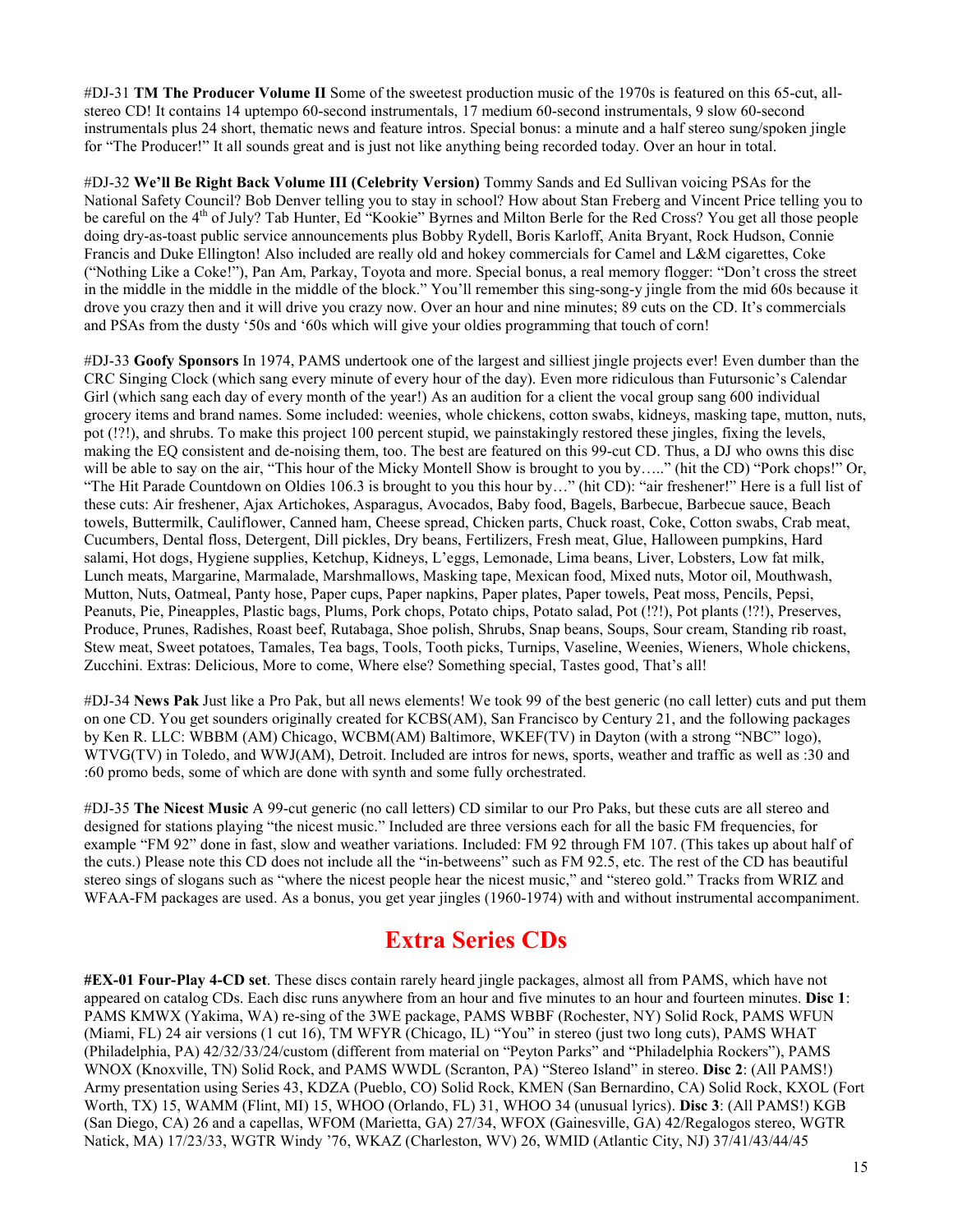experiments**. Disc 4**: (All PAMS!) WAMS (Wilmington, DE) shouts, WINDY '76, KIRL (St. Charles, MO) shotgun, WJPS (Evansville, IN) 27, WJPS 42, WMBL (Morehead City, NC) 32/33, WMBL 36/37, WOHO (Toledo, OH) 3WE/44/'LS 74/a capellas, WYLD (New Orleans, LA) 49, Radio Nostalgia USA 37/29 (Wild Worm).

**#EX-02 Washington State Radio** This hour and twelve minute CD features PAMS packages from stations in the state of Washington! You get KALE (Richland) 44, KJRB (Spokane) 33, 34/36/37/38 assortment, and the strange Revolution 72. Next is KOL (Seattle) 37/42/Clyde and KTAC (Tacoma) 43 and "Talk of the Town" disclaimer. Lastly, the cool Goldmine package, originally done for WCAU-FM as a grid in 1972, here sung for KUUU (Seattle).

**#EX-03 Michigan Movin' Volume II** An hour and five minutes of PAMS jingles from the Great Lakes State! From Battle Creek, WKFR's re-sing of the WLS '71 package. Then the rest are from "Auto City" (Flint!) You get WTAC 18 and 40, followed by WTRX's re-sing of the WLS '71 package, 41, 43 and some strange "days of the week jingles," originally created for KXOL in 1972.

**#EX-04 Three-Play 3-CD Set** Yes, another collection of ALL PAMS material from the archives which you have never heard! **Disc 1:** WCAU-FM (Philadelphia) stereo custom (later known as "Goldmine"), WDAK (Columbus, GA) 18 (with strange "Big Johnny Reb" lyrics on most cuts!), WRNO a capellas/3940/custom and one cut 36, and some jingles created by the original PAMS for Ken R. in the 70s with cuts from Series 19 (in stereo), Pied Piper, 23 and the WHB Action City custom tracks. **Disc 2:** WABR (Orange County, FL) 25, WALG (Albany, GA) re-sing of the KXOK grid, WARO (Canonsburg, PA) Clyde/31/32/39/Revolution 72, WATV (Birmingham, AL) short assortment of 18/31/32/33/34, WVLD (Valdosta, GA) 37/40/41, WWLE (Cornwall, NY) Smart Set, WYCL (York, SC) 32/33 and WYCL 40/Clyde. This disc is one hour and 18 minutes! **Disc 3:** WAYX (Waycross, GA) re-sing of the WLS '71 package, WAYX FM four cuts from Stereo Island in stereo, WAYZ (Waynesboro, PA) a capellas, WBAX (Wilkes Barre, PA) 14 (with some surprising lyrics), WBAX Solid Rock, WBAX Goldmine/shotguns/Sonovox session and Moog shotgun stingers, WBOP-FM (Pensacola, FL) stereo re-sing of the WOKJ grid, WCAB (Rutherfordton, NC) 44 and WCPO (Cincinnati) 14/24. Would you believe, this disc is an hour and 19 minutes?

**#EX-05 Le Differencé (Demo and Highlights)** In the late 1970s and early 1980s, Bill Meeks created a post-PAMS production library called, "Le Differencé" which featured background tracks to his own ID packages. We have selected the best of this 25 album set, restored the audio to pristine stereo sound and organized it onto this hour and seven minute CD. The largest portion is ID tracks, but there are some colorful (although disco-sounding) :30 and :60 instrumental beds, too. When you listen, you'll get a good idea of the creative mind of Bill Meeks.

**EX-06 Rocky Mountain Time** All PAMS jingles from in… or darned close to the Rocky Mountains! You get KHOB (Hobbs, NM) re-sing of the KJR grid, KNAK (Salt Lake City, UT) 42, KOYN (Billings, MT) 40 and re-sings of the KCKN custom, KRDO (Colorado Springs, CO) a capellas/1 cut 25D, KRDO 49, KRSP (Salt Lake City, UT) Solid Rock in stereo, KSVP (Artesia, NM) 25 with 1 cut from 19, KVSF (Sante Fe, NM) 43 and KYSN (Colorado Springs, CO) Regalogos. An hour and four minutes of rarely heard jingles!

# **Johnny Mann CDs**

#JM-01 **The Real KHJ by Johnny Mann (2 CD Set) Wow!** Through a new licensing agreement with the genius behind these jingles, we are happy to announce this ultimate collector's item. **Disc A** has over 130 original Johnny Mann KHJ jingles as purchased by Bill Drake. These include a capellas and instrumented vocal cuts from Series 1, the famous Drake "tymp roll," news intros, promo beds and the complete set of Bill Drake liners ("One year ago today" through "fifteen years ago today.") The best part is…. all of the jingles (except the 42 different jock cuts) each has its own CD index! This means you can instantly cue any of the weather jingles, news intros, individual jingles, or transition instrumentals. (We would have given you a separate CD index for each of the jock jingles too, but we were limited to 99 cuts on the CD.) **Disc B** is a very special item. It's a one-hour interview with Johnny Mann, divided into six separate CD indexes by subject matter. Hear him describe how the famous KHJ a capellas came to be, learn about his other vocal session work backing up entertainers such as Frank Sinatra. Hear his comments about Hugh Heller and listen as he identifies and describes his legendary vocal group from the 60s. There is a full-color picture of Johnny on the cover. Definitely the item for the discerning collector.

#JM-02 **Johnny Mann's Other Greatest Jingles** We've assembled more jingles from Johnny that you have never heard! You get: 2 cuts from KAKC, an entire swingin' custom package from KEWB (it is hot!), 3 stereo a capellas from KFRC(AM) (!?), KFRC cuts Johnny's group sang for Cuff Co., stereo cuts from KPOI (Honolulu) with the Dallas group from Drake Series II, 6 jingles from KYNO, a great big band package in stereo from WASH-FM, 5 cuts from WHBQ, 4 stereo cuts from WOR-FM, 5 cuts from WRKO, jingles from the CHUM group, WYRE, KSLQ, an oldies package for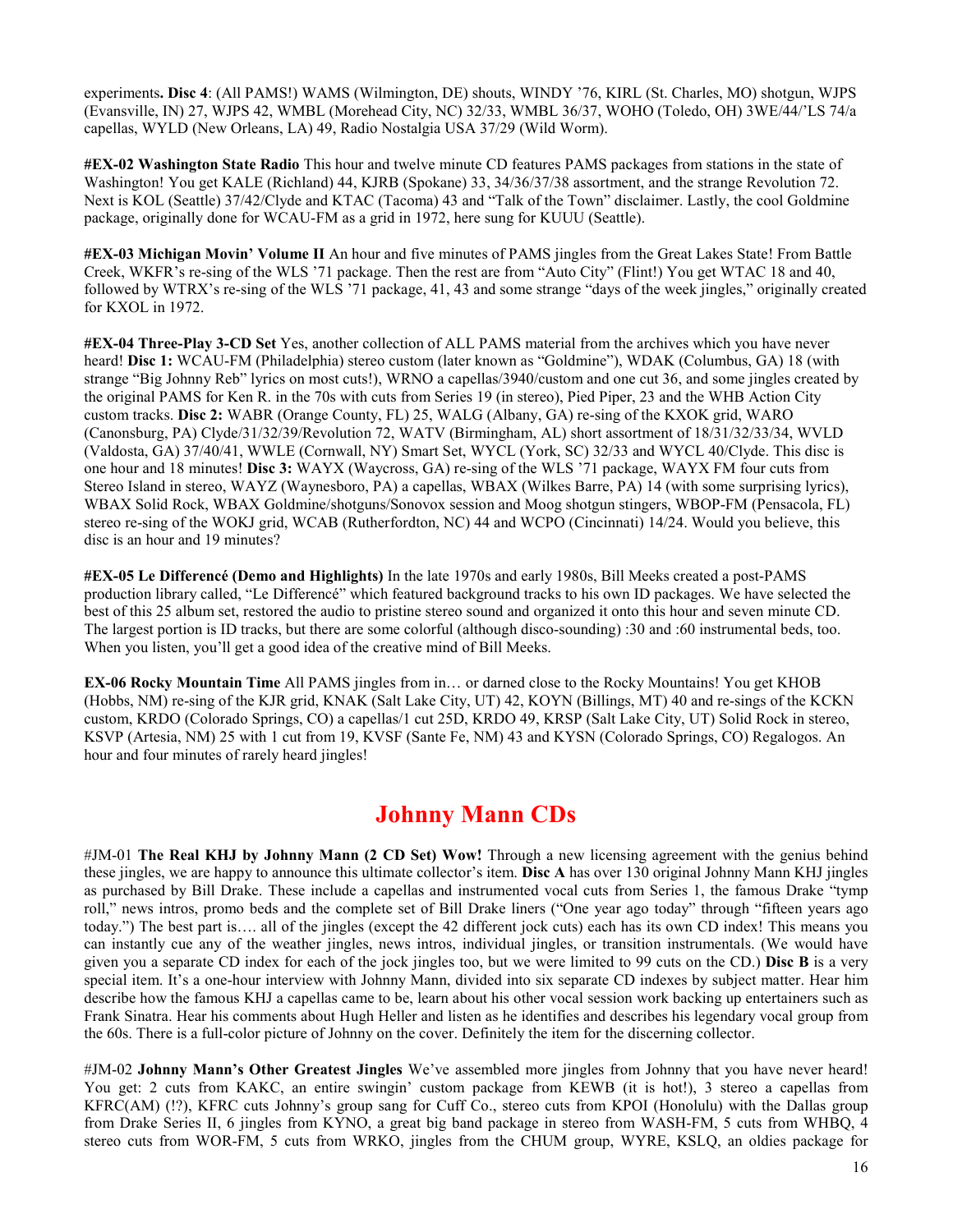WTAE in Pittsburgh, another entire stereo package for WASH-FM ("Wash with the Stars!) and an a capella sampling from KREM, CJON, CJTR, CJWN, CJOX and CFUN. If you like the Johnny Mann singers, you'll love this hour long CD.

#JM-03 **Johnny Mann: Let the Games Begin (in tribute to the National Senior Games Association and the USA)** If you like the Johnny Mann singers, here they are in a CD recorded in 2000 featuring patriotic songs such as Yankee Doodle, Dixie, America the Beautiful, Battle Hymn of the Republic and more! All the arrangements are by Johnny himself.

#JM-04 **Best of the Johnny Mann Singers** This CD doesn't contain any jingles… it's a 1995 collection of your favorite hits from the past including Up, Up and Away, Cherish, Walk Right In, Daydream, Mrs. Robinson, Do You Know the Way to San Jose and four more. It's in stereo and a real collector's item. The arrangements and singing are all top notch and a real tribute to Johnny and his talent.

#JM-06 **Johnny Mann Hit Kit** Unbelievable! This CD is similar to a Pro Pak or Power-Pellas in that it has 99 cuts, all generic (no call letters)… but it's all material by Johnny Mann!

#JM-09 **Johnny Mann Jingles Then and Now Volume I** Johnny's personal tapes have now been made available. This is a compilation of several of his early '60s swingin' packages and tons of his more recent a capellas and contains over an hour of classic jingles. You get the original CHUM a capellas (a better copy than has ever been available before!); CHUM 1988; CHUM.com 2000; CHUM 2001; CFR 1988; KCGM 1998; KBZT 1994; KCMD 1988; KDWB early 60's big band package; KGB original a capellas; KJQY 2000; KMBC amazing swinging big band package from the early '60s; KOOL 2001; KQEG, KRTH 1988, 1990 and 2000 a capellas; KVRO/WCOF 1998; KYA 1993; WHBQ original a capella session with count-offs; WMAK 2000 and WQRK 1988.

#JM-11 **Johnny Mann's WPOP Sessions** You will hear the master producer at work as he guides his vocal group through an entire hour-long session of a capellas for WPOP. Perfect fidelity on this material and the final "good" takes are collected at the end for easy reference. A rare peek behind the scenes with Johnny's famous LA group in 1967 and 1968.

#### #L-01 **"The Last Ken R. CD" This CD available May 1, 2005**

As we wind down our business, we wanted to leave our friends and jingle fans with one final collectors' CD to remember us. It's an hour and fourteen minutes of never before released requests and PAMS favorites including these WABC hits: THE chime (finally in the clear!), Series 44 air versions and re-dos and two custom instrumentals, American Music a capellas, "Thanks, Harry" cuts and Heavy 100 of the Year (1 cut from Series 40C and several a capellas). But this CD contains more than just WABC jingles! You also get the rare :60-second WFRS College Song (using the PAMS Tallheimer's track), generic (no call letters) echoed Sonovox weather words (different from those on KLIF Klassics Volume III, strangely), Dayton's WTUE Solid Rock I and II in severe stereo, and two custom PAMS packages from Chicago's WBBM-FM, also in stereo. By request, you also get the "Wonderful WORM" jingles from "Up and Down the Dial," but presented here in the clear including unused versions. And last but far from least, two brand new re-sings produced for us by Jon Wolfert using very long and obscure PAMS tracks. As these were the last jingles Jon ever produced for us, they are quite special.

#### **Miscellaneous Compilation CDs**

#M-01 **3-Letter Foreign Volume I** These stations are all three letters, and they're all in other countries. From the land down under: 2UE 34 and 6PM grids, from the land up north: CKY 46. From Mexico VIP custom 1975, XEQ Windy '76 and some very interesting short piano melodies. From the Bahamas, ZNS Solid Rock/'KB '71. None of this material is on the "Jingles Around the World" CDs…and you get an hour!

#M-02 **3-Letter K Volume I** All of these stations begin with a "K" and have only three letters. You'll hear over an hour including KDB (Santa Barbara, a beautiful music package), KGB (San Diego, Clyde and lots of a capellas and Moog-apellas), KGO-FM (San Francisco, includes cuts from 26, 30 and 31 in stereo, very unusual for 1965), KLO (Ogden, Utah…Series 23), KOB (Albuquerque, 34, 41 and more), KOL (Seattle, Series 28), and KOY (Phoenix, Custom 1971).

#M-03 **3-Letter W Volume I** WBT's soft 1970 custom, WGR custom news logo and three little songs called Talent Time. (Listeners were invited to sing along.) You also get WGY's 1970 a capella/moog package, WHK 1974 custom, WHN's historic TM custom 1967 package, WIL 40 and custom sports cuts and WIP 15. Unusual jingles, over an hour in all!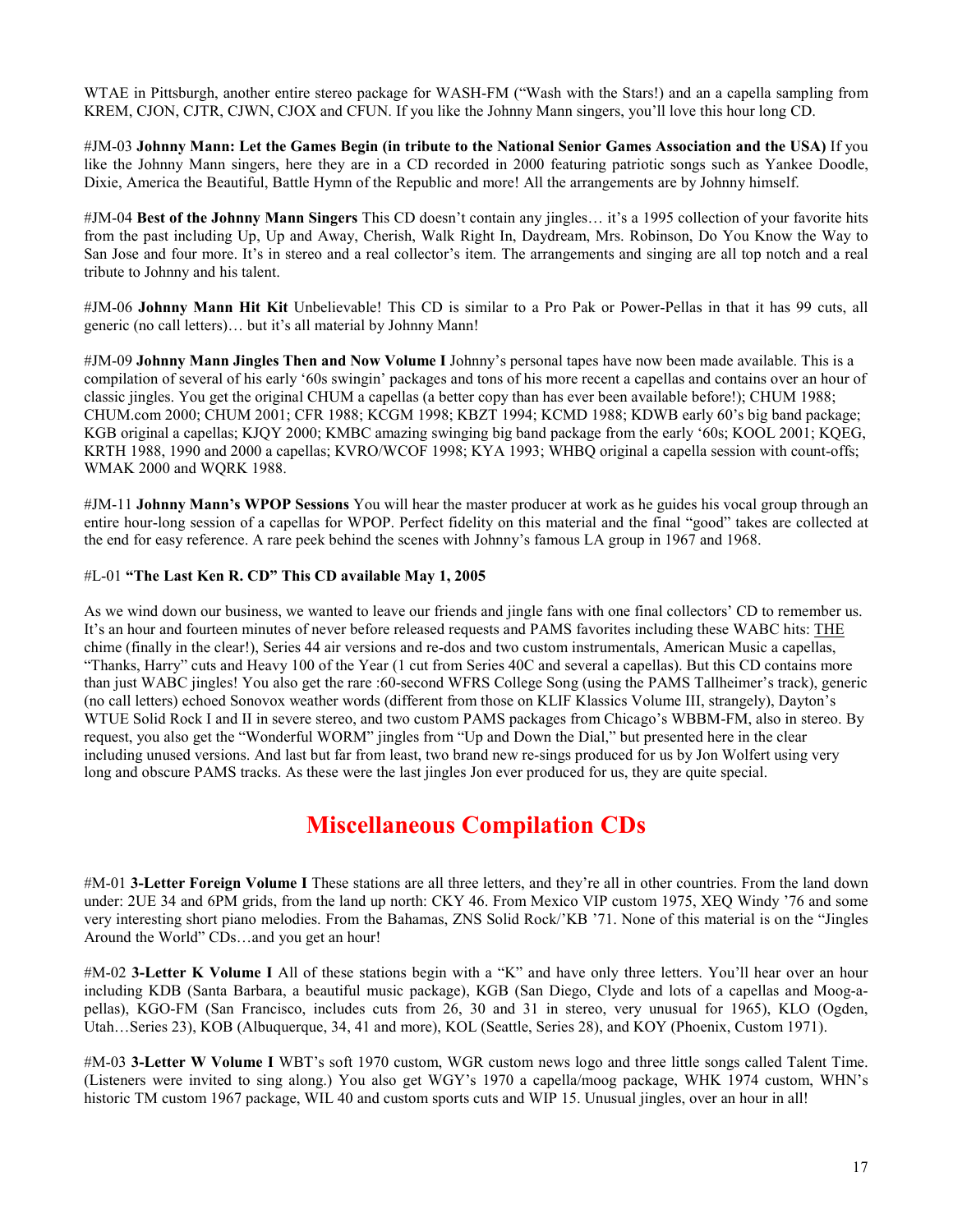#M-04 **All Request Volume I** These are all packages you asked for! Radio England 27, WIBG 27 and 30, WOWO a capellas, WPRO-FM Energy One in stereo, and WRIT 15, 28/20. Over an hour, of course.

#M-05 **All Request Volume II** WHLO assortment, WIBG 19/28/29, WIFE 27/29, WPOP 28 and WSAI 29. Over an hour.

#M-06 **All Request Volume III** Still more of your favorites: WHK 18, PAMS City Song demo, WMEX 27, WFLA assortment, WVON Soul Composite and the Cruisin' jingles in the clear from 1970. Yet another hour for your collection.

#M-07 **All Request Volume IV** 70 minutes! Included are PAMS American Forces Radio Network (AFRN) 42, Colorway jingles and KALO 27/34/36 sung with the studio C soul group! You also get another package Bill Meeks made *after* PAMS closed, this one for KMPC, Los Angeles. Other treasures include: TM Where Your Friends Are WDRC, PAMS Pacesetter stereo, Pittsburgh's WEEP 22, Boston's WMEX first custom talkradio package from 1977 and the famous CRC "The Sound Is" from WOR-FM, New York in stereo!

#M-08 **Beautiful Volume I** Most people only know the cool Top 40 jingles PAMS created… but PAMS produced some gorgeous packages for easy listening and beautiful music stations too! Here you get an hour of primo stuff including two custom creations for KPOL (Los Angeles), the 1968 KXYZ "Beautiful but Beautiful," WFAA-FM's "Dial 98" in stereo and an unusual package for WRIZ featuring Trella Hart and Vic Damone!

#M-09A **Drake Tribute 2-CD Reissue** Last year we offered a 2 CD set with this name, and much of it was taken from a double demo album put out by Drake-Chenault in 1973. We now have software capable of making these demos from vinyl sound like master tapes, so we have completely remastered this two CD set. The entire double album is here including demos for Drake Jingle Series 1, Drake Jingle Series 2 (AA), The History of Rock n' Roll, The Golden Year, Hit Parade, Solid Gold, Classic Gold, Great American Country and Top 100 of the 60s. As a bonus, we filled out the second CD with other great jingles from the same year, 1973. You get the entire Pepsi radio campaign from that year (pop, adult, Spanish and country featuring Lynn Anderson). The slogan is, "You've got a lot to live and Pepsi has a lot to give." Then as a bonus, you get the PAMS short Army jingles, each with its own index for easy cueing. Each disc in this set contains over an hour of material. The Pepsi jingles and Army jingles have never been released on CD before. The original Drake 2CD Tribute is now out of print. Note: Because this is a reissue and many of you have the old set, we are keeping the price as low as possible for a 2CD set.

#M-10 **I'm a Pepper! Volume I** More great stuff from Pepper Sound Studios, Pepper Tanner and the William B. Tanner Company, over an hour in all. You get the following demos: A capella "A", A capella "B", California Sound, Communications, Double Power, Minihits, New England Discovers, Now 70 and Reel Feeling.

#M-11 **Jurassic Jingles Volume I**: **CRC** Trace the jingle roots of WIBG, KONO, WMGM, WDGY, WPEN, KVIL and others through these demos.

#M-12 **Jurassic Jingles Volume II: Pepper Tanner** An hour of demos you need! Includes Doin' Our Thing, Fun One, Getting' It Together (with Trella), Now Sound, Party outtakes, more fun stuff. Some rare material!

#M-13 **Lunatic Fringe I-V** We're a little embarrassed by these demos, but you asked for it! Between 1996 and 2000 we were asked by a number of FM rock stations to create, well, lascivious and scatological versions of classic PAMS jingles. In plain English… they're filthy! Five demos plus a special montage of alternate lyrics and stations rated "R." We warned you!

#M-14 **Network News** An hour of nothing but network jingles and themes in the clear featuring the ABC post-1968, NBC and Monitor, Mutual News (Black, Spanish and Contemporary) and NBC News & Information Service themes.

#M-15 **Rock-A-Pellas** is a collection of nothing but vocal jingles from the 60s and 70s. You get a capella jingles from Australia's Channel 7 TV, CHUM, CJOR, KBNO (with moog in stereo), KEWB, KFJZ, KILT, KLIF, KVOL, KVOO, KWXI (FM) (in stereo), WABC (just a few cuts from Series 31), WDGY, WEEX, WEXL, WFAA "Tuned for a Day Like Today" masterpiece, WFLI, WGUL (in stereo, also includes two cuts from a KNBR package), WKLO, WKLX, WKNR, WNOX, the WTMA City Song and a bonus cut: The Dallas singers do an amazing a capella rendition of "Last Night." Over an hour!

#M-16 **TM: 99 Cuts of Fun:** Here is a good introduction to the old pre-1980 TM. There are 99 cuts on this CD representing the best packages and cuts of the years 1968-1980. Very unique material for WHDH, WMAQ, WFAA, KKDA, etc. All formats are covered from soul to adult contemporary.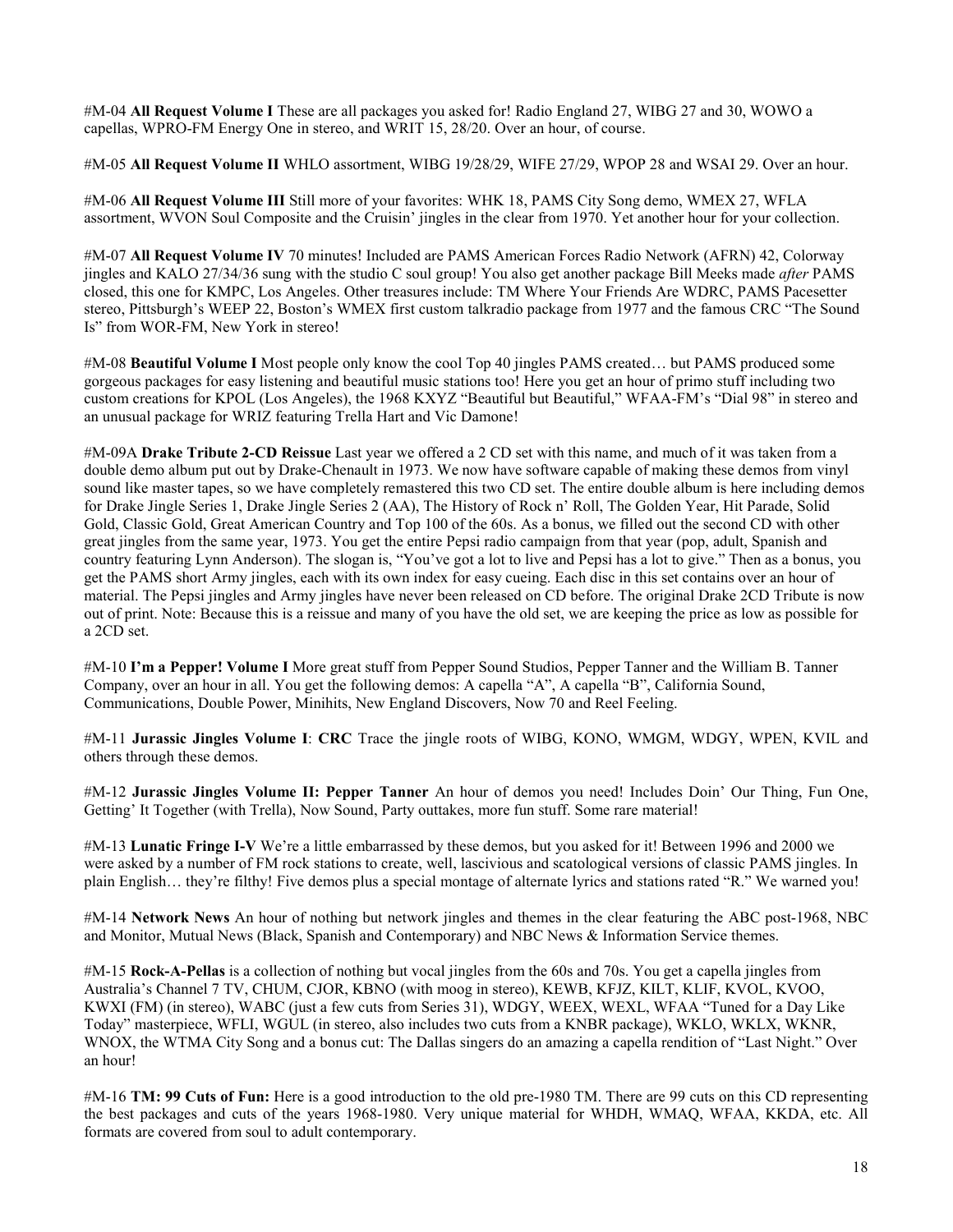#M-17 **The You CD!** Get TM's "You," "You II" and the rare and un-issued "You III" demos, plus PAMS CHAB 46 (For You). It's an hour of jingles!

#M-18 **TM Follies** Predictions from the past come true? Radio comedy and jingles? It's about 40 minutes of very well produced amazement. Features that punk country hit "I Wanna Whip Your Cow." Special bonus: The TM singing EBS test (generic)! Another bonus: Jingle Writer's Blues.

#M-19 **NewsTalk Volume I** You get the original NBC chimes, a jingle package recorded in New York for NBC Monitor in 1968, the 1973 non-PAMS Monitor themes, the PAMS KABC (Los Angeles) custom package from 1969, WAYZ PAMS news moog, WCAU(AM) PAMS custom, the demo for TM's WMCA 1974 "Real People" package, the air versions in the clear for TM's WTOP news custom package, the TM demo Have you Heard the News for KCBS (San Francisco), and more! Over an hour.

#M-20 **Just For Kids: The 2 CD Set** Have you ever heard the PAMS group sing nursery rhymes and kid songs? Now you can! It's over 100 short songs including Yankee Doodle, Puff the Magic Dragon, Oh! Susannah and a lot more. If you have young children, this is perfect! If you don't have kids, it's still cool! More than two hours total in this amazing 2 CD set.

#M-21 **Top of the Dial Volume I** A CD with 8 PAMS Top 40 packages from stations which are located at 1600 on the dial, and one at 540 on the dial! WAAM 43 and 42, WKEN stereo PAMS resings by Ken R., WRBN grid and 38, WINX PAMS shotguns by Ken R, KATZ 35, 36, 37 and custom, KASH 29/34 and KOGT 22. You also get WGTO Solid Rock and Clyde. 57 minutes of AM fun.

#M-22 **PAMS TV Volume I** This CD contains about an hour and seven minutes of: Channel 4 and 5 in Mexico City (in Spanish of course); Channel 18, Milwaukee; CKY-TV, Winnipeg, Canada; KDIN-TV 11, Des Moines; KIIN-TV 12, Iowa City; WJBC-TV, Bloomington, IL (Smart Set and Tuned Young!); WJBK-TV 2, Detroit (moog/a capellas); and the "Where You Belong" 1976 demo for WBAL TV-11, Baltimore from TM.

#M-23 **Scores! Volume I** Some of the most awe-inspiring big band and orchestral projects ever recorded, some vocal and some instrumental. These range from a couple of minutes to 15 minutes and illustrate the very best arranging, playing and singing the company ever did. You get Buick 1965, Dr. Pepper film score, Northwest Suite (in stereo), RC Cola Fitness soundtrack, SID filmscore and TV 13. About 58 minutes.

#M-24 **Private Stash** KGW experiments which turned into Series 25, the KMPC package Bill Meeks produced in 1980, a recording session for the WABC 1970 DJ a capellas including outtakes, the rare WABC Series 34 DJ jingle (with no name inserted) and WNIX jingles (in stereo) which were recorded for a David Frye comedy album in the early 70s (it made fun of Richard Nixon!). You also hear WPOP's two cuts from Series 31 plus their a capellas. Then the Colorway radio spots… IN SPANISH! Mucho cool-o! Next you get three beautiful Escape medleys in stereo. And how about four songs PAMS recorded for Muzak? Other treasures include moog experiments from 1967, some Series 30 sonovox experiments, Series 43 jingles for the Texas National Guard, two versions of Trella Hart's "Turn It On" song and a bonus cut featuring the PAMS whistler. Over an hour!

#M-25 **'80s Thang Volume I** You get five packages the late Bill Meeks produced after PAMS officially closed in 1978 including Hit-Motizer, K-Lite, Outrageous Wave, Someone to Turn To and We're Gonna Get 'Ya. Then we are releasing three of our own packages from the '80s. Ram Energy sounds a lot like Miami Vice. Z-104 was a hot rocker in Frederick, MD and you'll hear a number of custom cuts produced for them. Then you'll get "Goin' In Style," which is a parody rap we produced for WIOT(FM) here in Toledo in response to a local porta-potty crisis. You'll hear the song, sung by our singers and the WIOT jocks, then you'll hear Ken R's phoned in comments on the air! It's 59 minutes from the '80s.

#M-26 **Gotta Have That!** From TM the complete, digitally restored stereo TM song. Then, the TM song this time resung (in mono) for Eastman Radio. Both of these, recorded in 1972, mention dozens and dozens of call letters, and they're pretty funny, too. Also from TM: the Hicklin demo. It's the guy who put together the famous LA vocal group. Then finally from TM a breathtaking stereo patriotic medley sung by none other than Bugs Bunny! The late Mel Blanc and the entire huge TM orchestra and chorus perform an amazing song for Mariott's Great America. From PAMS you get WNDR 31 in which every cut features special "request" lyrics. Then WABC 1969 Christmas moog/a capella grid. You also get three beautiful stereo songs created for the Escape format in 1972 including "When You Wish Upon a Star". Jon Wolfert, now president and owner of both JAM Creative Productions and PAMS Productions worked at college radio station WNTC in the late '60s. Here's the PAMS jingle package he produced in 1972 for his little station, in stereo featuring cuts from a dozen different packages.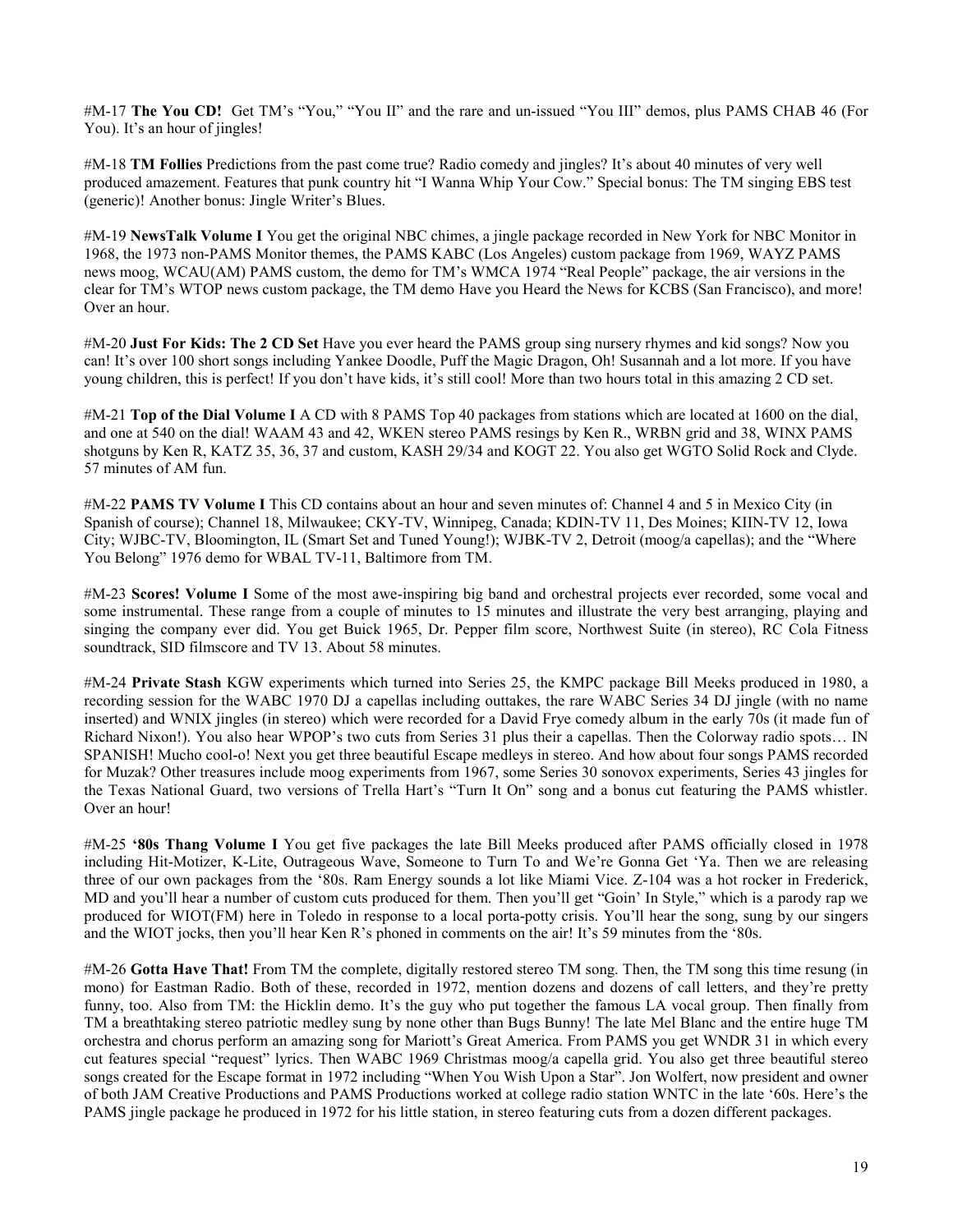#M-27 **Jurassic Jingles Volume III: Spot Productions** One of the best-kept secretes in the jingle biz was this Fort Worth producer. Located a few miles west of Dallas, Spot Productions used many of the PAMS singers, writers and arrangers. In fact, one of the owners of Spot, Lew Gillis, played trombone on PAMS Series 18! On this hour plus CD you get the following demos: Big Wide Wonderful World of Music (KITE), Funtastic (WPGC), A capellas (various stations), New Experience (for KIOA and featuring Trella Hart), Personality Plus (KBOX), PR Series and Soft Touch (both WFBR) and That Man (WPTR) which was a take-off on the 1966 Batman craze. These jingles are as good as anything PAMS created. Why didn't more people buy them?

#M-28 **Pepper Tanner: The Final Days** The metamorphosis was complete. From Pepper Sound Studios to Pepper Tanner to William B. Tanner to Media General in the 80s. Here are 15 packages (in stereo) from Media General's Radio ID Division before it was taken over by TM/Century. These are some of the last ID jingles recorded in Memphis. You get an hour and seven minutes including: All Hit Country, Energy Source, K-102, Music and More, Propulsion, Rockin' Easy, Something Special, SS A/C, SS CHR, SS Country, Synsations, Talking Radio, TV Demo, We've Got It On and X-Celeration.

#M-29 **All Request Volume V** Our collector friends around the world have asked for these items in dub orders, so we thought you'd enjoy hearing these PAMS productions, too! You get KORD 18 (with some Series 16), WHYN 29, WJJD 15, WNBC custom 1975 (more complete demo), Escape III demo (stereo), Casey Kasem's 1970 American Top 40 Moog Theme, and as a bonus, an interview with Dennis Meeks, son of Bill Meeks who founded PAMS. It's an hour and six minutes of unusual material for your collection!

#M-30 **Through the Glass Volume I** We let a tape roll for the entirety of the last few vocal sessions we held in early 2000. On this first tape in the series you get to hear our vocal group sing PAMS jingles, you hear the outtakes, the silly comments, the laughing, the screwing up. Over an hour of behind the scenes fun from the last days of our recording studio divided into several segments for easy listening.

#M-31 **Good Old Days Volume I** Let's go back to those thrilling years of Top 40: 1959-1962 when radio was more exciting! This CD includes the following PAMS jingle packages: KALO (Little Rock) 15; KNAK (Salt Lake City) 16; WHB (Kansas City) 15; WISH (Indianapolis) 15/16; WISM (Madison) 16; WQTE (Monroe/Detroit) 14 and WRIT (Milwaukee) 16. It's an hour of classics!

#M-32 **Benton Bowles Creative Review** On February 26, 1957, one of the largest advertising agencies in New York held a party for their clients and staff. Also present at the party were a live vocal group and some of the best musicians in the city. What resulted was a half-hour of live jingles and comedy! Sit in and hear jingles for Post Cereals, Prell, Studebaker, Ivory Snow, Carling, Zest, Pepto-Bismol, Camay, Tide, Maxwell House, Parliament, Hellman's, Crest, Johnson's Jubilee, Pin-It, and Ansco Film. A real collector's item. The original album was provided by collector Ron Harris and it was processed using CEDAR De-Noise and CEDAR De-Click to make it sound great!

#M-33 **Classic TM: The 70s Volume I** In the mid 70s the jingles TM turned out were as good as anything in the business. You get the entire Listen to your City campaign for KFMB (San Diego) sung in LA, a stereo demo for The Producer (their library service) and the infamous Shockwave demo for WCFL including smug narration which explains this unorthodox approach to jingles. You also get two shotgun packages, one for WJLB, Detroit and one for WOOK in Washington, D.C. It's an hour and five minutes of great stuff!

#M-34 **Jurassic Jingles Volume IV: Futursonic** Great jingles in stereo for KONO, KOL, KLIF and WFUN. Then the DJ themes for various stations, the Image package for KOL, KRIZ and WFUN, Swingin' Radio for WMAK, Variety Fair for CHUM and KWK and the Versatiles (Days of the Week)! This is one of the best top 40 packages ever recorded and you hear it as done for CHUM and KLIF. About 59 minutes in all.

#M-35 **Jurassic Jingles Volume V CRC** This hour and five minute CD contains: Cosmo (a soul package you have NEVER heard), The Singing Clock demo (sung by both the Dallas and Memphis singers), The Exciters in STEREO for KPAM/KPFM, the rare KLIF Twist (it's a 2 minute song!), Smile for KVIL, male a capellas for WFBG, The Seasonals package all for CKLW, and much more. You also get a better copy (more complete and excellent fidelity) of Series 25 "Big Band Bit," conducted by Quincy Jones for KFWB, WFUN, KFWB and WWDC! And that's not all…you also get the strange late '60s Series 48: Flower Power for KVIL and two country packages, Series 49 (Top Gun for WGBG) and Series 54 (The Sound Is for WZIP).

#M-36 **North Coast Archives Volume I** Between the years of 1980 and late 1999, we produced a lot of jingles in our studios in Toledo. Most were PAMS resings, but many were other tracks from our own library. This first in the series contains about a half hour of oldies jingles (many different series) recorded for WQFE (Indianapolis) and about a half hour of big band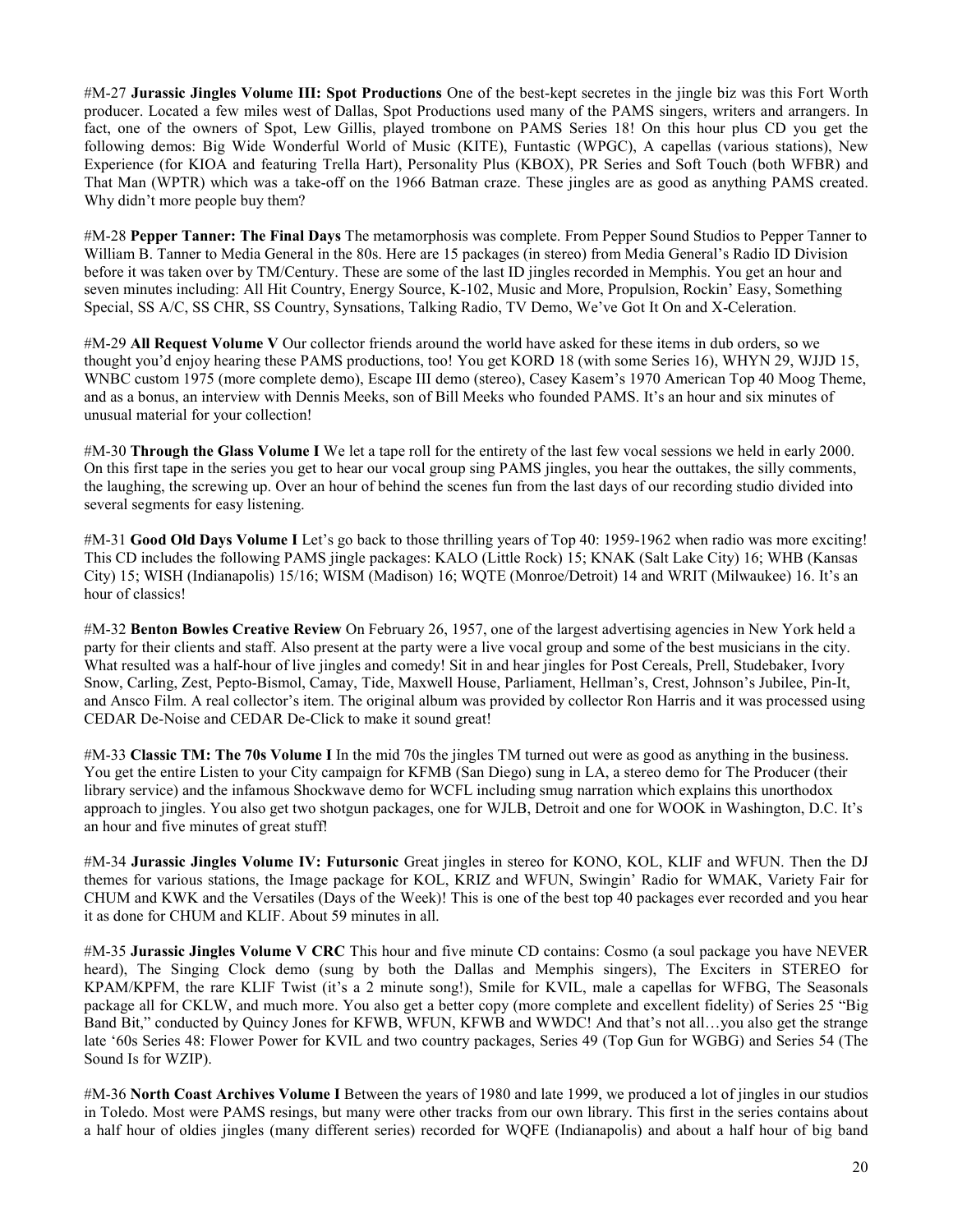jingles (including Smart Set) produced for WLUX (Long Island, NY). It's well over an hour of great stuff, which has never appeared, on our demos.

#M-37 **Have a Happy Day** This package was a huge hit in 1971. This hour-long CD includes the demo for this concept, and PAMS jingles for WKDA, WSOC, WSUB, WTVY-FM (stereo) and WVOK/WBAM. You also get about 15 actual happy day comedy bits and generic jingles you can use…each with its own CD index for easy cueing.

#M-38 **NBC/Monitor** You get three different NBC top of the hour news sigs going back to the '60s, the famous NBC chimes (de-noised by CEDAR), dozens of Monitor jingles not included on other CDs and the entire PAMS 1972 NBC/Monitor jingle package. There are also four excellent and complete versions of the Monitor Beacon for complete authenticity. Fifty of these cuts have their own CD index for easy cueing. Over an hour and five minutes of great nostalgic material!

#M-39 **NewsTalk Volume II** PAMS 1972 KBOX news intro, PAMS KNX-FM stereo news moog cuts from the early 70s and a very strange Pepper Tanner package called "All News All The Time." You also get PAMS Texas State Network news cuts, TM's WKCN talk jingles from the '70s, the PAMS WLOL "People Talking" moog/a capella custom, First News 10 Honolulu (a TV package from TM), Pepper's Talking People demo for WCAU and two news talk packages from VTS recorded in Dallas. Did you ever hear the famous KLIF "Singing Newscast?" You won't believe it! The bonus item is the Century 21 1973 singing EBS test (generic, no call letters). It's an hour of eclectic material.

#M-40 **Adventures in Stereo Volume I** PAMS made a lot of very interesting jingles in stereo in the early '70s! Includes Stereo Island from KWEH, WDTH, KFMK, WIOQ, WPRO-FM and WQMG; Revolution '72 and series 39 from KWHP; 42/40 from WVMI and a short assortment from 18, 27, 31, 35 and Philly Story recorded for WKZQ. Over an hour.

#M-41 **Blowtorch! Volume I** All 50,000-watt AM monsters, an hour and 15 minutes of their best PAMS jingles! KAAY(Little Rock) 22/37/Powerpack; KFRE (Fresno) Memory Bank; KTUF(Tempe with sister station KNIX FM) 43/44 with pedal steel guitar added; WAPE (Jacksonville) 27; WBAM (Montgomery) Super Country and Guitar Country; WGBS (Miami) WLS '71 and series 44; WHOO (Orlando) 26/29; WINZ (Miami) Bandapellas/Grid/Revolution 72/ Hot Vibes; WVOK (Birmingham) series 44; WYDE (Birmingham) Country I, II.

#M-42 **Christmas Wish Volume I** Finally for all those who requested a CD of Christmas elements! You get an early 60s PAMS feature called "Santaland Reports," which is cute and corny. It features dancing penguins, singing reindeer, a swingin' Santaland band, a march of the toys and a lot of horrible puns delivered by Holly B. Jolly, your host. Also on this CD are three short KLIF Christmas instrumental cuts, five chime renditions of classic Christmas songs, and 17 Christmas production beds in varying styles and lengths from :30 seconds to 2:30. Bonus: two generic stereo a capellas from the Ken R. singers: "Your Home for the Holidays," and "Have Yourself a Merry Little Christmas." It's 99 cuts in all with over an hour of material on one CD.

#M-43 **Jingles on 33 1/3 Volume I** In the '70s many jingle companies released full albums with their demos and this is a group of the best of them! You get the massive Tanner "Enjoy Yourself," featuring former PAMS singer Marv Shaw and "Dynamic Denton" by former PAMS writer/singer Jodie Lyons. Also included: a hugely orchestrated presentation that TM prepared for the 1980 NAB convention. It's jammed with jingles and scores by Tom Merriman featuring the full TM sound. Special guest appearances by Dick and Burt, Sammy Davis Jr., Barbara Walters and Steve Martin (for real!). It's an hour of fun.

#M-44 **Jingles on 33 1/3 Volume II** An hour and five minutes of TM album material from 1979 and 1980 including short demos for Rhythm of the City, You are the Words, Live in NY, many formats including Stereo Rock and Alpha I, special programs such as Evolution of Rock, Platinum Meltdown, London on the line and more! You also get two bonus tracks from former PAMS writer/singer Jodie Lyons: Great Place to Be (demo and cuts in the clear from CKXL).

#M-45 **Car Tunes Volume I** An hour and eight minutes of car jingles? Believe it! You get four PAMS Chevy jingles from 1959, other PAMS Chevy jingles from 1966, some big band TM jingles for Whitman Ford (one of which features Trella Hart), three other PAMS Ford dealer jingles, and a full PAMS presentation from 1974 called "You Auto Think Twice" that was designed to save the American auto industry. Cuts 14-39 on the CD are all various musical treatments of "In My Merry Oldsmobile," running in length from 1:00 to 2:00.

#M-46 **Tanner-ama Volume I** William B. Tanner Company really hit its stride in the 1970s with a better vocal group and better recording techniques. This hour-long CD includes 6-Pack (KVRO in stereo), Easy Goin' (WHYN-FM also stereo), Feelin' Good (KSD), Mile High (KHOW), Natural Light (WGND-FM in stereo), Potpourri (Radio Avon), Up and Easy (WMEX) and Where Your Song is Coming From (CKXL-FM in stereo).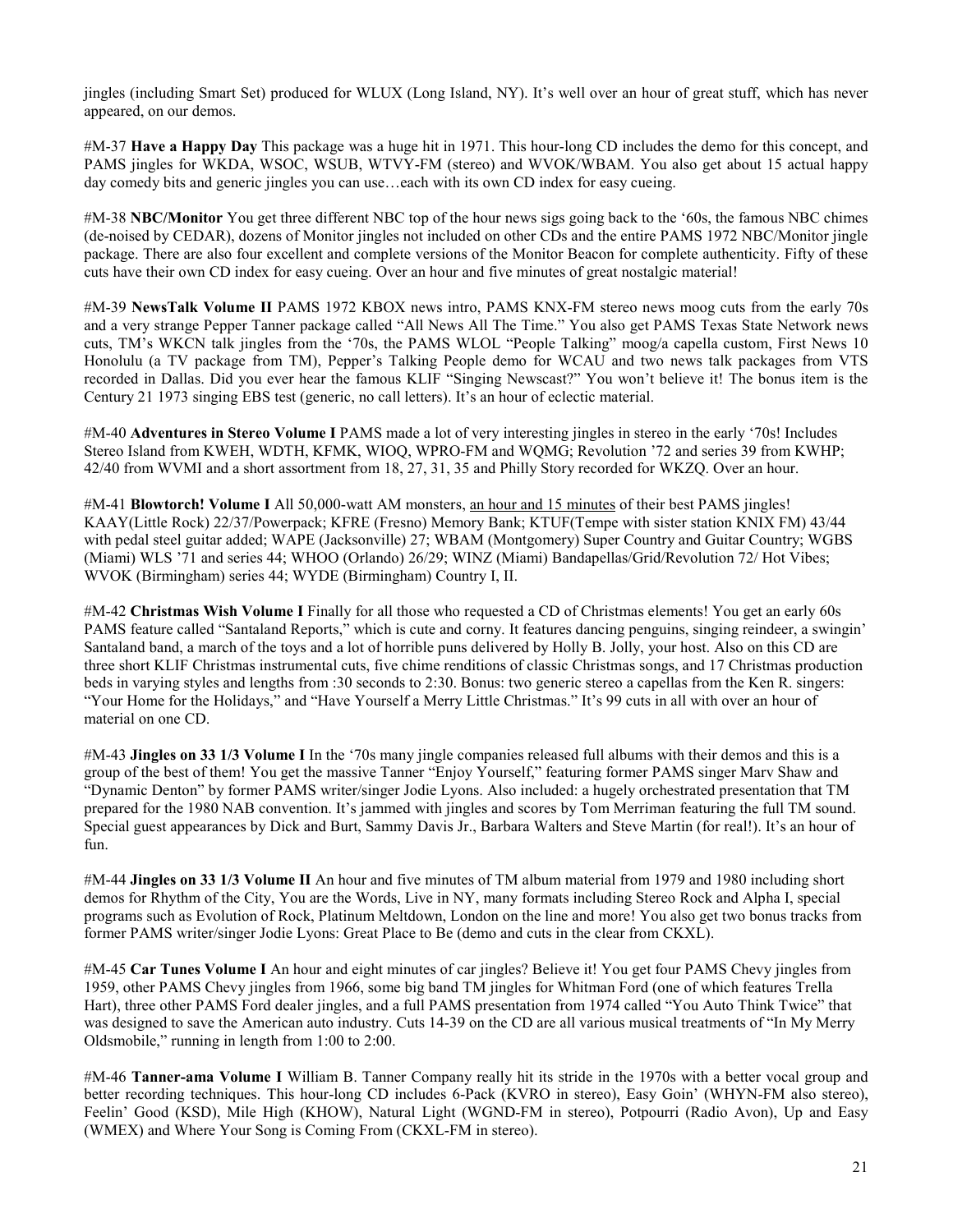#M-47 **TM Classics from the '70s Volume I** You've asked for more of these so we have assembled an hour of the best of TM's first decade. You get the amazing Sound of Chicago air versions (including some instrumental tracks) for Chicago's WMAQ. Then it's Ahead of Its Time which was a cool electronic demo which used the rhythm tracks from The Beat Goes On plus synthesizers; you get the Dallas singers' version of Good Feelings and WSAI's Electronicus.

#M-48 **TM Classics from the '70s Volume II** Would you believe, an hour and 15 minutes! It includes Airworks for WAKY and CKLW, Fusion for KILT, Hot Hits for WCAU-FM, Radio Express which uses WQXI, WABC and even WLS jingles on the demo, and more! You get the Someplace Special demos. The adult/contemporary version is for WTVN in Columbus and the country version is for WMPS, Memphis.

#M-49 **All Request Volume VI** Hear the rare PAMS Frito Twist from 1962, KFYR 31/32 and WIRL 14, 15, 16 and 26! You get the relyriced 1971 TM "Where Your Friends Are" package from Chicago soul station WGRT, a CRC custom package for WKYC and two new arrivals from WQAM! Finally we have a great dub of their PAMS series 29 and the missing cuts from their series 30 (the rest of which appeared on one of our WQAM CDs). All new and over an hour!

#M-50 **Major Market Volume I** Includes KILT (Houston) PAMS 32, KIRO (Seattle) PAMS custom Radio Northwest, KRIZ (Phoenix) PAMS 38 and custom, WADO (New York) CRC 11, some PAMS 9 and some great jingles from an unknown company (this was a top 40 station and is now foreign language), WERE (Cleveland) CRC Dimension Radio, and WRCV (Philadelphia) PAMS Smart Set. An hour and eight minutes!

#M-51 **Bartell Stations 1958** These are the CRC jingles this group of stations used on the air in 1958. (These have not appeared in our archives as we just recently received them!) You get CRC Series 8 for KCBQ (San Diego), KELP (El Paso), WADO (New York), WHBQ (Memphis), WOKY (Milwaukee) and WYDE (Birmingham). It's about 58 in all!

#M-52 **Interviews I** This is a non-jingle CD and you can even use these 70s era tracks on your radio shows and on the Internet if you like! **Dionne Warwick**, before she was a psychic and marijuana smoker. **Moe Howard** of the Three Stooges was interviewed 1973, about a year prior to his death. **Jimmy Dean**, trying to promote his then-new Jimmy Dean Pure Pork Sausage. Ken was bound and determined to talk about his music and his life and not let him sneak in any cheap commercials. **Soupy Sales** was another icon of the '60s. With this guy, all you have to say is, "Hi, Soupy, how are you doing?" and he'll talk and be hilarious for ten minutes. **Paul Anka** stopped in Toledo to appear live on stage. When Ken interviewed Anka in his hotel room, it was with a cheap cassette recorder. But even so, Anka was gracious enough to slide over to the piano and sing his new hit, "Havin' My Baby" live! Over an hour of interviews in all!

#M-53 **Blowtorch Volume II** More jingles from 50,000-watt AM giants of yesteryear. Includes the stereo KCMO (Kansas City, MO) record-length songs for the Kansas City Chiefs! You also get the KSTP (Minneapolis) Vikings football songs and shouts. Also on this hour and three minute CD: KEEL (Shreveport) PAMS 40/43/a capellas; WIBC (Indianapolis) middle of the road jingles from PAMS (from the WRIZ, WFAA-FM and custom packages); WJJD (Chicago) Thunder Productions custom; WNOE (New Orleans) Jodie Lyons "Playin' the Winners: demo; and WOKJ (Jackson, MS) PAMS custom and 'KB '71 packages.

#M-54 **Blast from the Past Volume I (PAMS)** All pre-1961 jingles! You get PAMS Series 10 for KLEO, KLIN, KLYK, WEIR, WFDF, WGBA, WINK, WMNS and WTXO; PAMS Series 9 from KFOR, KMNS, KRAM; PAMS Series 7 from KTUL, PAMS Series 8 from KVIN, PAMS Series 14/19 from WJAN and would you believe, PAMS Series 1 from WITH. Over an hour!

#M-55 **All Christmas…All the Time!** An entire (hour and seven minute!!) CD of great generic Christmas production elements. You get "Just \_\_\_ more shopping days," (Tanner countdowns from ten days til one day in stereo); (9) :60-second instrumental production beds; (13) :30-second instrumental production beds; 2 :40-second instrumental production beds and one 2:35 instrumental production bed. Each is a holiday song and most feature sleigh bells and or chimes with the music. (One of the :30-second cuts is JUST sleigh bells for your production use.) Then you get (11) short generic Christmas jingles of under 10 seconds each. Some are instrumental stagers, some have a short phrase at the front. Next is a :60 donut that says "Just a few days left until Christmas" at the front and back. These are followed by (3) generic a capellas (two for Merry Christmas and one for Happy New Year). Next you get six short chime statements which are perfect as top of the hour stagers to talk over. These are followed by (8) marvelously dorky old Pepper Tanner generic Christmas jingles from the 1960s. The next section is a Christmas countdown featuring a little girl named Susie and a talking, er, uh, whistling bird named Robin who help you figure out how many days til Christmas. In a few cuts a chorus sings and Santa talks! These are different from the Santaland Reports available on another of our discs. The last ten minutes of the CD are not designed for air, but they're enjoyable Christmas jingles from PAMS including packages from 2SM (Australia), KFDI (Wichita, KS), WNOR (Norfolk), and six jingles that Sundance Productions created for WABC. There are 91 indexes on the CD, but well over 140 jingles in all!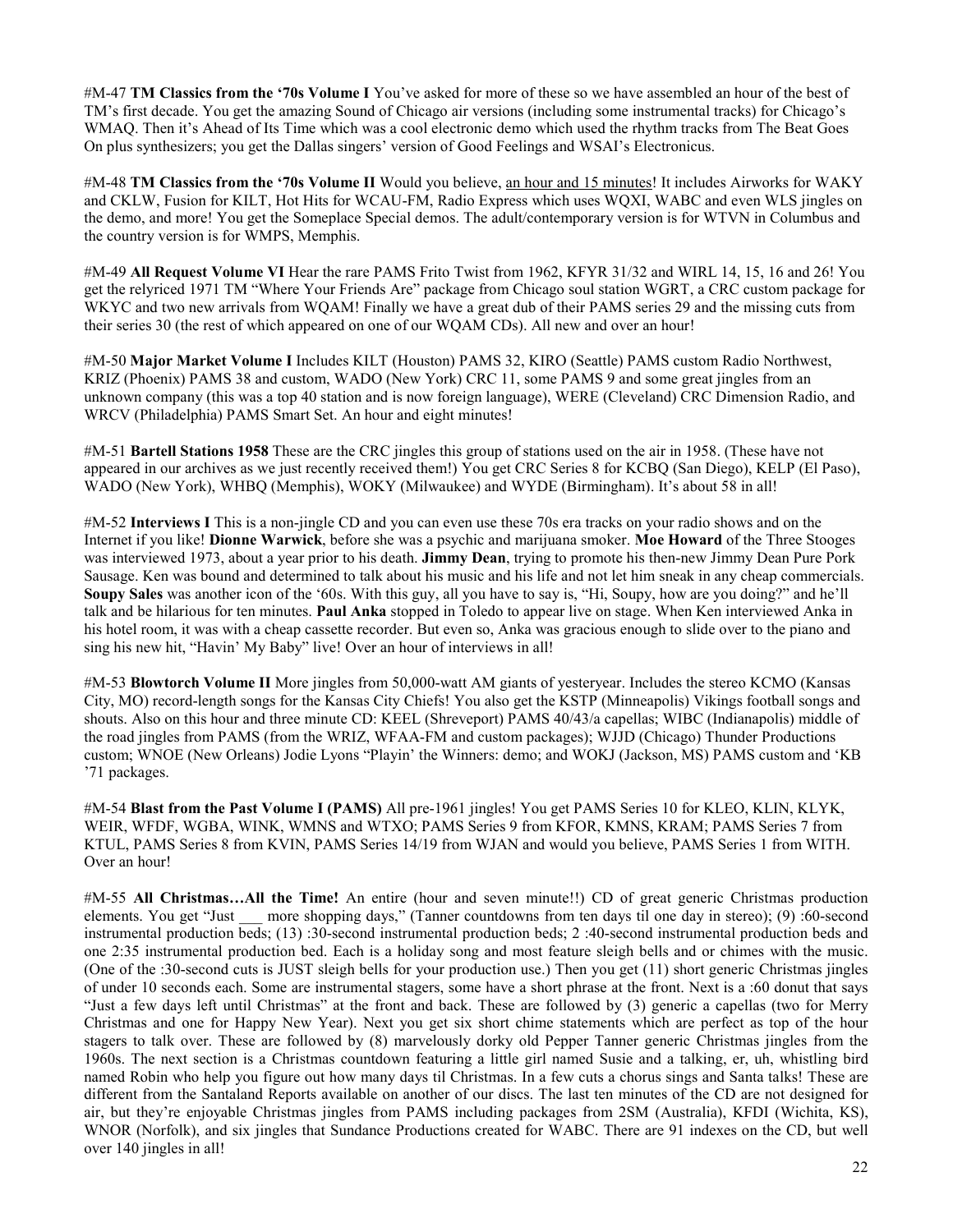#M-56 **Peyton Park: The SOUL Man!** You've heard him sing and scream on a lot of great PAMS jingles, but this CD has material you have never heard! You get a half-hour interview with Peyton himself who is still alive and well. In the first half you get details of his early life and his appearances on camera on the TV show "Dallas" and in movies. In the second half you hear him talk about his friends Bill Meeks and Tom Merriman. It's very historic! You also get some great soul PAMS jingles he's featured on from WHAT and WUST. Then you hear Mr. Park sing some commercial jingles and some very rare live recordings of him singing and playing the sax in a nightclub! It's an hour of cool stuff!

#M-57 **Best PAMS Resings of the 90s** A request from a jingle fan gave us the idea for this one. You get over an hour of STEREO PAMS resings from the most requested series. Included are cuts for collectors and radio stations. You get Dan Asvitt's 18, 22, 23, 29, 30, 33, KYA custom and more; Steve Brelsford's WLS resings; Will Giwertz assortment from 27, 29 and 30; Bryan Hall's 40 and sonovox; David Hemsley's 29, 33 and Clyde; Brian Macwhirter's unusual Series 16 song for Seattle mentioning all the radio stations he grew up with; Sean Martin's custom "Beach Boys" cut; Rob Newman's 28 and a capella; John Rieger's 40 and Philly Story; Glenn Sauter's assortment from almost every series between 15 and 34; WAAY 40 and 17; WAGX's resing of the KCBS custom package in stereo; WAVES-FM (Scotland) 17, 18 and 29; WKEN 27, 29 and 31; WOCC 26 and 31, some Drake sound-alikes for Flashback Forest Hills and more!

#M-58 **Major Market Volume II** Jingles from the big cities! An hour and ten minutes including CKEY (Toronto) PAMS 20; WBEN (Buffalo) TM Simply; WCIN (Cincinnati) PAMS 22, WERE (Cleveland), WHDH (Boston) and KRLA (Los Angeles/Pasadena) older jingles from companies unknown; PAMS WUBE (Cincinnati) 33 and WXLO (New York's 99X) PAMS Energy.

#M-59 **MIA Volume I** We now have excellent dubs of some of these packages which were "missing in action." While some of these may appear in one form or another on our other CDs, these are in all cases, better or more complete versions. They have also been processed with CEDAR De-Noise  $\circledast$  to remove any slight hiss or hum. They sound GREAT! On this volume you get the complete Series 28 "break-up" pre-records. These are funny little bits meant to be inserted between the call letters of your jingles, or anywhere else. You also get in the clear, the 1972 Peyton Park song "PAMS Keeps Comin' On" used at the front of the Series 43 demo. Next comes the KFJZ Shaft air versions and shouts, the demo for Philadelphia Story (WFIL), Super Country for KLAC, WDGY Series 30, WFAA TV's brief but very cool news package and one more surprise. The last item is poor fidelity but interesting to listen to. Jingle collector Ken Justiss describes and plays aircheck samples of the "WXLW Has Balls" promotion. You just have to hear that one! This CD is over an hour.

#M-60 **MIA Volume II** Includes these all-PAMS hits: the Audition Sigs demo, Colorway radio commercials, the Dr. Pepper drive-in movie songs (clean and dirty versions with incredibly wonderful fidelity for the first time), the Holidaze demo for WABC, KNOE-FM Stereo Drake rip-off jingles and a capellas, the strange Australian Peters Ice Cream jingle (one version is rather scratchy but with delightful lyrics… the second version has had some of the scratches removed), Sig Alert (later called "Clyde" demo for WKNR), Superstar demo (a syndicated show with some jingles), the Tuned Young News Pre-Records (music to introduce news stories from different countries here in sparkling fidelity!), and finally a great copy of The Voices of PAMS a capella demo. If you're missing any of these, get this hour long CD.

#M-61 **MIA Volume III** It's an hour long! You get these PAMS packages with perfect fidelity: 1973 commercials, A Christmas Package (WWDC, KLIF), Country I (KCKN), Frisbee (slightly different demo for KLIF), New Country (KBOX), the final horribly sung package for Radio Luxembourg by French singers over PAMS tracks (we were missing a few of these jingles before), KNOW Pop Tops (these are the PAMS group singing over the intros to popular songs to sound like the original artists), the famous WABC Series 29 Custom DJ jingles (Ingram, HOA, Greer, Brucie, etc.), WFAA Series 40 air versions (longer and more interesting than the demo to Series 40), the WLS 1970 demo, the WLS 1971 demo (yes, they are different from each other), and WUBE Country Pop Tops.

#M-62 **Final Daze** In the last month of 1999 and the first three months of 2000, we recorded our last jingles before closing our studio. This CD has one hour and ten minutes of the best in STEREO! There is a brief Singers Update montage and a montage of Dan Asvitt's last assortment that includes PAMS 25, 26, 34, Energy and KB '71. The rest of these jingles are "in the clear." You get assortments from collectors Stuart Barrett (Incredible Mix); Paul Drake (PAMS 22 plus a capellas); Mike Desaia (Hot 99.9); Ben Eden (PAMS 26D, 32, 49 and a capella); Mike Fesko (PAMS 15, 18, 26); Ric "The G" Gourlay (PAMS 17, 26, 27, 28, 29 DJ customs, 30, 31, 32, 33); Daryl Jones (PAMS 18, 27); Martin Lester (PAMS Stereo Island, a capella, KIIS 1970, and the Disclaimer); Don Murley (PAMS 18, 28, 41 and the Disclaimer); John O'Sullivan (27, 37, 41, 'KB 71); Paul Richards a capella; Glenn Sauter (PAMS 33, 40); Trevor Stern (PAMS 31, Solid Rock, Energy I); Ron Turner (PAMS Philly Flo, 29 DJ, 30); and Ken Williamson (PAMS 33). As if that weren't enough, you get radio station jingles too! These include KAAM PAMS 29, 32, 33); KFTX a capellas; WBCQ (PAMS 26, 27, 29, 30); WLGZ (PAMS 16, 17, 18, 22, 27, 28, 30, 31 and 3WE); WLNG (PAMS Smart Set, Doo Wop, 15, 17, 25, 28, WLS '71 and Sonovox); WPON (Big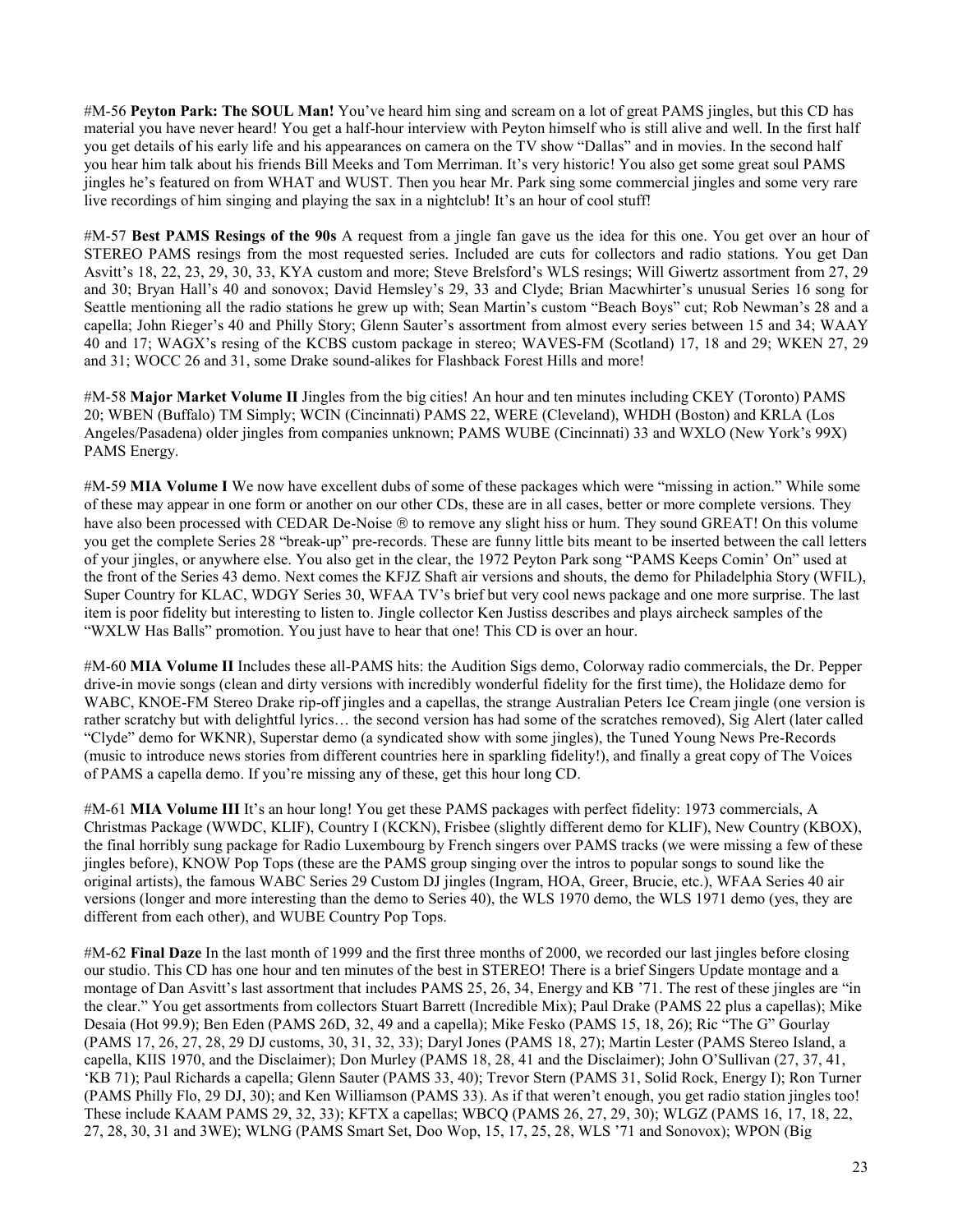Impression); WQBX (Big Impression), Faith 19 TV (PAMS 18, 26, 27, 34, 41, and 3WE); Mid-Hudson News.com a capella, and the Radio TV Hall of Fame (PAMS 31 and some TM cuts from Beat Goes On).

#M-63 **Your Collection is Missing These**. **Volume I** It's an hour-long CD of material we were missing good copies of, and so were you. The first item is a five-minute oddity: Bill Meeks, president of PAMS, narrating a tape to Rick Sklar in which he reminisces about creating Series 26,27,29 and 31 and plays some custom audition cuts for WABC! The latter WABC cuts I promise, you have never heard! You also get the long sought-after WBBM (Chicago) Heller news custom package from 1971 and the WBBM electronic news sounders created by Imagination, Inc. of San Francisco. Other goodies: the full demo for TM's first country package for KENR (cool call letters!), Futuresonic's Headliners demo (their high school series and really swingin'), and a short PAMS commercial audition.

#M-64 **Shocking! Swingin'! Sleazy**! **- The Movie Promos** Remember all those great radio commercials for the drive in flicks? The monster movies? The beach films? We've dug up 55 of 'em dating from 1957-1975.and they'll really spice up your oldies show! You get scary features like "Astro Zombies" and "Incredibly Strange Creatures Who Stopped Living and Became Mixed Up Zombies." (Really!) You get sleazoid promos for "Graveyard Tramps," Live Fast, Die Young" and "Toolbox Murders." Some are "adults only" shows. And we've found relics of the age like "Psychedelic Circus" and "Agent 0069-Girl from Sin." They range from :18 seconds to 1:00, with some even longer. Each promo has its own CD index and timing for easy cueing. As many of these spots conclude, "Rated R, no one admitted without parent or guardian!"

#M-65 **Gem-90 Volume I** These are PAMS jingles, sung by our vocal group between the years 1995 and 2000 and most are in stereo! Check out cuts from collectors Doug Allen, Norman Barrington, David Bartley, Joe Myers, John Rieger, John Scavo, Kenny Tosh, Scott Warmuth and Ken Williamson. And jingles for these radio stations: KAAM (huge assortment!), KBOV, Rock 103.5, WEIM, WKIO, WKXP, WLNG (not on other CDs), WLUX (air versions, not a demo), WNCI, WPXZ, WSHS, WTIX, WTQX and WVLT. Wow! About an hour and five minutes of exciting stuff!

#M-66 **This Just In Volume I** These are all packages which we either didn't have, or didn't have good copies of! You get the elusive PAMS Coloursonic (electronics) demo, CKLW Pepper Happy Hornblower (more complete, better fidelity than on the Big 8 CD), some old jingles for KWIZ, PAMS 32/33 for WLCY, a 1967 custom package produced in Dallas for KSFO, San Francisco by PAMS and TM writer Phil Kelly, the PAMS Series 34 WABC rehearsal tape (similar to the demo, but slightly different), WCOS PAMS 14, WHBQ PAMS 18, WKNR's 4 CRC cuts taken from an album (you get to hear all the Keener jocks speak in the middle of one of them, and these were not on our two WKNR CDs), and two very special short songs by Phoebe Snow recorded for WDIV-TV4, Detroit. One is a ballad, one is a disco tune with the theme "Go For It."

#M-67 **Fun Volume I** It's an hour and five minutes of, uh, Fun! You get the full Pepper Tanner "Fun One" presentation including jokes and jingles; Pepper Fun Series B for WHBQ; more PAMS girl singer auditions (some are pretty good, some stink the place up!); Futursonic "Fun Radio" 3 bits for WTOD; TM DJ Funnies (for KDKA and other stations); PAMS KCBQ 1976 funny DJ cuts; and Series 32 and 33 (Good Timers and Fun Vibrations) for KLOU and WFHG.

M-68 **TM Classics from the 70s Volume III** More great demos, in fact an hour and eight minutes! You get the custom KCBS "97-K" package (jingles only in mono), WBAL "Sounds Like" (full presentation), WFIL Basics, WIND's "The Power," The Commercial Source and The Production Source. These really give you a picture of great radio production from that decade.

#M-69 **TM Classics from the 70s Volume IV** You asked for these great packages! Now you can hear the full KCBS-FM "97K" package in stereo with narration. You also get the great 1976 KNBR custom, the WTIC custom and a rarity: The You package, but resung for WFIL and KXYZ with the Dallas singers and the same narration as heard on the LA vocal version previously available. An hour and eight minutes!

#M-70**-TM Classics of the 70s Volume VI** This hour-long CD illustrates the wide variety of great packages TM produced during this decade. You get the KXYZ custom easy listening package, the stereo demo for Master plan (a production library) and the follow-up to Rhythm of the City, Rhythm of the City II, created for 3DB in Australia. You also get the Soul 73 demo for KKDA, WOL and WDIA. Those of you in the know will notice that it uses the tracks from Plays the Hits! Also on this hit-packed CD you get the Voices of TM demo and something called The Voice of Freedom, which is as true today as it was back then. Quite patriotic and wonderful.

#M-71 **TM In the Beginning Volume I** An hour and three minutes from TM's earliest days. You get the very unique "Now Radio" package for WKBW, WPRO and WRNG (the only stations which ever got this fabulous package). Also included are some logo auditions for KQV using tracks from the Half Brass Half A Capella package and Warm and Wonderful for WDBO. Truly, they do not write jingles like this anymore.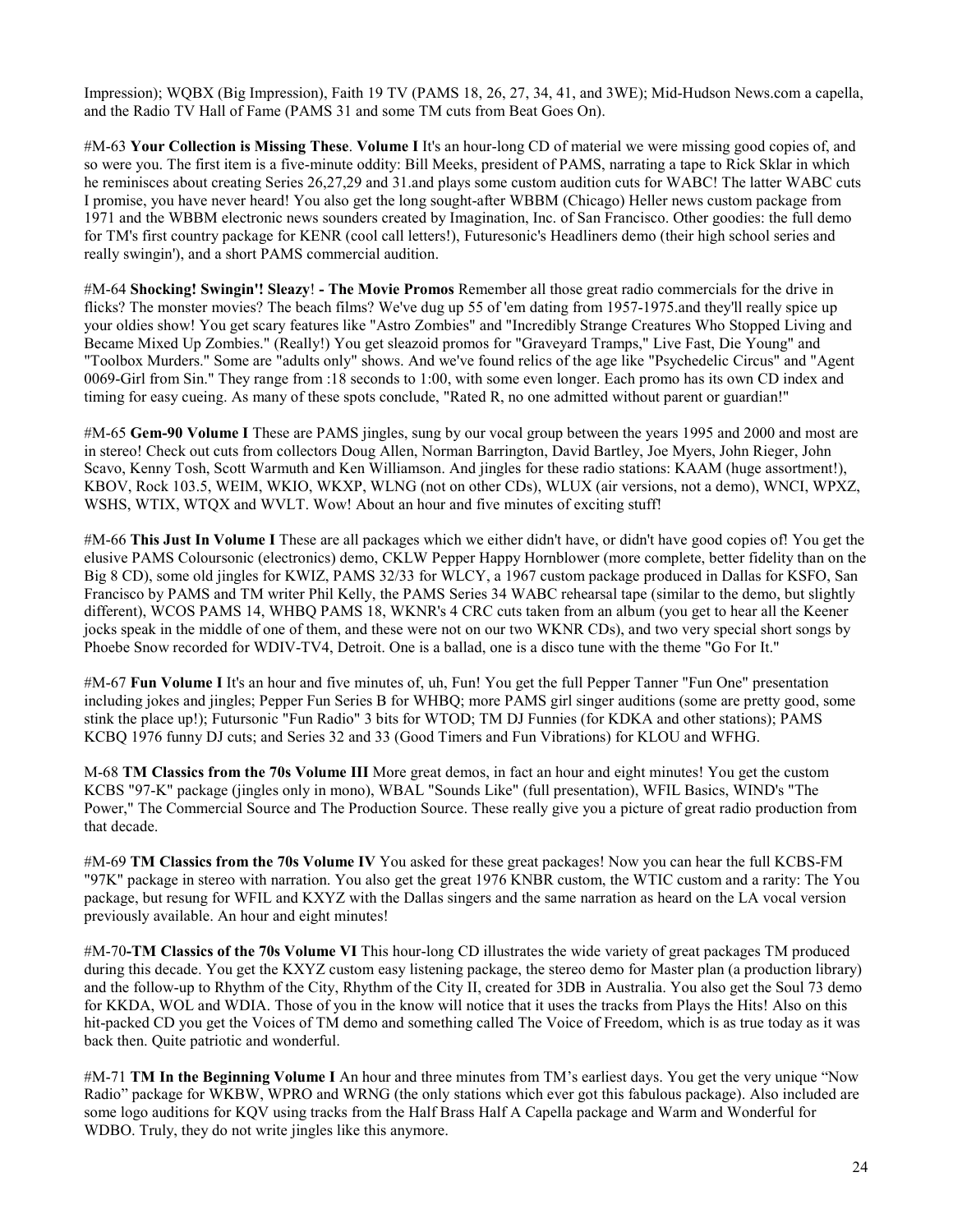#M-72 **Jurassic Jingles Volume VI: CRC Missing** You get the rather long and spectacular Series 3 demo, WKBW Series 3, KSO Series 11, KWK 13, CJCA Series 30 and as a bonus, several commercials for Mary Kay cosmetics written by Tom Merriman. A careful listen to these will show you where the "Now Radio" came from. For more on "Now Radio," see "TM In the Beginning" (details elsewhere). An hour and three minutes of the best of Tom Merriman's writing.

#M-73 **Sessions Volume I (Collectors Only!)** Did you ever wish you could be listening in the control room as a jingle package was created? You can hear CRC Series 13 for WMGM (featuring the NY vocal group!) as they sing take after take. Then you get the Dallas singers of Music K Productions led by Chris Kershaw with some WOHO jingles from 1974…then a rare treat! Listen in as Pepper Sound Studios records the instrumental tracks for "The Station that's All Heart." It's over an hour and eight minutes of unedited fun!

#M-74 **Ullman: The Secret Dallas Producer Volume I** In the early 1960s, Richard H. Ullman had a huge operation which sold product from studios in Los Angeles and Dallas. This hour and five minute CD features the entire Richard H. Ullman story, told in their own words with sample jingles from dozens of radio stations; stingers, news tracks, commercial concepts and even comedy bits. As a bonus, we've also included the wild "Swingin' Radio" jingle demo featuring WNDR and KLAC (at that time a top-40 station).

#M-75 **Leo Burnett Christmas 1972 Meeting** This half hour CD is similar to the Benton Bowles CD we offer in that it's a live show with singers and a band put on by a huge advertising agency for its own staff. The approach is entertaining! You'll recognize most of the jingles sung and laugh with the audience.

#M-76 **100% Weird** Some of the strangest concepts in the world of jingles. You get TM's Good Feelings II that few people have heard, and fewer have purchased, TM's Interkey and Century 21's Chromakey. You then get the extremely strange KHJ PAMS Articupellas, featuring bad Sonovox and bad vocals. Finally, two jingle packages by Joey Reynolds of all people. Over an hour of creative misfires from some talented people.

#M-77 **Have a Happy Day…The Jingles** Finally they're here, and in stereo! They vary in length from :02 seconds up to full 3:00 songs. Sung in LA, they are the epitome of early 70s cool! There are 37 generic jingles on the CD with intros for time, weather, sports and a number of instrumentals, too.

#M-78 **All Request Volume VII** More of your PAMS favorites that have not yet appeared on CD are on this hour and fiveminute disc. You get KLIF 25B; the WAXY 1976 stereo assortment including 18/27/29/31; WJIM Beatles/17/19, and the WJIM 29 custom cuts you may not have heard; WOLF 18; and the rare WOWO vocal/instrumental custom package. (This session in 1969 was the only time PAMS tried to record instrumentals and vocals all at once so there are lots of outtakes).

#M-79 **TM Classics of the 70s Volume V** This company was known for its syndicated programming as well as its jingles. This CD features some of each. You get the demo and jingles in the clear for their beautiful music service, some short instrumentals, the "Beautiful Rock" demo, and one jingle package, "The Connection" for KMJQ. It's an hour of unusual but nicely produced stuff.

**#**M-80 **Drake Tribute Volume II (2 CD Set) CD 1** contains the full demos for these Drake/Chenault formats: XT-40, Solid Gold, Great American Country and Classic Gold. Bonus track: Drake Series I jingles, a capellas, news intros and Bill Drake jock liners for **CKLW**, remastered with CEDAR<sup>®</sup> Noise Reduction. These are greatly improved over the material available on our "Big 8: CKLW CD." **CD 2** contains Drake-Chenault format demos for The Golden Years, The Top 100 of the Sixties and Hit Parade, all in extended form. These are taken from the second Drake demo album. You also get Johnny Mann's KOGO (San Diego) Sound of the City (33 cuts) available for the first time anywhere. Bonus track: KFRC Drake a capellas, Series I and Series II restored with CEDAR® Noise Reduction!

**#**M-81 **TM Gift Pack (7-CD Set in its own hard plastic protective carrying case)** A real treasury that you'll want to own and save! These are some rare and exciting demos mastered at TM. **CD 1**: Airpower (B-96), Airpower Plus, Air Works, Alternative, America's Best (big band stereo package), California Country (KLAC), Capitol Gold and Connection (rather disco-like for KMJQ in Houston). **CD 2**: Count On Us (WBZ), Country Powerhouse (WMAQ), DBSV (for AOR stations like WMET!), Digital One, Direct Hit, Power 99, Everyone's Comin' Up a Winner (WMAQ). **CD 3**: Freedom (KMPS country), Full Force, Fusion, Great Ties, Have You Heard the News?, Knoxville Country (WIVK), Intercept (KIXK), Keeping You in Touch (KPRC). **CD 4**: K-Love (KLVE in Espanol), KSFO/KYA FM, KZLA, Legend (K-Earth), Magic of Boston (WMJX), Magic FM (KMGC, Dallas), KTKS, New Mix, Oasis (original package). **CD 5**: Phase II (narrated demo for KILT, WCBM), Philadelphia Country (WXTU), Penetrators, Propellants, Retaliate (WAVA Power 105), Rhythm of the City (KFRC demo). **CD 6**: Shockwave (KCBQ), Shotguns (KCBQ, WRBQ, CFTR, WSGN, WMYQ), Spirit of Texas (WFAA TV), Someplace Special (WTVN), Someplace Special (WCAO demo). **CD 7**: Synergy, TM Mini's (comedy shouts and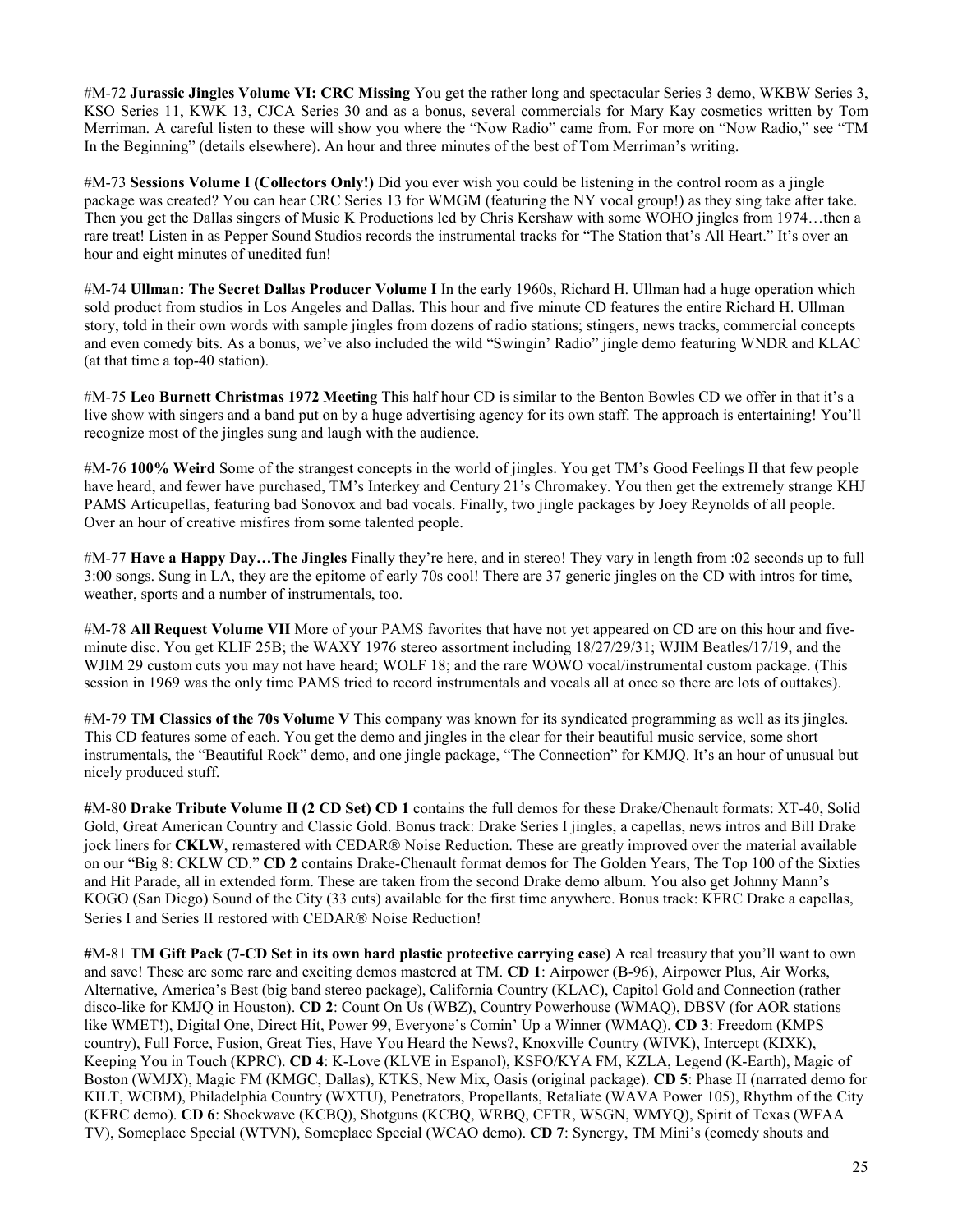stagers), Winning Score, Who's Got the News (WBBM), WBZ 1985 custom, You Gotta Listen to Talk (WRC AM), and You (KXYZ with Dallas vocals). These are all full-length demos and sound spectacular!

**#**M-82 **Sally Loves the Stooges** This ain't a jingle, but it's something you'll want to run on your show! It's an original comedy song written by Ken R., sung in barbershop harmony style. It tells the tender story of a girl who is obsessed with the Three Stooges and how her boyfriend overcomes this problem. It's a 2:03 novelty CD single produced with the help of our jingle group. At this price, why not?

#M-83 **All Request Volume VIII** This hour and three minute CD contains 6KY (Australia) 35/WXYZ custom '68/Clyde; WBBQ (Augusta, GA) 32/33; WCLS (Columbus, GA) 36; WNOX (Knoxville) mixed group a capellas, 31 and Solid Rock; WTOB (Winston-Salem, NC) 27 and 29; and WZOO (Ashborro, NC) 44/42/Clyde. Some of the best PAMS stuff from the mid to late 60s!

#M-84 **Best PAMS Resings of the 90s Volume II** Wow! Big assortments and individual cuts totaling more than an hour, most of which is in stereo. Hear jingles for Doug Allen, WKIO, KAAM, John Rieger, KCCF, WIPC, WICE, KOMA, WGHT, WNCI, WCWA, WKXD, Ken Williamson, John Scavo, KATA, WJIB, KPNY, WYSL, Tracy Carman, Kenny Tosh, WVMT, Joe Myers and more! You'll hear cuts from Series 18, 22, 23, 26, 27, 29, 33, 40, Solid Rock, Philly Story and a lot of surprises.

**#**M-85 **Jurassic Jingles Volume VII: IMN/CRC** On this hour + CD you get a better copy of CRC Series 25 (Big Band Bit) conducted by Quincy Jones for KVIL. Also included are several instrumental versions of those cuts. Next in sound is CRC 26: Weekends, also for KVIL. Then several packages from the rather obscure but cool Boise producer, IMN. You get WHYN's "FA" series; the demo for their "W " series for KYSN, KOBY, KIMN and others; their "A" series for WPEN, KGEM and WCBS; and their "B" series for WINS and WQAM. As they say on one of the IMN jingles, "More news any moment!"

**#**M-86 **TM: The Middle Years Volume I** As TM continued to produce through the late 1970s and early 1980s, they came up with some great stuff! This hour and four minute CD includes WBBM(FM): Hot Hits/Fusion in stereo; WRKO: Count on Us, Crossfire and Phase II; WVLK: Propellants, Image 73 and the YOU series; WZOK: Synergy and Hit Radio, both in stereo.

**#**M-87 **Swingin' Futursonic Jingles Volume I** This jingle company had the hottest stuff in the late 1950s and early 1960s! Our friend Tom Parma, former employee of Futursonic and now selling for JAM Creative Productions, loaned us his own personal tapes! You get Happy Holidays (WAME, KNUZ, WSAI); KWIK-Q (WQAM, KLIF, WAKY); Merchantunes, Singalong (WIRE), Swingin' Sound (WRIT, KMGM, CHUM); and Temperatunes demos. An hour and two minutes of cool stuff.

#M-88 **Swingin' Futursonic Jingles Volume II** This material was actually better than what was being produced at PAMS during this same time period. On this CD you get over an hour and four minutes! Included: A capella I (WINS, KDAY, WLOF, CKPC); Calendar Girl (KXOK); Econo-Pak (WINS); Image (WFUN, KOL) and Image instrumentals; a girl singer audition (she didn't get the job!); a few custom cuts for KLIF; The Pacemakers (WJJD, WRIT, WSAI) and The Versatiles (Days of the Week) in stereo for KLIF and CHUM!

#M-89 **Dynamite Decade Volume I** The years 1958-1968 were probably the best for top-40, and jingles! You get over an hour of great jingles including PAMS WELM 15/16, PAMS WHIZ 6, PAMS WIL 6, another strange WQAM package by ? and four packages from Dallas producer Musicreations. These include Big Beat (a real Beach Boys-sounding surf package from '66), In-Group (WKNR), Multipliers ("Put your logo here!"), and the TJB package.

#M-90 **Totalsound** Tom Parma was and still is very influential in the jingle business in Dallas. Formerly with CRC, Futursonic, PAMS, TM and now JAM, he also had his own company called Totalsound in the early 1970s. On this hour long CD you get a great representation of his very cool jingles including Confetti (WLOB, KLIF, WSEN), Gold Country (WBAP), Good Music (KVIL, KMOX, KSL-FM), Moove (KEEL), Rating Pak (WFUN), Total Country (KHOS, KGBS, KBOX), Totalogo stereo (KINK), Total Velvet (CHFI, WLOB, WSEN), WTOD Custom 1971, and WVON Black Giant. Unique!

#M-91 **NBC News and Information Service** Finally, all the instrumental sigs from this mid-70s format are available and there are hundreds of them! You get about 73 minutes on this CD, and most of the logos are a combination of synthesizer and real instruments. There are no sung jingles on this CD, but all cuts have a consistent and memorable three-note theme.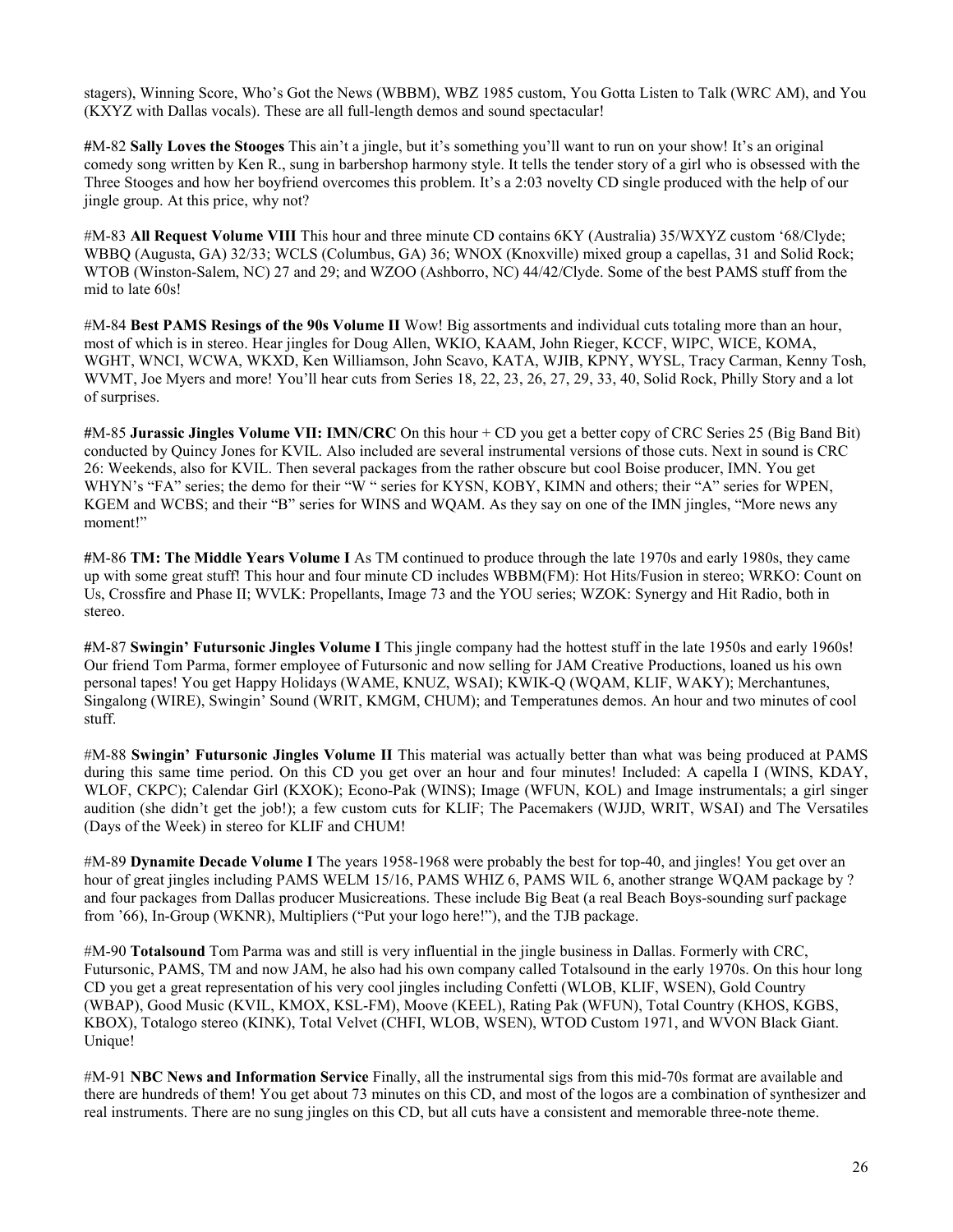#M-92 **AFRTS (American Forces Radio) Volume I** It's over an hour of jingles produced by Totalsound and TM, the latter in stereo. The Totalsound jingles are taken from packages including Moove, WVON Black Giant and Gold Country. The TM cuts are taken from WMCA Live in New York, the WMAQ Country Music Radio series, Winning Score and Simply WBEN. A unique addition to your collection!

#M-93 **Dynamite Decade Volume II** More great stuff from the years 1958-1968, in fact one hour and 11 minutes more! You get two PAMS Series 18s: KALL (Salt Lake City) and KNIN (Wichita Falls, Texas). Also one PAMS 14: KIXZ (El Paso). Then we present a strange CRC package, Series 20, which sounds like the roaring 20s for WSMB. These are followed by two Futursonic packages: KWIK Ideas (for KLIF) and Time Chex. To finish out the CD, a "Twist and Shout" rip-off that Richard H. Ullman produced, and which was sung by Jodie Lyons to make fun of the Beatles. Next, two packages from the Peter Frank Organization in Dallas: KODA and a very long cut for WFIL. The CD is finished off with Tom and Judy Parma's personal demos from 1965. These feature mostly PAMS material, and some is among the strangest I've ever heard! These last two demos contain some commercials and some IDs.

#M-94 **Parma Productions Collection** Tom Parma is a jingle veteran who worked at Futursonic, CRC, PAMS and TM. But besides all that he had two of his own Dallas jingle companies, Totalsound and Parma Productions. Here you get an hour and 13 minutes (!) of his best material from the 1970s. What do Parma Productions jingles sound like? Like the best TM material of that day because they used the same singers (including Parma's wife Judy) and many of the same musicians and writers. You get: AFRTS Startrax jingles; Flash (a disco package from 1979); It's All In the Country (1978); Starflow and You Can Feel It All Over. Very energetic and exciting stuff!

#M-95 **Best PAMS Resings of the 90s Volume III** If you like the old PAMS series, sung in a contemporary style, you'll dig these! You get an hour and eight minutes that includes packages for these stations: KD Radio, KLIL, KLZ, WCPR (Lunatic Fringe!), WKEN and WNCI. And these individuals got some cool assortments: Doug Allen, Ed Brouder, Hank Brown, Joe Cipriano, John Dell, Steven Geisler, John Hamel, Brian McKay, Brian Macwhirter and Brian Sommers. Mostly series 15-31 are featured.

#M-96 **What The \_\_\_?** Some of the most unusual jingles ever recorded. Your jaw will drop when you hear the OTHER "Batman" package for KBOX, this one by Musicreations and named "Bat Radio." Then we go to WIXY's "Cool School" from Spot Productions (a knock-off of PAMS 25D, "The Cheerleaders). Next is Jingle Mill's "Sound of the 60s." You will wonder what they were thinking. We follow these mind-warping packages with Impact's "Synful Brass" for WKYC. These guys took an old WKYC Musicreations package and added honky Moog synthesizer to every cut to make them even stranger. And you've never heard of this next company, Concept Productions and their package "We Are." It's too strange to describe. To finish out this hour and three-minute CD, we give you the rare PAMS Series 21 done for KHEY in El Paso. You get both the mixed package and just the vocal track (what the singers heard), which is a real collector's item. Lastly is the unbelievable 1970 bomb called "Ecology" for WWDC. They should never have polluted the airwaves with this junk!

#M-97 **Jurassic Jingles Volume VIII: CRC Lost Packages** Let's start with Tune Toppers, a group of the worst sound-alike jingles ever! They have an "Elvis" to die for, literally. Then you get Series 8 for WKMH (later known as WKNR), Series 9 (The Mighty One) for KOL, Series 9 DJs and a very strange Barbershop package for WQDY. Can you imagine a whole set of IDs sung in barbershop style? To round out the CD, CRC Series 31B for WHMA and Series 35 for WJBK (another Detroit station). Then, a couple of very rare TV ID packages, the WOR-TV package which used "Tara's Theme" from "Gone with the Wind," and another package called TV-8. It's an hour and eleven minutes.

#M-98 **Your Collection is Missing These Volume II** An hour and eleven minutes of jingles you need! First is a TM Six Flags stage show soundtrack (all sung!) which is almost five minutes long! It's a bit silly but very well done in Dixieland style. Then other items from TM include WKTI Stereo Rock IV jingles, WRIT Listen to the Music and FINALLY, the WCFL "Super CFL" shotgun from Phase II. Then from Pepper Tanner: WVLK Now Sound and WPRO Sound of Feeling Good (long and wild!). You also get WIXY's Personality Plus from Spot Productions, the CBS 1980 news sounder and a longer, more interesting version of the IRI KSFO package featuring Trella Hart.

#M-99 **Dallas Producers Series Volume I** PAMS and TM weren't the only ones making jingles in Big D! On this CD you get some of the best of the other folks in Dallas! Century 21 (before merging with TM) presents: Energy Elements for WCAV/WBET; Chromakey II (WCOL); Series 18-49 (WFAA); Matchmakers (WDAE) and Something Fine (Stereo 97). Then two packages from Kershaw-West: Suite for Chicago (in stereo with some LA voices plus Chris Kershaw, WKQX FM) and Rock Invention (also in stereo for WABX). Another great name in Dallas was Jodie Lyons who had his own company after leaving PAMS. He contributes Olde Golde for WHFI and Something to Love for WPIX-FM (New York). Then my former radio station, WOHO, had Music K's Back to Basics. And the hits keep coming! PAPA (run by former PAMS engineer Bruce Collier) presents KINT Something Special, and custom packages for FM 104 and WPRO. To cap off this amazing CD, Ralph Stachon's custom package for WHIO. Over an hour and fifteen minutes.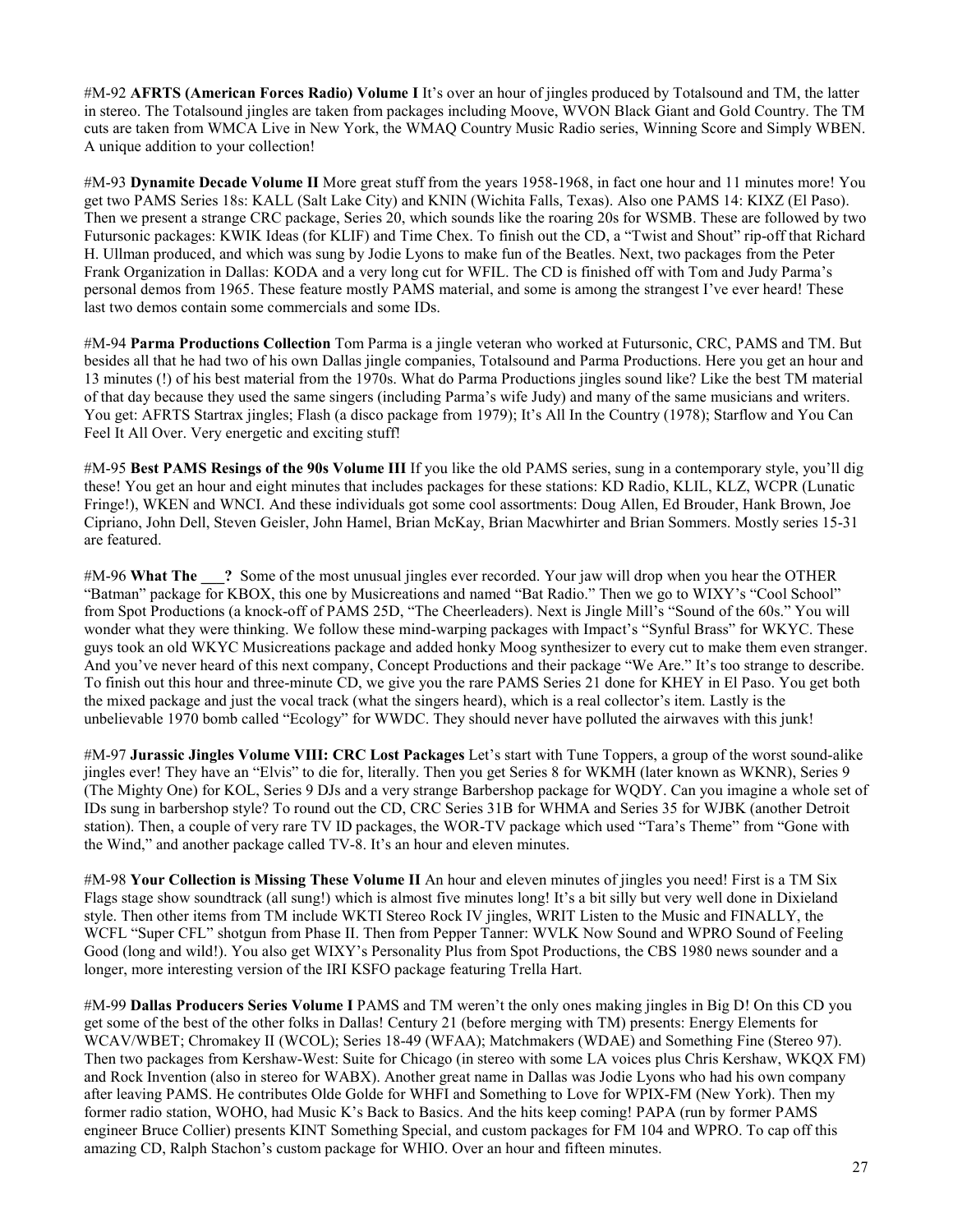#M-100 **Swingin' Futursonic Jingles Volume III** This company rivaled PAMS for creative output in the late 1950s and early 1960s, and this CD proves it! You get demos for Most Happy Sound (KDAY, KBOX, WPDQ), Pacemakers (WLOF), Soft Sell (WFMJ, CHUM, WPLO and others), and Temperatunes which is sung for WQAM in Miami. Then come the instrumental cuts from Variety Fair (using the CHUM logo). These are followed by a capellas for CKPT (3 cuts), KDAY (3 cuts), KLIF (6 cuts), KXOK (6 cuts), KYW (2 cuts), WWJ (lots of cuts) and WXYZ (5 cuts). An hour and three minutes!

#M-101 **All Request Volume IX** It's another mixed bag of cool stuff! We start with two closed-circuit ABC radio feeds to network affiliates, one which plays a 1978 news logo. Also from ABC, a better copy of the famous 1990 radio network news theme. This is followed by four CBS sounders. And for those of you in Ohio we now have the cool BP (SOHIO) cold weather warning sounder. Next in sound is the infamous "missing" CKLW jingle package which aired from 1966-1967 and has a real slammin' Motown style. As if that weren't enough, you also get KEWB's custom "Color Radio" jingles and the 1975 Sundance Music Makers demo for WCAU(FM). Bonus on this CD: The Storz stations (KXOK, WDGY, WQAM and WTIX) had those cute little PAMS girls from Series 25 do a bunch of spoken and sung lines (some are generic). An hour and four minutes for real fans.

#M-102 **Blowtorch Volume III** More jingles from 50,000-watt AM stations including Kansas City's KCMO PAMS 43/ 44 and San Francisco's TM Nobody Does It Better for KNBR. From Dallas TM KRLD People You Know; WAPE (Jacksonville) PAMS grid and WFNC (Fayetteville, NC) PAMS 42/43/Clyde. You also get two packages from Boston's WHDH by TM: Boston is Beautiful and Music 85. San Antonio's WOAI's PAMS Great American Music Machine is here and we finish off this hour and 13 minute (!?) CD with country giant WWVA in Wheeling, West Virginia's PAMS Country I.

#M-103 **PAMS in Transition Volume I** After the Beatles recorded "Sgt. Pepper," popular music changed and PAMS struggled to change with the times. While the company's most memorable series were produced between 1961 (Series 17) and 1968 (Series 34), the years between 1968 and 1974 were quite interesting as well. During that period PAMS produced some excellent packages and this hour and eight-minute CD features some of them. You get: KAAY 42 (with special treatment from bass singer Jim Clancy), KBRE Philadelphia Story, KCSJ's KNBR package and Song of Joy (for Christmas), KEND Revolution 72, some weird a capellas for KNOK and KCOH, KPUR 35 and 36, WFMJ acs and moog, WGBG acs and moog, WGNE Solid Rock I and II and WNOK 40/41.

#M-104 **All Request X** These are the most requested PAMS packages which are not yet on any of our catalog CDs: KFJZ (Fort Worth) 28, KILT (Houston) 17, KILT 18, KISN (Portland) 29, KOMA (Oklahoma City) 28, WAKY (Louisville, KY) 30 chime/Philly Story/Shaft, WANS (Anderson, SC) 40/43 and XEROK (Mexico) Solid Rock. Wow! Over an hour.

#M-105 **All Request Volume XI** This is a cool assortment of PAMS packages you have never heard. It starts with the strange 1971 assortment for Australian stations 2SM/3XY/2NX/2NM. PAMS tried to split the difference between singing these mostly a capella jingles in a Solid Rock style and the traditional vocal sound. Weird. Then a short custom grid for KEYN(FM) in severe stereo if you know what I mean (the same instrumental tracks as the KJR grid!). Next: KJAS Philly Story I (some cuts Philly Story II) and a group of additional instrumental jingles recorded for the NBC Radio Network and Monitor in November 1973. Included is the three-minute moog song by Jon Wolfert called "JW's Theme." You get WTOD (Toledo!) Series 18 and Sonovox session with outtakes, then some a capella outtakes and stereo final versions for KLBK, WICB and KJR mixed from the multitrack tapes... and a few instrumental outtakes from the WOKY grid session. It's over an hour!

#M-106 **Track-O-Rama Volume I** We've never presented a whole CD of instrumental ID tracks before, so collectors will want this one! It's about an hour and includes: Ullman Pacesetters, Futursonic Image II (in stereo!), Jodie Lyons Lively Ones (also in stereo), Pepper It's What's Happening, Thunder Productions Thunder Tracks (done for WFIL originally), and two packages from William B. Tanner: Super O (KONO) and KDBC custom . You'll finally be able to hear these tracks without the singers!

#M-107 **TM Classics from the 70s Volume VII** Another hour and five minutes of stuff you haven't heard! Includes "The Spirit of America," the 1976 patriotic presentation featuring the voice talents of the late Stan Wessell and a city song featuring the voice of Tony the Tiger. Hello? You also get KCNB Stereo Rock 8 jingles (in stereo of course) and WCSC Rhythm of the City.

#M-108 **All Request Volume XII** PAMS packages you asked for in your dub requests! This hour and seven minute CD includes: KCTC stereo custom (one of the last things PAMS produced), KGLA a capellas, KTTS 1974 stereo country assortment (including the custom 74 KFDI and other packages), the short but historically interesting WFAA 1964 custom, WHYN 25D (The Cheerleaders) and WISM Philadelphia Story.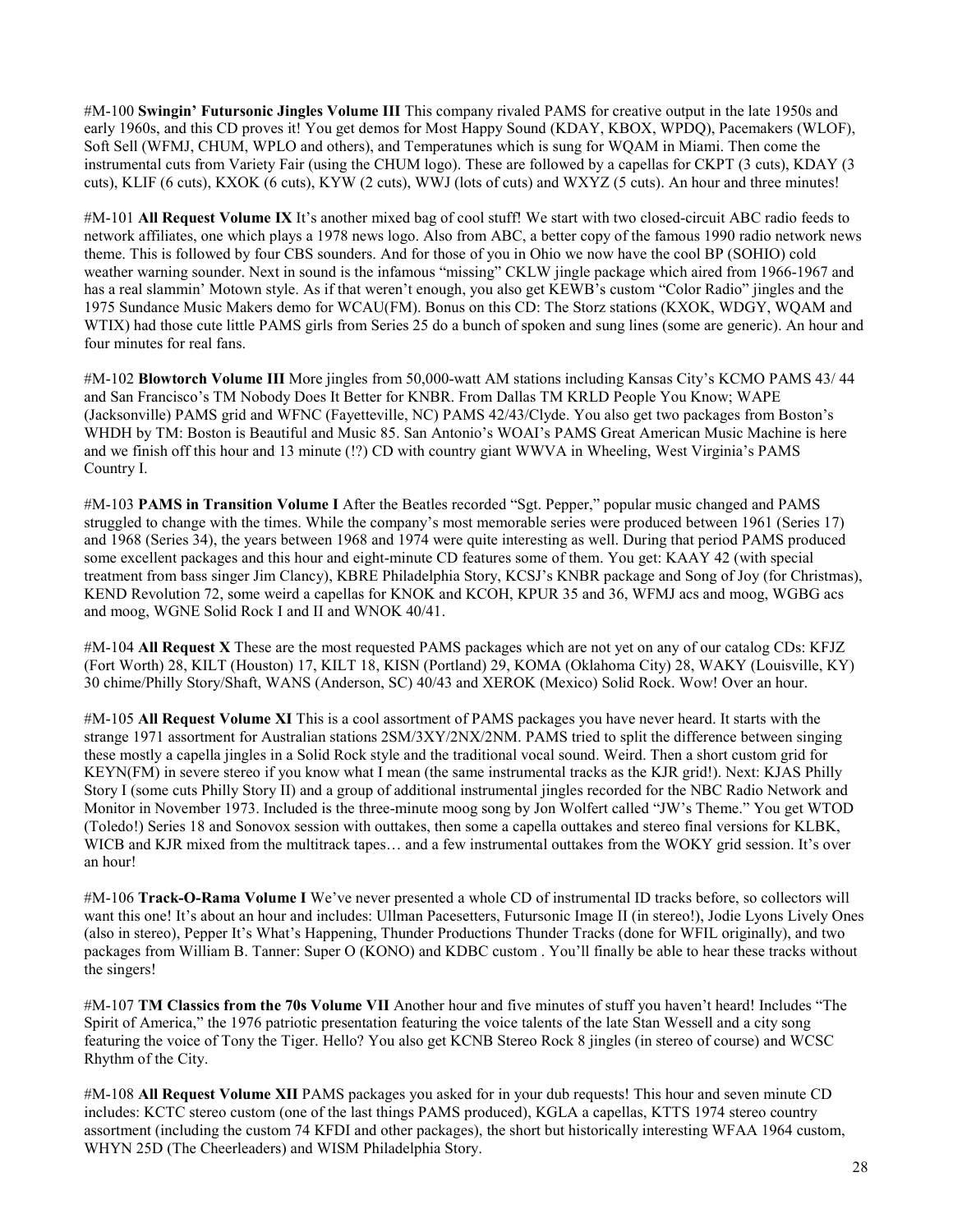#M-109 **PAMS Blaster Volume I** It's an hour and five minutes of great PAMS jingles never before heard on CD and a lot of it in stereoeoeo! You get KRIL (El Dorado, AR) Goldmine in stereo; KYA (San Francisco) People Power/Pookie Power (!?!); WAMS (Wilmington, DE) Series 40 and Clyde; WBNS (Columbus, OH) custom, Series 41 and 43 (all sung with the Studio C group); WHFI (Birmingham/Detroit, MI) Smart Set/Custom in stereo; WMBL (Morehead City, North Carolina) Series 26/31; WOCN (Miami Beach, FL) custom in stereo; the Spring demo (WABC/WCWA and others) and the Valentine demo for KLIF.

#M-110 **TM Essential Demos Volume I** If you like the rich sound of TM, you need these demos in your collection. On this hour and five minute CD you get: Country High, I Love You (KTOK), KVI Impressions, Tower of Power (for various stations including WABC, WRKO and KHJ!), and Where Your Friends Are. The latter is the non-narrated long version with all the cuts for WIBG and WOKY. Great stuff!

#M-111 **TM Essential Demos Volume II** More of that great sound, in fact about an hour and six minutes! You get The Actualizers (KILT, sung in LA), Your Custom Combination (complete with a John Houseman sound-alike narrator scolding you and three (?!) vocal groups, in stereo!), Excitement 78, KIXK Classic hits (stereo), We Hear You (WTAE, sung and produced in Los Angeles), What Have You Done For Love (one of the silliest packages ever recorded, done for WHN), You Are The Words (a beautiful package sung by Dallas vocalist Eddie Dunn and the TM group. This is a more complete demo than what we have previously made available, and it's in stereo!), and You've Got a Friend (another stereo package, this one for WGBS).

#M-112 **Great Assortments Volume III** Not all stations selected their PAMS jingles from a single series. Many, like these, chose their favorite cuts from several packages. You get WDAE (Tampa Bay, FL) Smart Set/Tuned Young, WINW (Canton, OH) 18/22/24 and 31/34, WIRL (Peoria, IL) 15,16,17,26, WMT (Cedar Rapids, IA) 41/WWWE package and WNDY 36 and 37. It's an hour and eight minutes!

#M-113 **Great Assortments Volume IV** More stations that cherry-picked the best PAMS cuts from several packages including WDSU (New Orleans) Series 41, WLS '71 and Clyde; WDXB (Chattanooga, TN) Solid Rock, 40C, Shouts, 42 and 43; WDXR (Padukah, KY) 40, 42 and 44; WFBG (Altoona, PA) 18 and 28 and WFHG (Bristol, PA) Series 38, Spring and Winter. It's an hour and five minutes.

#M-114 **Best Country Volume I** In the late 1960s and early 1970s, PAMS produced excellent jingles for top-40 stations which had switched to the country sound. On this hour and seven minute CD you get KBUY (Ft. Worth, TX) Country I and California Country, KLAC (Los Angels) California Country air versions (different and longer than the demo), and the WSLR (Akron, OH) composite consisting of Super Country, California Country, Country Too and custom PAMS cuts. Nicely sung!

#M-115 **Forever 60s! Volume I** Here you go with another hour and seven minutes of cool IDs! From the amazing Spot Productions, one of their best series: Funtastic Series 25 for WKBW (Buffalo, NY). The rest are from PAMS and include: KSEL (Lubbock, TX) 27, WAKY (Louisville, KY) 14, WGH (Norfolk, VA) 22 additions, WGH 36 Sonovox drops, and an, um, x-rated Sonovox session for that same station! If you are easily offended, skip this track please! Also WHYN (Springfield, MA) 33, WIXE (Monroe, NC) assortment including 16/17/31 and 34, WKIX (Raleigh, NC) 29 additional (one cut 33 and one cut Holidaze), WKKO (Cocoa, FL) 29 and WNOR (Norfolk, VA) Tuned Young!

#M-116 **Forever 70s! Volume I** Perhaps PAMS' greatest vocal and instrumental sophistication occurred in the years between 1970-1974 which is when all this material was produced. You get an hour and three minutes of hits including: KLUE/KMHT (Longview, TX) 40/Clyde/ 'LS '71, KMRN (Cameron, MO) 42/43/44, KNUZ (Houston, TX) 40/41, KRDO (Colorado Springs, CO) 49, WFOG(Suffolk) stereo cuts from Escape, WHYN (Springfield, MA) 44, WKSP (Kingstree, SC) 40 and from WYRE (Annapolis, MD), a custom "dock of the bay" cut, parts of the 'KB '71 package and Solid Rock!

#M-117 **Stereo Magic** An hour and 11 minutes of stereoeoeo featuring three packages from Phoenix's KBBC: 41/44/KIRL shotgun, Clyde, and WCBS-FM IV/Autorock. Next KCWM (Ft Worth, TX) Country II, KITY-FM (San Antonio) Stereo Island, KSEA (San Diego) Hot Vibes (with some Sonovox!), WGYL (Vero Beach, FL) Escape and WKCI (Hamden, CT) Stereo Island. Also on this completely stereo CD: WMIX-FM's two a capellas, WPAP's assortment of WEEI-FM custom and California Country (!?), WQNZ (Natchez, MS) Shaft/KONO shotgun/44, WRAR (Tappahannock, VA) Regalogos and WTUN (Selma, AL) Super Country. These are all from the early 1970s.

#M-118 **Sixties Triple Play (3-CD SET)** An amazing set from the days of incense and peppermint! (Or at least 45s and Clearasil!) **Disc I:** KCBD (Lubbock, TX) Smart Set/23, KDAB (Denver, CO) 25, KDOK (Tyler, TX) 1969 a capellas/Moog and KEED (Eugene, OR) 25D and 31. Then as if that weren't enough, KEYS (Corpus Christie, TX) 29 and 30, KLBK (Lubbock, TX) 37 and WXIT (Charleston, WV) 35. **Disc II:** KONO (San Antonio, TX) 23, WCHL (Chapel Hill, NC) Smart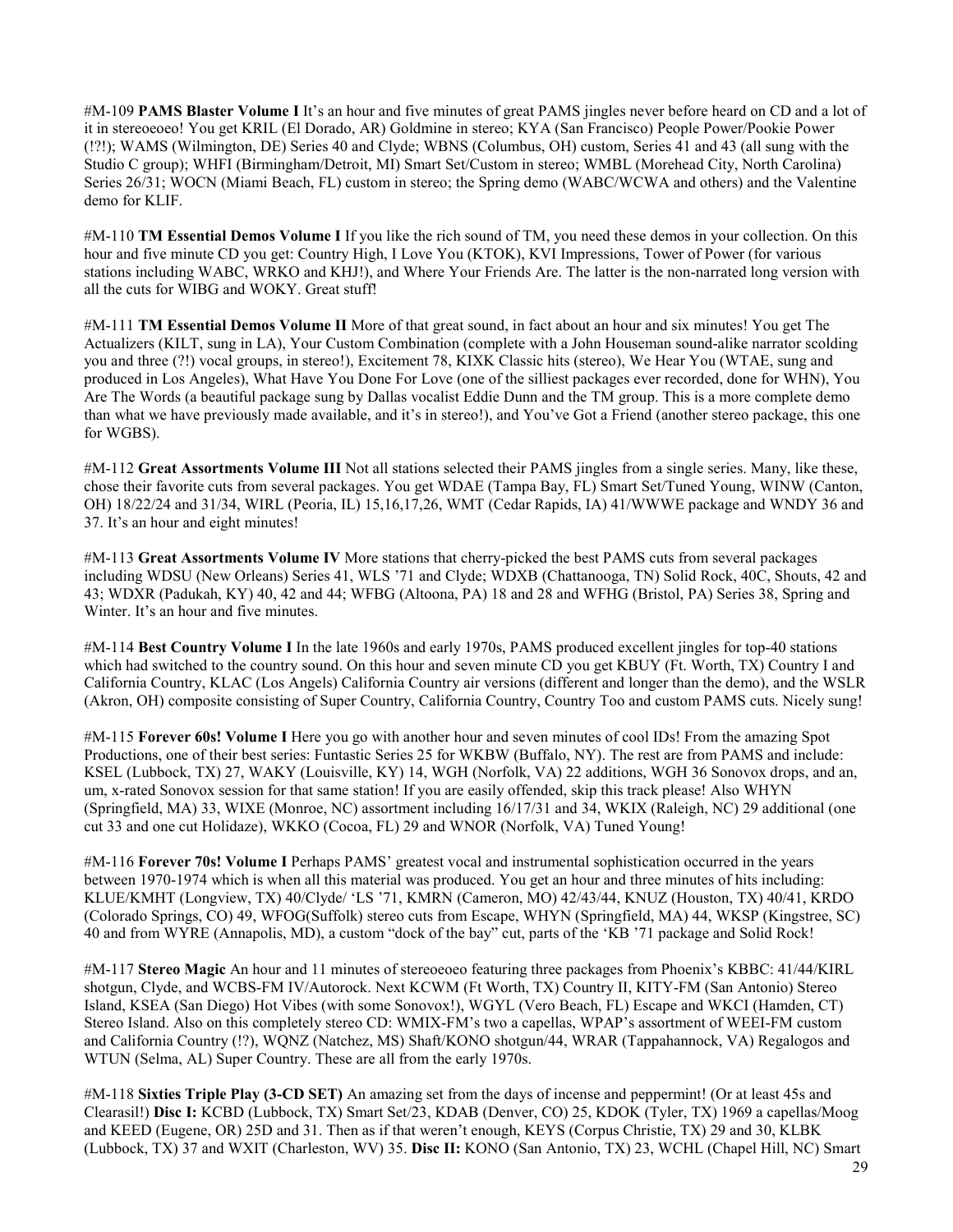Set, WHBB (Selma, AL) 32/35/male a capellas, WHYZ (Greenville, SC) 28, WICH (Norwich, CT) Smart Set/Tuned Young, WTOB (Winston-Salem, NC) 25 and custom grid. **Disc III:** WNCA (Silver City, SC) custom grid, WNOK (Columbia, SC) 18 (with "All American" lyrics and some generic cut without calls!), WREO (Ashtabula, OH) 29 (with two cuts from 30), WRFC (Athens, GA) 34 and (WNCA) grid, WRKT (Cocoa Beach, FL) Tuned Young (totally relyriced in an unusual way), WSGN (Birmingham, AL) a capella grid, and WTAL (Tallahassee, FL) a capellas and Moog. Disc 1 is one hour and 11 minutes. Disc II is one hour and ten minutes. Disc III is an hour and six minutes.

#M-119 **Seventies Triple Play (3-CD Set)** Groovy, man! From the same decade that brought you Nixon and Disco! **Disc I:**  WJOT (Lake City, SC) 42/43/44/Philly Story, WLYV (Ft. Wayne, IN) 40/41/Clyde, WLYV custom "Music Ft. Wayne" package, WNEX (Macon, GA) 41/44, WRFC (Athens, GA) re-sing of the WLS '71 package, WRFC Regalogos, WRNL (Richmond, VA) re-sing of the WLS '71 package, WSPT (Stevens Point, WI) 43,44 and a capellas, and WYRE (Annapolis, MD) Sure Shot. **Disc II:**WDAL (Meridian, MS) Clyde, WDAL-FM 42 (stereo) and Aiken Mobile Home commercial, WGAD (Gadsden, AL) 40/42, WGPA (Bethlehem, PA) Some Kind of Radio/KRLD/40C, WHBB (Selma, AL), WIFE (Indianapolis, IN) Windy/46, WINN (Louisville, KY) 44/ 'LS '75, and WROV (Roanoke, VA) Solid Rock. **Disc III:** WRVU (Nashville, TN) a capellas, 37/WTHU sports custom re-sing and Stereo Island (mono) with weird lyrics. Then from Pittsburgh's WTAE: Sonovox, Energy I/a capellas/Sure Shot and a few re-sings of Drake jingles, a shout session and two cuts from Memory Bank. Next: WTCR (Ashland, KY) California Country and New Country, WTHB (Augusta, GA) Solid Rock I and II (with soul lyrics?), WUBE Omni (a strange country package), WVIX (Pensacola, FL) Philly Story/40/Clyde, and WYTI (Rocky Mount, VA) 40/42/44/Shaft/KIRL shotgun. Disc I is an hour and ten minutes. Disc II is an hour and five minutes. Disc III is an hour and six minutes.

#M-120 **All Request XIII** An hour and ten minutes! First is an odd Bill Meeks (post-PAMS) package for KRAV (Tulsa, OK), then the rest are from the 60s and 70s archives at PAMS. You get WCMI (Ashland, KY) a capellas and golden year a capellas, WCUR (Westchester, PA) 42, WCVL (Crawfordsville, IN) 42/43, WKKE (Ashville, NC) Philly Story/a capellas, WPAR (Parkersburg, WV) 25 and WRR (Dallas) Mutual News customs.

#M-121 **U.S.A. Country** Between 1967 and 1974, PAMS recorded a lot of packages for the "second" format choice for AM stations, "country-western" (later shortened to "country"). Here is an hour and seven minutes of the best including KBOX (Dallas, TX) Super Country, KDES (Palm Springs, CA) a capellas 1968, KDJW (Amarillo, TX) Mod Country, KECK (Lincoln, NE) Proud Country (KBIL custom), KSEL (Lubbock, TX) Country Too, KSON (San Diego) custom, KTTS (Springfield, MO) Mod Country/California Country/KFOX Country (this assortment in glorious stereo!), and WUBE (Cincinnati, OH) Country II/Super Country/Revolution 72.

#M-122 **Potpourri** These are all the cool cuts that wouldn't fit anywhere else, and that makes it one of our longest CDs at one hour and 18 minutes! You get 4LM (Australia) 25, CKGM (Montreal, Canada) 31 and 32/33, KCBS-FM (San Francisco) 4 audition cuts, KDES (Palm Springs, CA) Shaft and KDMS (El Dorado, Arkansas) re-sing of the KFJZ package, 41, and Solid Rock. Then we move on to KECK (Lincoln, NE) 18, KKAM (Pueblo, CO) 1 test cut Series 42, KLIF (Dallas, TX) 2 test cuts Series 42, KPOI (Honolulu, HI) 5 test cuts from Series 40, KQWB (Fargo, ND) 1 test cut Series 42, KRLD-FM "Love" experiments (strange!) and KYA (San Francisco, CA) 5 test for Series 42. Moving right along: WBBQ (Augusta, GA) 1 a capella and one Sonovox cut which sing "stereo city," in mono of course, WBNS (Columbus, OH) 5 audition sigs with the Studio C group, WCHL (Chapel Hill, NC) 1 a capella, WFIL (Philadelphia, PA) 6 cuts as an audition for Series 42, WKLO (Louisville, KY) 1 a capella, WLOB (Portland, ME) 2 male a capellas, WPGC (Washington, DC) 5 audition cuts for Series 42, WROK (Rockford, IL) 3 a capellas, WSM (Nashville, TN) 2 a capellas and the WWDC (Washington, DC) 1974 audition cuts for Regalogos and custom (8 cuts). Then there was a package in 1975 called, "Bandfare," which was a :60 second jingle in marching band style ending with the call letters. You get those for KAAY (Little Rock, AR), KGMB (Honolulu, HI), KLIF (Dallas, TX) re-do, WHYI (Carlisle, PA), WKTQ (South Paris, ME), WMPT (South Williamsport, PA), WSGN (Birmingham, AL) and WXIL (Parkersburg, WV). But wait, as they say in the Ginsu Knives commercials… there's more! PAMS created Great American Music Machine audition cuts for CJMS (Montreal, Canada, "The Great Canadian Music Machine!"), KIMN (Denver, CO), KYA (San Francisco, CA), WCOV (Montgomery, AL), WDAF (Kansas City, MO), WOOW (Greenville, NC), WRC (Washington, DC), WSM (Nashville, TN) and WXYZ (Detroit, MI). These are followed by 8 audition cuts for the Mutual Network, Solid Rock auditions for CKVN (Vancouver, Canada), KLOS-FM (Los Angeles, CA), KIOA (Des Moines, IA) and WIBG (Philadelphia, PA). Finally you get the pre-records to these PAMS country series: California Country, PAMS Country, Country Too (stereo for some reason) and Super Country.

#M-123 **Dallas Producers Volume II** More companies out of Big D that you may not be familiar with, but which produced some great stuff! From Century 21: KC Country (written by Jodie Lyons for KCKN, Kansas City). From Mr. Lyons himself: All Hit Music WNDE (Indianapolis) air versions (which sound a lot like his Solid Rock packages). This package includes some top of hour beds, tymps, stagers, etc and news jingles. From Spot Productions of Ft. Worth: KBOX-AM/FM a capellas. And a rather long and cool narrated presentation by Formatic Productions which includes a lot of cuts in the clear. It's from the early 60s and is wonderfully hokey.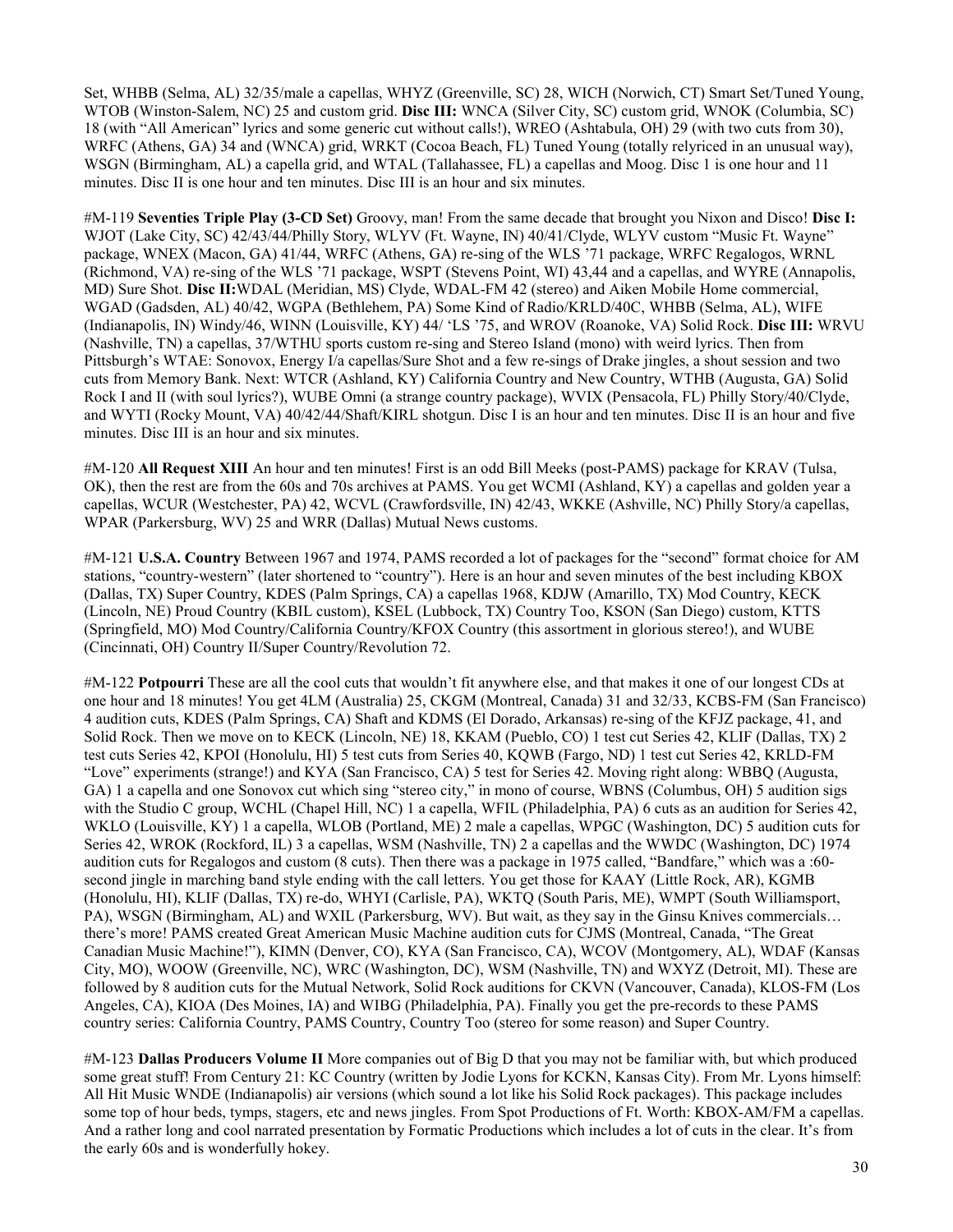#### **Pro Pak/Power-Pellas Summary**

#### *In general terms, these are CDs containing "generic" (i.e.: no call letters), oldies or Top 40-based PAMS jingles which are ready to air right off the disk.*

#PR-01 **Pro Pak I** is actually two CDs, each with 99 cuts. They are all in mono and come as a set only. Disk A has the following: superhit countdowns from 1-10, "the most music" sung in three tempos, a chime, three sung "fun" a capellas, a laughter jingle and 7 top of the hour stager beds. It also contains the following generic cuts: Good Morning, Mother's Day, Labor Day, Thanksgiving Day, Father's Day, Memorial Day, 4<sup>th</sup> of July, Happy New Year, Happy Valentine's Day and Merry Christmas. It has the following group shouts: yay, boo, ahhh, awww, oh, well, hmmm. It has the following musicrelated a capellas: music time, time for music, music 5 minutes sooner, music a additional stingers and gold intros, a "let's go" bed and 9 news sounders. Disk B has a weather jingle for each day of the week and about 30 a capellas for various groups (The Mamas and Papas, Elvis, The Beatles, etc.). Then you get about a dozen Sonovox wild lines including the days of the week. Those are followed by all time hits weekend, all hits of all time, number one (fast and slow versions) and Sonovox years 1955- 1970. Then you get sung years 1955-1974. It ends with Superhit 1-9 countdowns (different from Disk A).

#PR-02 **Pro Pak II** is a single CD in stereo with 99 cuts containing countdown numbers 1-20, 5 oldies intros (golden, heavy gold, yesterday, etc), three weather intros and three news intros. Then you get 4 summer jingles (sun-surf-sand-and, summer music, etc). These are followed by two Christmas jingles and 5 Sonovox features (twin spin, double play, triple play, etc). Next come about a dozen general cuts such as hit after hit, music radio, all oldies all the time, good morning, good afternoon, happy weekend, fun time, music power. These are followed by the sung golden years 1955-1975 (different from other disks). There are two top of the hour stagers, one of which ends with now here's much more music…the other says another hour of music power. Then you get a contest section of 7 cuts including stagers, nice try, we have a winner and a hooray instrumental. The CD finishes with 8 misc. cuts including countdown hit, several rim shots for jokes, touch tones, instrumentals, etc. The last cut (cut 99) is a not-for-broadcast group of "behind the scenes" outtakes from Ken R. Inc.

#PR-03 **Pro Pak III** is a single CD in stereo with 99 cuts. There are 7 "more music" cuts in various tempos, including back to back, double play, twin spin, etc. Then you get 12 general oldies type jingles including music power, all hit music, it pays to listen, the beat goes on, good morning, music sounds best etc. There are 14 gold cuts including double yesterday, double golden, oldies radio, solid gold Sunday, flashback, etc. There are ten stingers which are short and punchy, several of which use the "WABC melody." Then you get 9 weekend cuts including million dollar weekend, soul weekend, summer weekend, etc. There are 7 instrumental beds from the go-go era. There are 4 holiday cuts including Christmas, New Years and Happy Holiday. There are two contest cuts, followed by the sung golden years 1976 through 1996 (all different from the other disks). We conclude with three goofy Sonovox cuts: that's right, wrong and far-out.

#PR-04 **Pro Pak IV** is a single CD with 99 cuts. We start with 13 :60-second beds in various tempos but mostly from the 60s era. There is a jingle for each day of the week. Then you get more than a dozen general jingles such as good morning, welcome, powerhouse, fun, golden, souvenir, chime time, etc. There are holiday cuts including happy holiday, Valentine's Day, St. Patrick's Day, Halloween, Thanksgiving, Christmas, and New Years. Then you get about 9 various more music jingles in varying tempos. Next you'll get about 15 music features such as hitbound, million dollar weekend, exclusive, weather, etc. Then 7 playin' jingles including music power play, playin' through, music comes here to play etc. The next section includes 9 Sonovox drop ins including back to back, ten in a row, olé, wow, cool, etc. The CD ends with ten stager beds.

#PR-05 **Pro Pak V "The Last Dance"** is another 99-cut stereo disk. The first ten cuts are hit numbers (different from other disks), then cuts 11-18 are stager beds. Cuts 19-31 are gold intros such as yesterday, 70s gold, psychedelic 60s, Motown memory, the most oldies etc. Cuts 32-39 are seasonals including Christmas, endless summer, school's out, Groundhog's Day etc. The next 6 cuts are phone/contest bits such as here's how to reach us, call now, who's on the phone, etc. Cuts 46-50 are news sounders, cuts 51 and 52 are weather intros. Cuts 53-59 are feature cuts such as happy birthday, car tunes, mid-day café, Beatle spectacular, etc. Cuts 60-76 are golden years ("we salute the class of…1960" etc). Then cuts 77-83 are formatics including more music, go go, reveille, the music's on us. Cuts 84-90 are long instrumental beds and cuts 91-97 are short stingers and tymp stagers.

#PR-06 **Pro Pak VI "Never Say Never"** is another 99 cuts of wonderful PAMSness. You get sung numbers 1-10, eight different Top of the Hour stagers, 19 show open beds and 10 various music slogans. You also get a 60s kit… everything you need to sound like 1963! It includes authentic news opens and closes, story separators, fanfares, time tones and much more.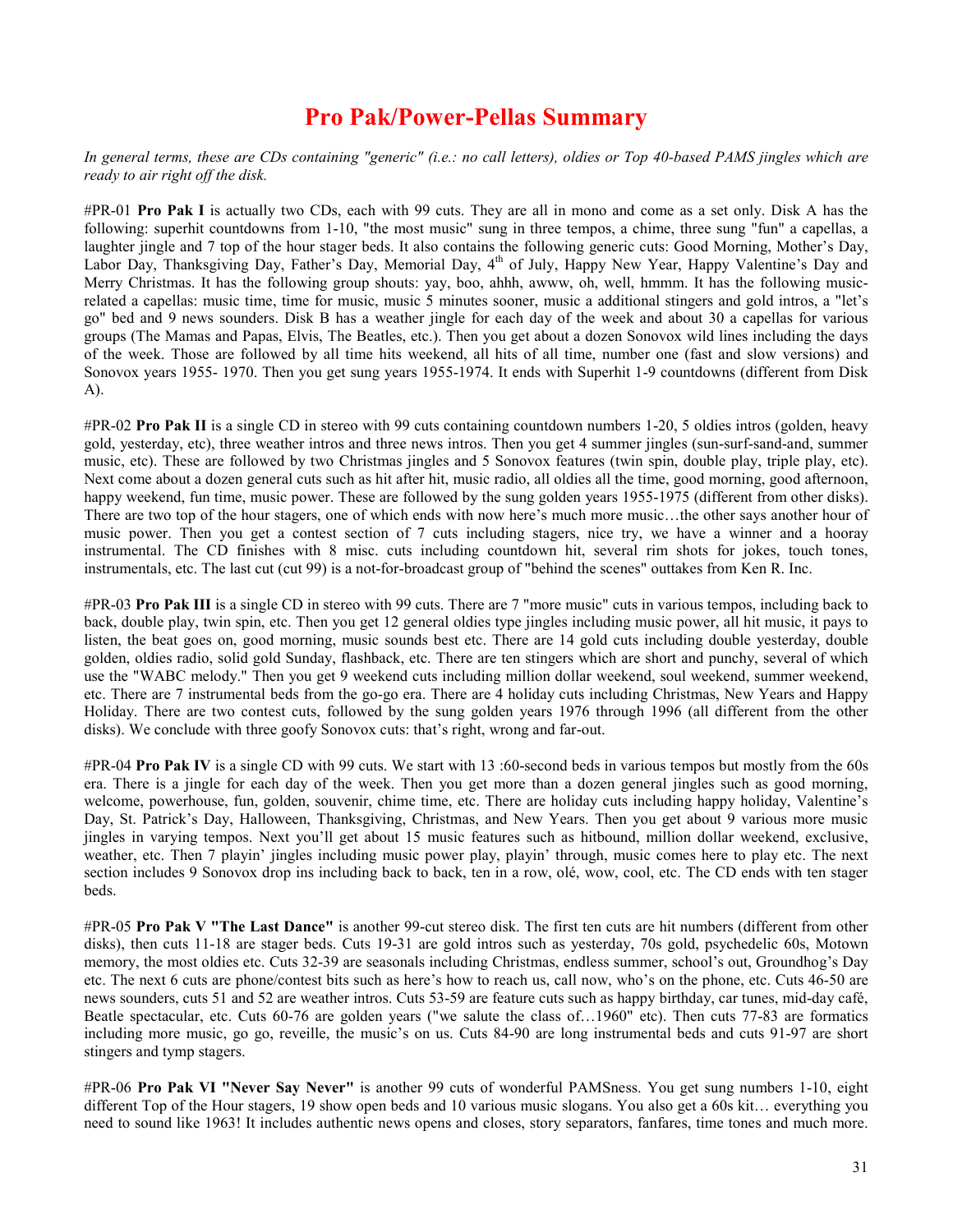Also included on this CD are 6 formatics for weather, etc…sung gold years 1960-1979, six solid gold intros, four :60 second promo beds and three special occasions.

#PR-7 **PRO PAK VII** Cuts 1-10 are countdown numbers Cuts 11-21 are all in the solid rock style for those doing 70s shows and mobile parties. They include instrumented cuts singing soul, more solid rock fast, more hits, yesterday fast and slow, #1 yesterday fast and slow, #1 fast, medium and slow and more solid rock medium. Cuts 22-25 are Heavy Gold 2,3,4, and 5 in a row. Cuts 26-28 are gold intros including playdate, weekend and harp flashback signature. Cuts 29 and 30 are top of the hour stager beds. Cuts 31-33 are a capella countdown numbers repeated with Leslie effect. Cuts 34-40 are "four non-stop hits," "five non-stop hits," etc. Cut 41 is a "super sound number one" jingle. Cuts 42 through 48 say "two in a row, "three in a row," etc. Cuts 49 through 64 are various music intros including all hit fast and slow, most music, muuuuuusic, fast and slow music shotguns, by request, 3-2-1 music, and a couple of Sonovox cuts. Cut 65 is a personalized DJ cut just for you! Cuts 66 through 70 are feature intros including news, sports and weather. Cuts 71 through 80 are Sonovox countdowns from 1-10. Cuts 81 and 82 are misc. jingles including a Hollywood intro and a sports intro outtake. Cuts 82 through 90 are general stuff you can use including good morning, let's go, personality, nite trippin', stereo, dynamite, go to the church of your choice and winter. Cuts 91 through 97 are logotronics including more hits on...gold, have a fun fourth, summer fun, summer weekend, Christmas and happy holiday. Cuts 98 and 99 are short instrumental bumpers.

#PR-08 **Pro Pak VIII** Cuts 1-10 are "Superhit countdowns" #1 through #10. Cut 11 says "Superhit countdown" but there is no number. Cut 12 is designed for oldies shows and mobile music events where requests are taken. This cut has a Sonovox saying "Request Machine," which is followed by a very long synthesizer pad for talkover. Cuts 13 through 24 are what we call the "Good Guys Grid." These cuts feature punchy instrumental tracks with the following lyrics: music pow pow pow power, good guys radio, music power, fun lovin' good guys, yesterplay, 50 thousand pow pow pow powerful watts …outta sight, fun music, music power, music (fast), music (slow), all summer long music power fun weekend, good guys radio with music power. Cuts 25-27 are special lyric Series 18 cuts including: Lots of records were sold…this one's solid gold, number one you all say it…now we're gonna play it, and we think you're tough… couldn't love you enough. Cuts 28-46 we call "Brass-tacular." They're very upbeat, bold cuts with lyrics such as: music power, power play, number one, golden weekend, more hits more often, happy holiday, Merry Christmas, Happy New Year, more music, all hit music, solid gold, double yesterday, weekend gold, million dollar weekend and now another winner. Cuts 47-56 are formatic elements. They include: have a happy day, he's been looking to entertain you here on your radio…curtain's going up on (blank) now let's go, he's in…he's on, fun radio, you're having fun in a winner's wonderland, what the good guys have is the power of love and the best sound around. You also get a birthday song, the actual WQAM 1967 time tone and a PAMS tymp roll. Cuts 57-61 all say number one radio, combined with these phrases: music, more gold, number one record, weekend weather and time and temperature. Cuts 62-69 are service jingles. You get four different news intros, a sports jingle and three weather jingles. Cuts 70-85 are music intros. Lyrics include: Top 30, #1 music (in two tempos), pow power, All American hitline survey (with pad), fun vibrations…most music, weekend fun, music hit to hit, more music, the beat goes on, more hit music, non-stop music and all-hit music. You also get two music to music tempo transition jingles. Cuts 86-93 are gold intros: All American classic (with pad), remember when weekend, supergold (fast and slow), superstar, do you remember it too?, memories are made of this (with chime), solid gold weekend (with chime). Cuts 94 through 96 are top of the hour stager beds. Cuts 97 through 99 are long instrumentals. The first two are each :60, the last is :30.

#PR-09- **Pro Pak IX** Cuts 1-15 are misc. formatic jingles including another hour of music pow pow power, Sonovox music drop ins, now here's\_\_\_\_ insert DJ name here), all hits of all time, boss music, gold, weather, a four-part Sonovox stager, weekend warrior showtime, the most music (slow), two PAMS group drop-ins and a blast from the past shout. Cuts 16 through 28 sing "1956, it was a very good year…." Etc. You get all the years 1956 through 1968. Cuts 29-37 are various Sonovox "cool" drop ins. Included are cool, cool baby, that makes you cool, cool winner, it's cool, cool Motown Monday, cool weekend, that's cool and real cool. Cuts 38 through 43 are Sonovox lines omitted from Pro Pak 1 because we ran out of room. You get in, on, boing, zip, yeah yeah, and neat. Cuts 44 through 46 are long (more than :60 seconds each) moog instrumentals in varying tempos. Cuts 47 through 50 are "Q" stagers. These are all instrumental in the following configurations: medium tempo short, medium tempo long, slow tempo short and slow tempo long. Cuts 51 through 54 all use the phrase "sun fun city," including weather, more music, memory and a top of the hour stager with room for announcer at the front. Cuts 55-74 are slow year sings with a Sonovox music on the front. They cover the years 1955 through 1974 and the CD index corresponds to the year. Cuts 75-78 are short "fun" a capellas in varying styles. Again, these were omitted from Pro Pak 1. Cuts 79 through 99 are all the sung group names not heard on other Pro Paks. You get Dean Martin, The Troggs, Bob Dylan, Herb Alpert and the Tijuana Brass, The Ventures, Jack Jones, Roger Miller, Trini Lopez, Dusty Springfield, Tom Jones, The Cyrkle, Nancy Sinatra, Manfred Mann, The Byrds, The McCoys, The Syndicate of Sound, Tommy James and the Shondells, Tommy Roe, The Standells, Barbara Lewis and Joe Tex.

#PR-10 **Pro Pak X**. Cuts 1-3 are "Boss Radio." You get an up-tempo cut, a down-tempo cut and a male a capella. Cuts 4-11 sing "the continuing history of rock n' roll… 1964," etc. You get all the years 1964 through 1970 as well as a "blank" year.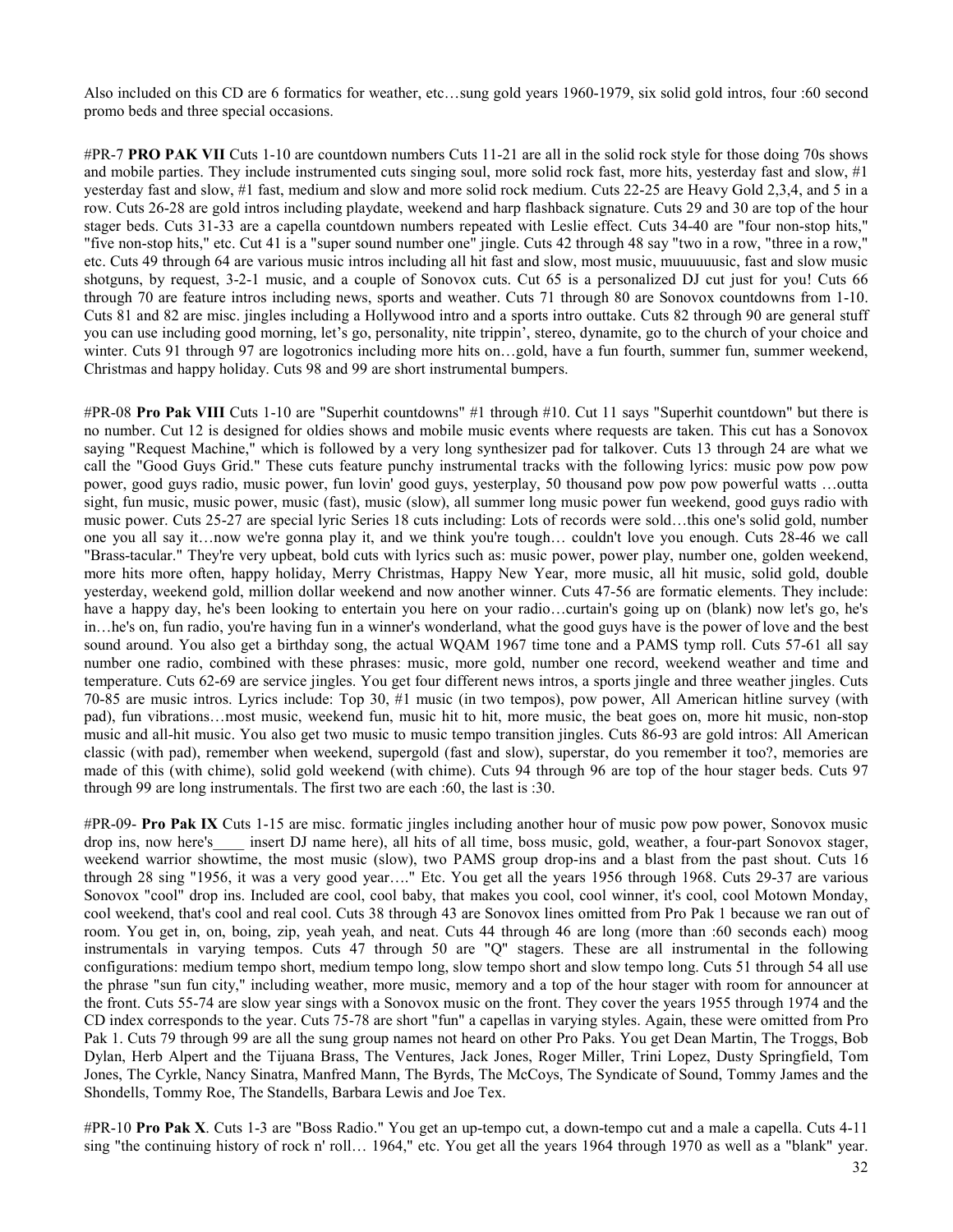Cuts 12-22 are new and interesting cuts to use on the weekend. You get number one weekend, souvenir year weekend, Elvis Presley weekend, \$ million weekend, British-Beatle weekend, love and marriage weekend, superstar weekend, four-day holiday weekend, a cut urging people to attend church this weekend, solid rock weekend and a rather strange electronicsounding generic weekend jingle. Cuts 23-32 are gold and general music intros. PAMS must have recorded a lot of these because we keep finding new ones! You get: join up with the good guys, the hits come on and on, power hour, solid gold rock, house of hits, twenty minutes of music, oldies, rock n' roll, the giant jukebox and the big music machine. Cuts 33-41 are used for news, sports and weather. Included are two instrumental news logos originally used on WKNR, Detroit, all American news, news comes first, weather eye, weekend weather, generic weather with chirps (you gotta hear it) and all American sports. Cuts 42-48 provide yet another variation on the days of the week. Each one has a quick moog logo, then "Monday hits….hits…. hits…" etc. One for each day of course. Cuts 49-53 fall into the misc. category. They include chime time, chime temperature, chime traffic, a "here's what's happening" :30 jingle and even a :60 contest donut which sings "contest information" at the front and "we hope you win it" at the back. Cuts 54-72 are new "gold years." The CD indexes each correspond to the year. The 1954 through 63 cuts are taken from WCBS-FM's PAMS material…and 1964 through 1971 are from PAMS Series 37. All are up-tempo. You also get a blank year. Cuts 73 through 78 are drop-ins from Trella Hart, a female with a beautiful voice and an amazing laugh. She now becomes your own personal studio guest whenever you want with various comments and break-ups. Even when your jokes are bad, Trella will still laugh! Cuts 79 and 80 are for Cash Call… a normal and a "second chance" cut. Cuts 81-85 are taken from PAMS Series 49 and sing "the best music, good time oldies." Cuts 86-89 are seasonal a capellas. Cuts 90-93 are wonderful Top 40 jingles from PAMS 33 and 34, but they don't have any words! Cuts 94-97 are short instrumentals and included is the WCBS-FM Goldmine top of the hour stager. Cuts 98 and 99 feature an announcer over two different PAMS beds saying "Good Times, Great Oldies," followed by an unpleasant cough. No kidding. Great put-on!

#PR-11 - **Pro Pak XI** Cuts 1-10 are Power Plays. Example:(with band track and male singers) "Power Play 1,1,1,1,1" . Cuts 11-18 are gold intros including time tunnel, hall of fame, do you remember, reliving the best times of your life, Elvis Presley, grab a flashback from yesteryear, million dollar music from yesteryear, and here's a golden oldie. A good variety of fast, slow, short and long cuts. Cuts 19-37 are general formatics including radio on the go, listen and win, more fun in the sun, 'tis the season, surprise, best music, all hits, hit after hit, fun yes indeed, fun in the sun radio, marathon of hits, full hit power, double play, triple play, more music, much more music, now sound, music power, more music. Cuts 38-43 are news, weather and sports including: check the forecast and the meter readings, next news on the hour, news logo, community stinger, instrumental news close and vocal news close. Cuts 44-48 all relate to the weekend including souvenir (fast to slow), souvenir (fast), groovin', outtasite and beach weather for the weekend Cuts 49-54 are all "Good Guy" jingles including double golden, home of the good guys (medium and fast tempo), more music with the good guys, here's one of the good guys, the good guys love you, etc. Cuts 55-71 are all golden years. The 1955 through 1962 cuts sound like "Sha Boom" by the Crew Cuts, the rest are from WLS. All are with band tracks. Cuts 72-78 are Swiszle jingles including classic hour, gold star classic, morning, time tunnel (with pad), plays more, weekend and more music. Cuts 79-89 are various types of countdowns. Cut 79 says the Top 1000, Cut 80 says Top 1000 continues. The rest do not refer to top 1000 and include, on with the countdown top 10, on with the countdown extra, etc. Cuts 90-99 are all summer of covering the years 1963-1972.

#PR-12 - **Pro Pak XII** Cuts 1-14 are fast solid gold intro jingles taken from Series 15, 18, 20, 27, 29, 31, and 37. We've actually sung generic versions of the cuts you remember. Some even use Sonovox, but most are sung with mixed group or all guys. Cuts 15 and 16 sing "more solid rock," one of which is fast; the other is slow. Both use brass. Cuts 17-24 are just like the first 14 cuts, but these are slow using tracks from 30, 31, 33, 34 and 37. Cuts 25-29 are weekend cuts including weekend music (fast and slow versions), 24 hours a day, summer gold weekend, hit music/golden weekend, etc. Cuts 30-38 are bold and brassy grid cuts with various lyrics including "superhit satellite… back to more hits," some weather jingles and various generic music cuts you haven't heard yet. Cuts 39-54 are slow year intros. They say "it's 1956 again…" with flutes and strings. The years 1956 through 1971 are covered. Cuts 55-60 are top of the hour stager beds including a great one from WCFL in a moderate tempo. Cuts 61-73 are year sings done in solid rock style. Years covered are 61-72 and cut 73 is a blank year. Cuts 74-80 are the pre-records from the Go Go Series 29. They are a bit longer with room for talkover in many cases. They include lake report, let's go fishin,' beach report, skiing, let's play go go and #1. Cuts 81 through 90 are instrumental jingles taken from Series 18 and 29 featuring flute, sax, strings, steel, etc. Cut 91 has a weird bed and then an end sing "heavy underground" with distorted voices. Creepy! Cuts 92-93 are countdown cuts. One says countdown time, the other says fun, good guy countdown. Cuts 94-96 are newsy sounding beds. One is all moog, the other two are from Series 29 pre-records. Cuts 97 and 98 are just for fun with lyrics like "more jingles all the time' and "remember these jingles." Cut 99 is a medium length stereo version of Auld Lang Syne.

#PR-13 **Pro Pak XIII** Cuts 1-10 are mostly instrumentals from Series 26, the All-American package. They feature guitar, bike horn, organ, boom bams, a Dixieland band, etc. One of the cuts says "double play" at the end. Cuts 11-21 all say "jukebox gold." Lyrics include: remember the original, let's go go, leader of the past, the songs you grew up with, etc. Cuts 22-25 are various news sounders using electronic and orchestral instruments. Cuts 26-34 all use the phrase "music people," in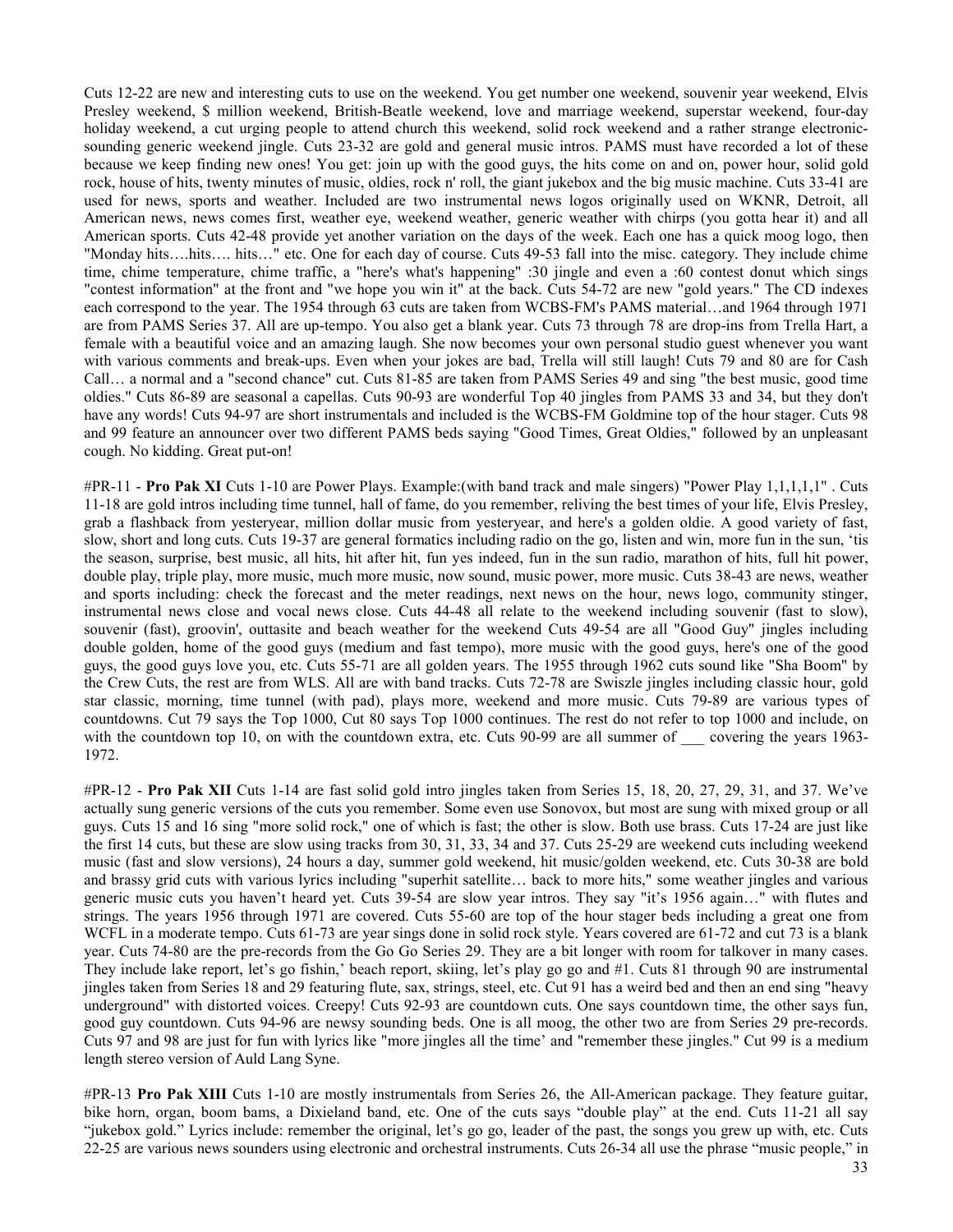varying styles. These were recorded in the early 70s by PAMS and come in differing tempos. Cuts 35 and 36 are weather jingles. The first says "weather watch," the second says "what's it like outside?" Cuts 37-44 are oldies intros and use the phrase "gold hits radio," unforgettable, supergold, etc. There is also a Beatles jingle in the group. Cuts 45-54 are the "no words" cuts. You get several brassy stingers, a chime logo, three cuts which sound like the Tijuana Brass, a fast and slow "Drake-style" instrumental, and more. Cuts 55-62 are "old gold" years sung in the style of the Platters singing "Great Pretender." Each year matches the CD index for easy cueing. Cuts 63-75 are music intros in varying tempos and styles, recorded mostly in the late 60s and early 70s. Cuts 76-87 are just called misc. cool stuff. They include seasonal jingles, a drunk jingle band, time to call, in touch, soulful, for lovers, exclusive, personality plus and your own PAMS copyright notice from 1961! Cuts 88-99 are taken from a fast-paced custom grid. Lyrics include now, boss radio, where the hits happen, breakaway, more music, music comes here to play, your music station, sports in action, we think we're going out of our heads (?!?), and other neat items.

#PR-14 **Pro Pak XIV** Cuts 1-10 are brassy countdown numbers. (Cut 11 is the brass without the number!) Cuts 12-27 are all instrumentals of varying short lengths. Perfect for top of the hour stagers or in one case, a contest underscore. Cuts 28 and 29 are New Year and Christmas. Cuts 30-45 are general music intros including: the lively one music power, here comes the top 10, nothing but hits, the super radio sound, more power more hours, always playing favorites, another hit, we are having a sneak preview, first on the dial, good times and more music, just for fun too much, etc. Cuts 46-53 are gold intros including: there's a lot to remember, a dusty golden, yesterday, good as gold, another gold, yesterplay, remember (with a talkover bed), etc. Cuts 54-61 are "fun." Includes: more fun more music, fun, a goofy fun medley, a :57 fun song, a silly march, a short stripper jingle and a fun phone bed. Cuts 62-71 are playback cuts for the years 1963-1971 and one is left blank with no year. Cuts 72-74 are either double play or three in a row. Cuts 75-80 are station services. There's a time and temperature donut (short), a long and short traffic intro, metro weather, all the weather (with pad), short brassy weather jingle, etc. Cuts 81-90 sing "superhit number \_\_\_.. These are not the male shouts which were on previous Pro Paks. Numbers one through 10 are provided. Cuts 91-92 are serious jingles about going to church! Cuts 93 and 94 are sung "we've got a winner" jingles, and cuts 95-98 are weekend jingles. Cut 99 is a rainy day jingle ("tuned for a day like today") with rain and thunder effects.

#PW-01 **Power-Pellas Volume I** Cuts 1-10 are a combination of the vocal group singing "countdown" followed by the Sonovox doing the numbers one through ten. Each Sonovox number corresponds to the CD index number. (Cut 4 says : "Countdown, 4…4…4…4…4") Cuts 11-34 are music intros including three tempos of all hit music, double play, triple play, \$ million music, more hits, the most music (three new versions of that phrase), music mutha , the music's on us, non-stop music (provided in two tempos), music and more (two tempos) and where the hits are happening. Cuts 35-40 are weather intros. You get metro weather, radar weather, weekend weather, and three other variations, one of which has a long moog pad afterwards. Cuts 41-45 are weekend cuts. Fun weekend, heavy golden weekend, \$ million weekend, together weekend and wonderful weekend. Cuts 46-63 are your basic gold intros. They include double yesterday (for gold double plays), remember, golden (fast and slow versions), heavy gold (different from Pro Pak versions), memories, \$ million music, yesterday (slow and fast), remember, solid gold (Sonovox version, and sung fast and sung slow with the group), souvenir, super yesterday, unforgettable, yesterhit yesterday, and the Sonovox slogan: your original oldies station. Cuts 64-73 are general slogans including boss radio, countdown, movin', the Sonovox saying "crank it up!", personality power, plays it heavy, radio-active, Superjock, where your friends are and X-tra. Cuts 74 through 82 are fun cuts we call "shouts and murmurs." The group shouts double play, groovin', number one, triple play and on the go. Then you get some amusing drop in cuts where the group says in unison "ha…ha…ha…" That one will work perfectly for your bad jokes. And speaking of jokes, how would you like Trella laughing? You get two versions of that plus Peyton Parks doing his patented James Brown screaming. Cuts 83-86 can be used for call-ins and contests. You get the Sonovox saying "call now," and the male group singing "thanks for the call" and "here's your request." The fourth cut is the full group singing "another lucky winner." Cuts 87-92 are groovy 70s phrases including: come together with peace and love, getting' it together, love power, right on, takin' you higher and together weekend. Cuts 93 through 99 are feature and daypart jingles. You get the group singing boss time, car tunes, good morning, heavy nighttime music, sports and super nighttime music.

#PW-2 **Power-Pellas II** We were blown away by the response to our first ever Power-Pellas CD, so a follow-up was in order! Once again, you get 99 generic jingle cuts on a CD which are all either a capella or Sonovox, so you can roll them over song intros, play them coming out of spots… or just to spice up mobile music parties. Cuts 1-5 are all devoted to glorifying the weekend. You get groovin, \$ million, golden, and two versions of wonderful weekend (fast and slow). Cuts 6-13 are gold intros including something gold, classic, remember, double gold, music radio souvenir, thanks for the memories, playback and heavy 70s. Cuts 14-23 consist of Sonovox drop-ins including the following phrases: bonus, fun and games, free records, have another hit, playing favorites, record rip-off, good morning, good evening, all American and another variation of whoopee. Cuts 24-41 bring you a different set of golden years 1964 through 1972, each sung fast and slow.

Cuts 42-48 are sung days of the week. Cuts 49-56 are weather-related. You get hot, cold, rain, nice, yuck, windy, weatherweather-weather and forecast. Cuts 57-59 can be used with contests. You get another winner, he's a winner and she's a winner. Cuts 60-66 feature the mid-60s all male PAMS a capella sound. Jingles are provided which say go team go, name it and claim it, the winter sound, the summer sound, the spring sound, the professional sound and the number one sound. Cuts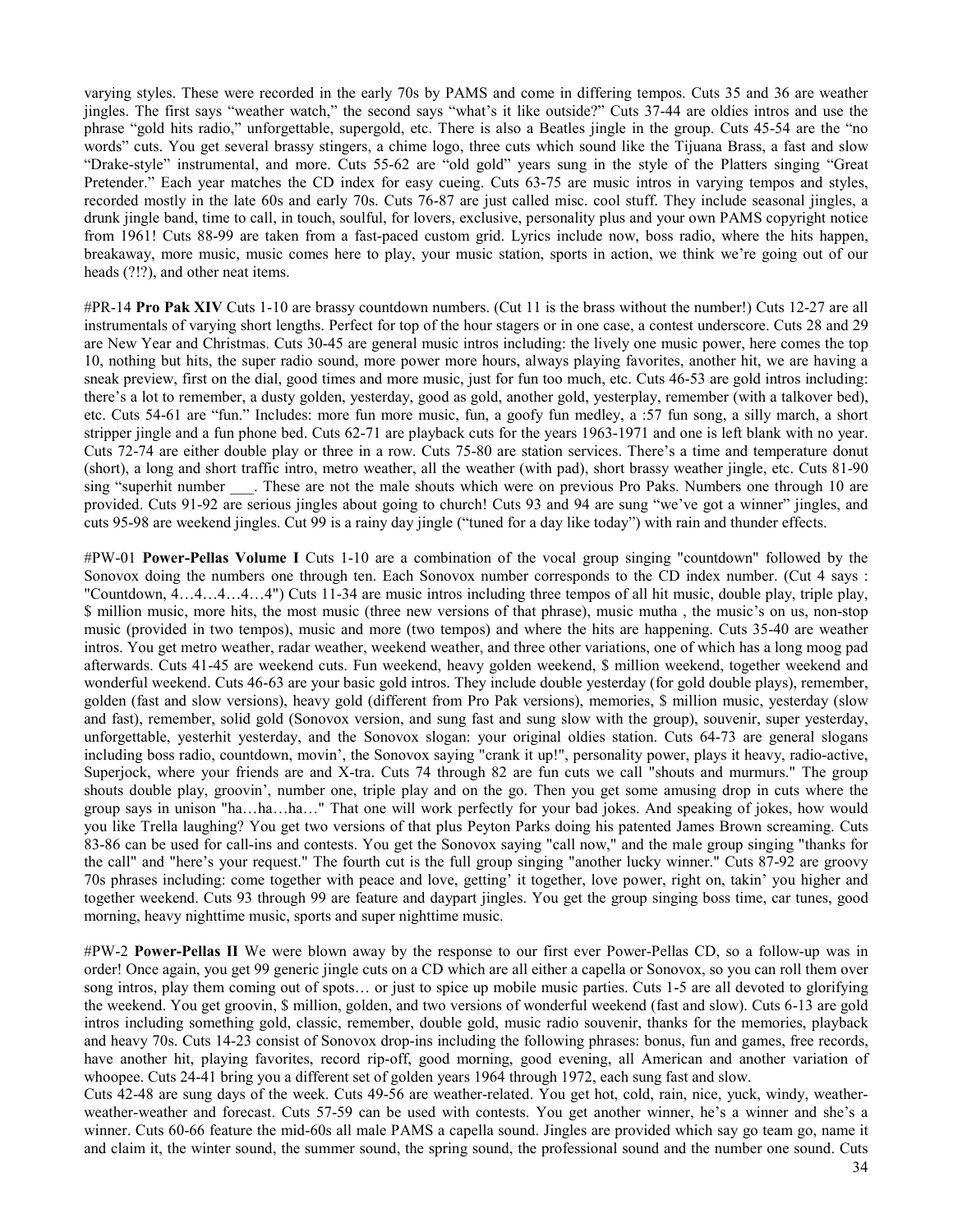67-73 are devoted to holidays. New Year, Memorial Day Weekend, Mother's Day, Father's Day, July 4<sup>th</sup> Weekend, Labor Day Weekend and Christmas cuts are provided. Cuts 74-77 are seasonal. Summer fun, winter, fall and spring cuts included. Cuts 78-82 are designated as daypart cuts. You get good morning (sung and spoken by a sexy woman), good afternoon, goin' home and good evening. Cuts 83-91 are music intros of various sorts. Included are the most music, instant replay, double play, twin spin, three in a row, non-stop music, music radio playin' through, most music and multiple music. Cuts 92-98 are for your countdown. The following numbers are provided: 40, 35, 30, 25, 20, 15 and number one. Cut 99 is provided for your amusement. It simply says "you're fired…you're fired." Use it after a bad joke. Or the jock who comes on after you can let you know you're late for work!

#PW-3 **Power-Pellas III** The first cut is a Sonovox saying "number one," which can intro the first of several hits in a row. Cuts two-ten all sing "two in a row," etc. Each cut number on the CD corresponds to the number being sung. Cuts 11-23 are more gold intros including solid rock and gold, flash back-back-back, double gold, golden, solid gold two in a row, solid gold three in a row, golden hour, the best music/unforgettable, the mid-American time machine, souvenir, etc. Cuts 24-31 are various weekend sung lines including swingin' weekend, million \$ weekend (with and without tymp roll afterwards), weekend vibrations, fun weekend, all music all weekend and souvenir weekend. Cuts 32-40 are general music intros including back to back, music pow pow power, hit album, we believe in music, the most music, music is our middle name, hit to hit in two different tempos and summer music pow pow power. Cuts 41-45 all sing more hit music in various tempos for music transitions. Cuts 46-50 are various more music intros including a unique shout/Sonovox combination, let's hear some more music, much more music, etc. Cuts 51-57 are days of the week. Each one sings "wow, it's Monday, non-stop music," etc. One jingle for each day of the week. Cuts 58-69 are a capellas which sing "1958 was a souvenir year, forever yours." There is one cut for each year 1958-1969 and each year corresponds with the CD index number. Cuts 70-72 all promote "Tiger Radio," including showtime, twin spin, etc. Cuts 73-75 are various versions of music is our message (originally from WABC). Cuts 76-79 are weather and sports intros including instant weather, sports in action, etc. Cuts 80-82 are daypart cuts, two for the morning, one for the drive home. Cuts 83-86 are generic phrases including more fun, another winner, and two versions of the beat goes on. Cuts 87-99 are all Sonovox wild lines including flashback, golden, yesterday, weekend fun, weather, weekend weather, more music, golden yesterday, gold muuuuuusic, most music, weekend gold, rock radio and solid rock.

#PW-04 **Power-Pellas IV** Cuts 1-10 are general format stuff including all American, the beat goes on, countdown survey, fun lovin' good guys, merry Christmas, music pow power, radio 1 much more fun, the station with the happy difference, Superstation and wonderful weekend. Cuts 11-15 are summer related including summer fun, summer gold, have a super summer day, summer time, and time to turn. Cuts 16-29 are all music intros including all hit music, all hits music radio, all night music, back to back, more music (in several tempos), much more music (in several tempos), much more music twin spin and the music leader. Cuts 30-39 are all Sonovox drop-ins. You get all American (two different ways), all new, go go go, hit parade today, hit parade yesterday, merry Christmas, the oldies station, solid gold music and the always popular whoopee. Cuts 40-51 are gold intros including all night yesterday, best music, do you remember?, golden oldie, hit after hit gold, million \$ weekend, souvenir (in several tempos) and yesterday. Cuts 52-54 are for you "boss radio" fans. In order you get boss oldie, boss radio and boss weekend. Cuts 55-70 are rather soft year sings, matching the CD index numbers. Cuts 71- 80 are for various format services including: good guy time, news, scores again, sports, community calendar, community service, and several different weather intros. Cuts 81-89 are all various #1 jingles including all American, heavy hit, hit parade (in several tempos) and souvenir (in several tempos). Cuts 90-95 are for requests and using callers or guests. You get several sings of by request, a jingle that says hitline and one that says guest personality...you're on! You can use that last one for mobile music or broadcasts. Cuts 96-99 are shouts and spoken lines including the PAMS girls shouting golly gee whiz, a mixed group shouting let's go, guys shouting sing it and win and Trella Hart asking the musical question what's happening baby?

#PW-05 **Power-Pellas V** Cuts 1-6 are Sonovox cuts which say "Fab 40 Countdown 1," etc. These can be used for British Invasion weekends, etc. Cuts 7-21 are more of the ever-popular solid gold intros. They include always more music, 24 hours, music radio remembers, here's more truly, etc. They sound similar to past cuts in this series but are all, oddly, different. Cuts 22-33 include various versions and tempos of maximum music, the most music, twin spin, double play, triple play, five in a row, seven in a row, etc. Cuts 34-39 are end of the year holidays (the only ones that matter) including Halloween, turkey time (gobble gobble), the good guys wish you a merry Christmas, Happy New Year and Happy Holidays. Cuts 40 and 41 are fast and slow holiday weekend jingles. Cuts 42-48 are generic music intros including a couple of really cool phased cuts PAMS produced in the early 70s, one which has Peyton shouting "funky!" and one that says AM and FM. Cuts 49-54 just for fun sing about having the best jingles, which you do when you use these Power-Pellas CDs. Why not tell people about it? Lyrics include all the time, wonderful jingles, where the jingles swing, etc. Cuts 55-72 are different year sings in which the CD index matches the year, as we usually try to do. They combine shouts and a sung phrase for the years 1955-1972, the years you want most. They say, "The solid gold hit machine remembers… 57!" etc. Cuts 73-80 are specialized music intros including all through the night, old fashioned love songs, most requested song, million dollar music (fast and medium), love music and Lunchtime at the oldies. Cuts 81-85 are very brief weather a capellas including radar, weekend, holiday weekend,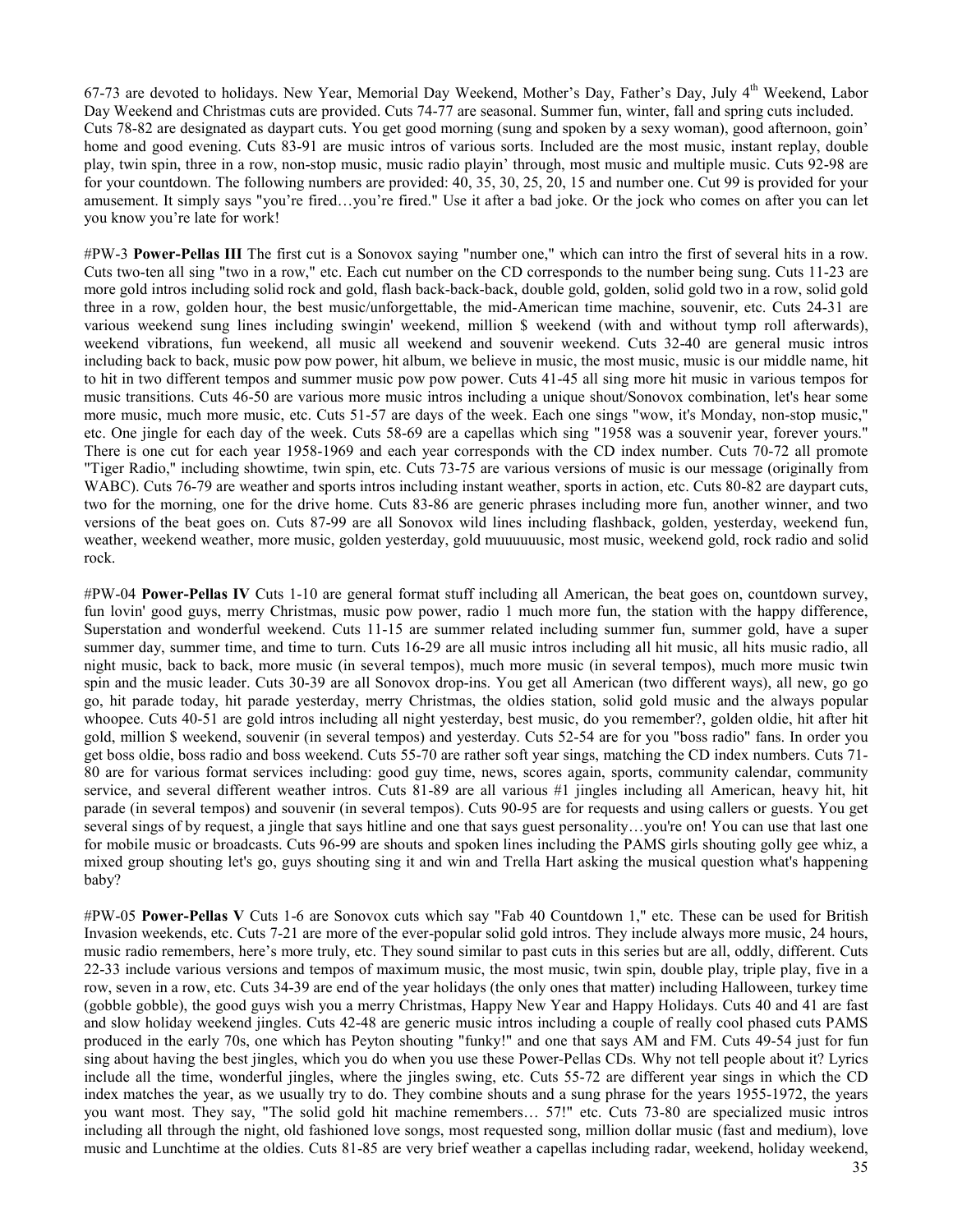jet set and weather word. Cuts 86-89 are weekend jingles including variations on classic weekend, have fun this weekend and weekend listen in. Cuts 90-93 are features including cash call, winner, community calendar and traffic eye in the sky. Cuts 94-96 say groovy sounds, and groovin' (fast and slow versions) Cuts 97-99 are strange! They include laughing and scratching…singin' and swingin'…. we're crazy, a shorter version of we're crazy…and for some reason a jingle that sings topless music radio. You figure out how to use them!

#PW-06 **Power-Pellas VI** Cuts 1-11 are "music now " jingles. The group sings "music now," then the Sonovox says one, two, three, etc. depending on the cut number. Cut 11 has the Sonovox saying, "blast off!" These can be used for 5 in a row sweeps for example, or a countdown. Cuts 12-30 are the ever-popular music intros. They include 80 hits in a row, album play, all your favorite songs, instant music, more music home of the good guys, a slow to fast transition, superhit, top 100 of the decade, all day, in full bloom with music, all hit, most music, \_\_\_\_is here to play more music, \_\_\_\_\_ is here to play something special, multiple music power, music worth listening to, nonstop music and others. Cuts 31-40 are holiday hit jingles. The male group sings holiday, hit one, hit two, etc. through ten. Cuts 41-56 are Trella Hart spoken (or shouted) lines you can drop in on your show. They include AM and FM, FM, classic oldies, fun, the wall of sound, oh God, solid gold hump day (with a laugh), the legend returns, the oldies channel, turn it up we'll turn you on, we're back, your classic oldies station, your one and oldies station and a few more. Cuts 57-74 are oldies based cuts including good times great oldies, good time oldies, great oldies, hitline sound of the 70s, today's hits and yesterday's favorites, 14 in a row, and more. Cuts 75-81 all say jukebox Saturday night and include jingles for doo-wop, music and memories, memories come here to play and more. Cuts 82-86 are weekend cuts including weekend sports, weather, music, classic weekend, and Christmas weekend. Cuts 87- 99 are general jingles and include winner, time, traffic, weather, thanks for listening, winter warm, autumn, happy Ground Hog Day, and other misc. slogans.

#PW-07 **Power-Pellas VII** More a capellas, shouts and Sonovox! These are all generic, no call letters so you can use them right off the CD! Section 1 contains general music jingles including: twin spin, plays hits, more hit music, never miss a hit, music, never ending music, all the music's on us, music now, heavy hit, non-stop double play, more music music music, power play, radio radiates with music, where it is, #1, much more music, the "Drake-style" more music in three tempos, plays more music (also in three tempos) and wonderful music. Section 2 contains four weekend jingles including weather, golden weekend, weekend fun and \$million weekend. Section 3 is misc. cuts including go go, go go go go go, let's go, medium with a message, wintertime, good evening, merry Christmas, another winner, good guys on…. (in three tempos) and 20-20 news (sung). Section 4 contains year sings from 1940 right up through 1979, probably for the first time anywhere. 1961 is cut 61 on the CD, etc. Section 5 contains 2 weather jingles. Section 6 has various gold intros including golden (in three tempos), solid gold (in three tempos), double golden (in three tempos), golden (with moog intro) and sound of the 70s. It's 99 cuts, each with its own index.

#### **Regional CD Compilations**

#R-01 **As Big As Texas Volume I** Over an hour of logos from the Lone Star State! Includes KBOX 29, KFJZ 32, KILT 33, KLIF 17, KONO 31/25D/26, KRLD Custom 1970, KTSA 34 and KULF Custom 1970.

#R-02 **As Big As Texas Volume II** Even more goodies on this hour-long CD. Includes KELP 20/28, KFJZ 26, KILT 27, KLIF 28, KONO 40/41, KTSA grid, KWXI Escape II in Stereo, KXOL Goldmine (stereo), WFAA Tuned Young, WOAI Custom 1971.

#R-03 **British Invasion I:** The venerable BBC's PAMS 33, 34, custom '72 assortment in stereo, Series 40 and hey, that strange PAMS assortment for Big L (Radio London). Unlike "The Who Sells Out," you get all the cuts in the clear. Over an hour of England's best.

#R-04 **British Invasion II:** BBC's Radio 1 and 2 custom packages from 1974, British Gold, the Jimi Hendrix promo, Pepper's Now Sound for BBC, Radio Veronica's 1988 assortment in stereo, Britain Radio's Smart Set, Classic Gold's 1988 assortment in stereo and we've thrown in Beatles jingles (Series 26D) for KLEO, KVGO, KAAY and KXOA.

#R-05 **Florida Country:** Presenting WVOJ and WQYK, two exciting and progressive pioneers in the country format from the Sunshine state. Get an hour of jingles including grids, country assortments, and more. Special bonus: a Trella announce session with outtakes.

#R-06 **Florida Top 40 Volume I:** WGBS (Miami)'s grids, WLCY (Tampa Bay)'s grid, WLOF (Orlando)'s grids, plus Philly Story, Solid Rock and 42 for WLOF. Let me warn you, these last WLOF packages feature some very unusual lyrics. Over an hour of PAMS cuts in the clear.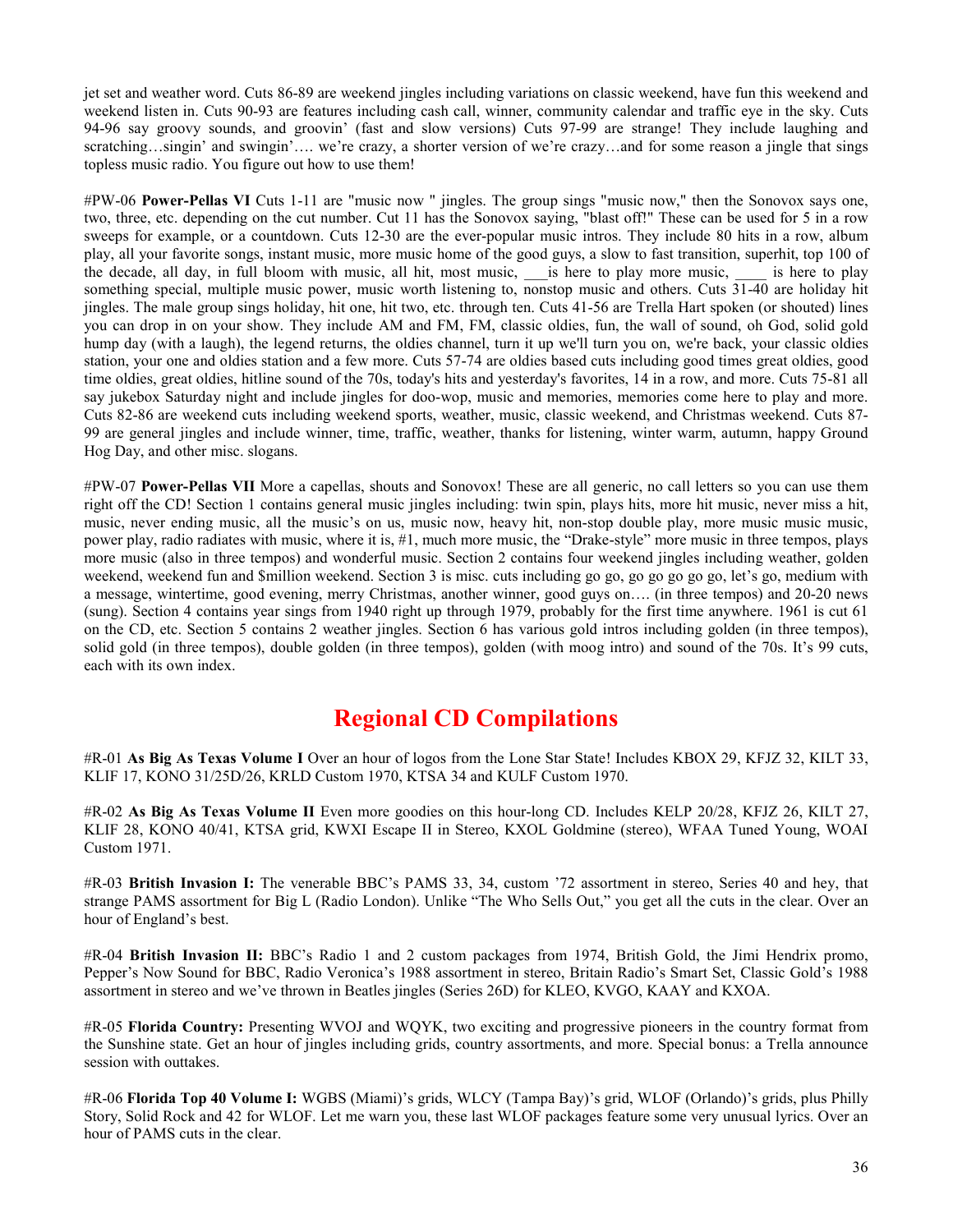#R-07 **Island Radio Volume I:** Includes KULA, KGMB, KORL and KPOI from Hawaii... ZNS3 Radio Bahamas and WABA from Puerto Rico. Over an hour of jingles running the gamut from the early Series 15 and 16 all the way up through Solid Rock.

#R-08 **Jingles Around the World Volume I** Canada, Australia, England, Bahamas, Mexico and other exotic places are represented. An hour of jingles, some of which are sung in foreign languages. International weirdness for sure!

#R-09 **Jingles Around the World Volume II** Another hour of international power! Radio 4IP and 5AD Australia, CKVN from Canada, Stereo Rey Mexico City and more. Over an hour, some of which is in foreign languages.

#R-10 **Kentucky Radio Volume I** An hour and ten minutes of jingles from the Bluegrass State including WKLO, WIEL, WKDQ, WVLK and WTTL. Bonus: WNOX from Tennessee's a capellas and 30 U.

#R-11 **Michigan Movin'** Non-Detroit PAMS and Spot jingles for WGRD (Grand Rapids), WIBM (Jackson) PAMS Philly Story, WKFR (Battle Creek) PAMS 31, WKMI (Kalamazoo) PAMS 35, WLAV (Grand Rapids) PAMS Holidaze/27, WTAC (Flint) PAMS 33, WTRX (Flint) PAMS LS packages and custom and WVIC (East Lansing) PAMS 43. Over an hour.

#R-12 **My Kind of Town** From Chicago you'll hear WGRT It's What's Happening from Pepper Tanner and WMAQ My Kind of Town, also from Pepper. Then you get a certified collector's item: WVON PAMS 18/24. (They're soul-ified versions of series cuts!) From other cities you get WIRL (Peoria) a capellas from Atwood Richards, WJBC (Bloomington) PAMS custom package and WROK (Rockford) Energy I. An hour in all.

#R-13 **New England Swings Volume I** An hour of PAMS jingles from the Northeast including WAVZ 27/29, WBZ 1968 custom, WDRC 42, WEEI-FM Custom 1972 in stereo, WJAR big 1973 assortment, WNHC, WPLR and WROR too.

#R-14 **New England Swings Volume II** Another hour includes PAMS WAVZ Holidaze/31/30, WBZ 26/28, WDRC 27, WLLH/WLAM Philly Story/Celebrate/Philly Story II, WMEX 18, WPOP 25, WPRO-FM Philly Story/ Energy I/ KB '71, WRKO-FM a capellas and Sonovox and WSAR custom. Completely different material from Vol. I.

#R-15 **New England Swings Volume III** Another hour of PAMS New England Power including WHYN 25D, WMEX 40 and grid, WNAC/WRKO custom, and the TM Overture and Drake package from WRKO.

#R-16 **New England Swings Volume IV** WBZ Count on Us stereo, WLOB 37/ Christmas grid, WMEX 20 and 32, four packages from WRKO. Bonus: WROR-FM Goldmine stereo. Over an hour!

#R-17 **Northeast Favorites Volume I** Hartford's WPOP and Albany's WPTR featured in an hour of great jingles. WPOP 16, 18 (two versions!), and 28 are heard with WPTR 16, 17, Beatle jingles (wild lyrics!), 31.

#R-18 **Pennsylvania Rockers Volume I** An hour of PAMS Top 40 packages including: WFBG (Altoona) 34,37; WHAT (Philadelphia) Soul Composite; WJET (Erie) 31,33; WKBO (Harrisburg) Windy '76; WRAW (Reading) 34; and WVAM (Altoona) 31.

#R-19 **Song of the South** Stations below the Mason-Dixon Line include WPXY (Pixie in Dixie), WTIX, WHBQ, WAYS, WQXI, WMAK and WLAC. An hour of PAMS jingles southern-style.

#R-20 **Susquehanna Radio Volume I** You get about an hour and seven minutes including: WARM 15, 16, 17/20/27; WICE 15, 16, 17/20/27 and WSBA 16, 17/20/27. Cool lyrics!

#R-21 **Way Out West Volume I** This one hour + CD contains KLEO (Wichita) Series 26/Great Things and Series 27; KOIL (Omaha) 23, 26/27, 29 and 35 and KOMA (Oklahoma City) custom 1970 Moog/a capellas all from PAMS.

#R-22 **Radio Luxembourg 2 CD set** You haven't lived until you've heard Sonovox in French! It includes cuts from 18, 25, 27, 29, 30 and 31. **Disc A** contains the entire French assortment by PAMS and the 1966 and 1967 packages recorded by Radio Luxembourg. You also get: WAVES-FM (Peterhead, Scotland's) 1997 Ken R. Inc. PAMS assortment in stereo (including outtakes), PAMS short Series 18 and a capellas for Guadalajara Radio, Bermuda's ZFB PAMS Series 44 (!?) and the WEVD Spanish a capellas. **Disc B** is all outtakes of the French PAMS package for Luxembourg! Each disc in this set is about an hour.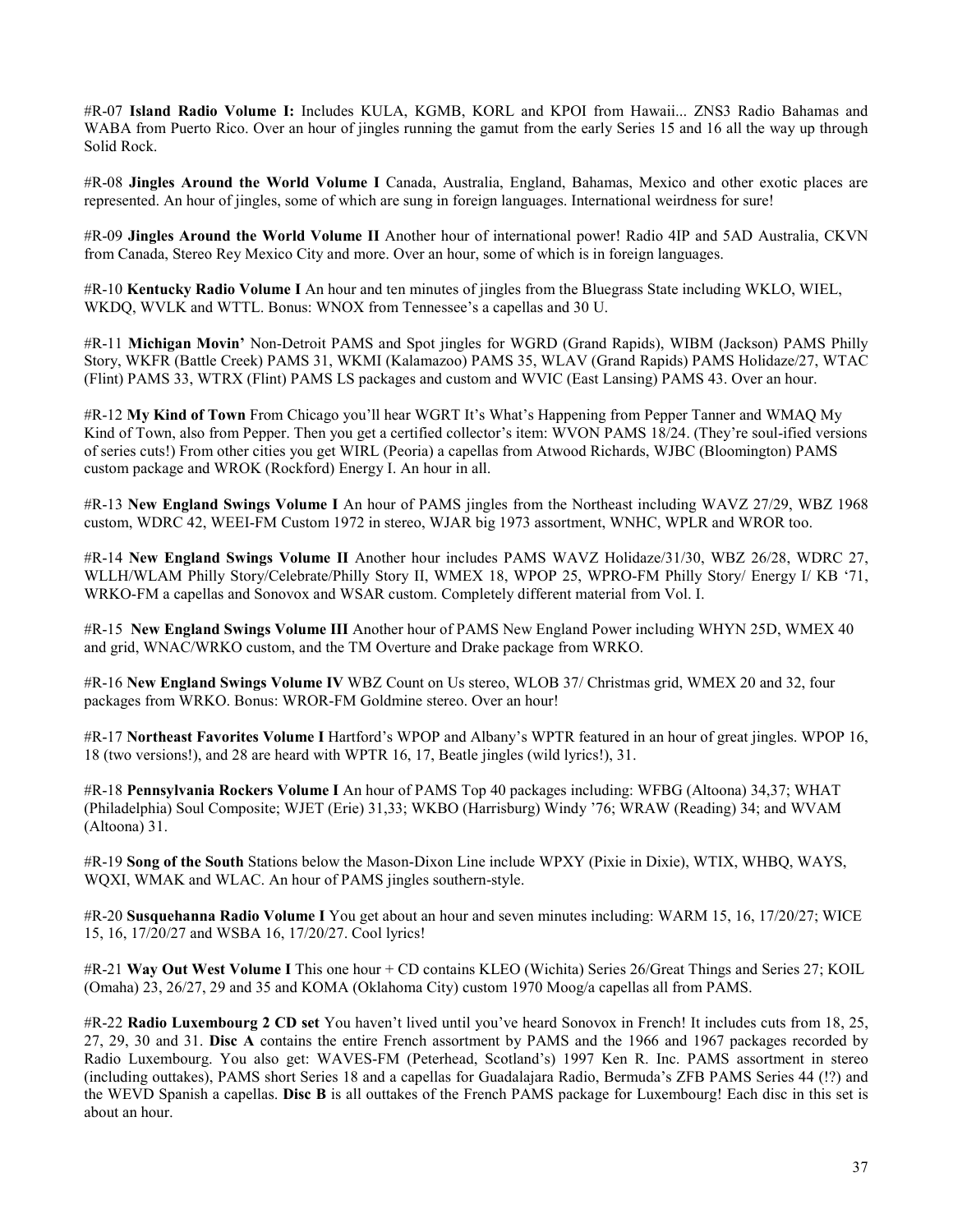#R-23 **BBC Commemorative Volume I** We have archived a number of real treasures not previously released on CD. Pepper Tanner's Now Sound, 2 cuts from PAMS 27, PAMS 31, 32/33, 34, male a capellas, custom news cuts, Good Life a capellas, 40/41, 1971 Clyde/Custom, Super Summer 72, 43, Philly Flo, Great American music Machine, Naturally and more! As a bonus you also hear the voiced promo that first announced BBC One and Two, and a few jingles and promos for Tony Blackburn. Over an hour and three minutes total!

#R-24 **BBC Commemorative Volume II** Pepper Tanner's Now Sound instrumentals, It's What's Happening (vocals and instrumentals), the Audio Producers custom package and the instrumentals for that package as well. It's 58 minutes of historic material.

#R-25 **California Dreamin'** Includes the KCBQ (San Diego) TM assortment from 1972, KCEY (Turlock) Jukebox/Mod Country, KFRE (Fresno) short PAMS custom package, and much more! How about a unique package of jingles recorded for the last days of KFWB's rock format featuring Darlene Love and the Blossoms. You also get a special Beach Boys-sounding promo for KHJ where all the jocks rap their names in time to the music. Then there's PAMS KRAK (Sacramento) unique "crack radio" a capellas and KRLA (Pasadena/LA)'s PAMS 1970 custom package. It's well over an hour of California jingles.

#R-26 **Doin' Dixie Volume I** More than an hour of PAMS jingles from WIST (Charlotte, NC): 26 and 28; WKIX (Raleigh NC): 6 cuts from 22 and Great Things; WLEE (Richmond, VA): 25d, 30, city song a capellas, 31, 40 Sonovox and more; WORD (Spartanburg, SC): 34, 35, 36; WQSN (Charleston, SC): 33 and a capellas and WTMA (Charleston, SC) 16 city song and 25D.

#R-27 **Nashville Cats Volume I** It's an hour and eight minutes of Nashville radio jingles including WKDA PAMS 16, 29, 40 and 40 stereo for WKDA-FM. You also get a Criterion easy listening package from WLAC-FM; from WSM two PAMS a capellas, Pied Piper and Great American Music Machine audition cut…and from WMAK, Series 26/33 and 28/31/26D (Beatles cuts).

#R-28 **Southern Comfort Volume I** The south rises again with over an hour of PAMS jingles. You get WANT (Richmond, Virginia) 42/43, WGH (Norfolk, Virginia) 18 Sonovox and instrumentals and the WGH rock song by PAMS created for Peninsula Catholic High! Also on this CD are several packages from WLCB (Hodgenville, Kentucky) recorded in the early 70s. To finish it out: WLEE (Richmond) a capellas, Sonovox and Series 40. Bonus package: WSSV (Petersburg, Virginia) Philadelphia Story!

#R-29 **New England Swings Volume V** More regional jingle hits including WAVZ (New Haven, CT) PAMS 32/33; WDJZ (Bridgeport, CT) PAMS Smart Set; WDOT (Burlington, VT) PAMS a capellas; WGCH (Greenwich, CT) Tanner Easy Listening and Tanner Something Special; WICC (Bridgeport, CT) PAMS 42 and PAMS Philly Flo; WNCH (New Haven, CT) PAMS a capellas, and WVMT (Burlington, VT) PAMS 42/43 and PAMS Philadelphia Story. About an hour and five minutes.

#R-30 **KIOA and Friends** This hour and two minute CD includes these all-PAMS hits from the state of Iowa! KIOA (Des Moines): Series 15 (with horrible lyrics and some extra mixouts we created from the master two-track), 17, 32/33, shotguns and the amazing Hooper Basketball (resung Pacers Basketball) jingle. KRCB (Council Bluffs) Series 42. From KSTT (Davenport): 18, 32 and Shaft! And from KYNA(FM, Des Moines) Series 39 and a capellas in stereo!

#R-31 **California Dreamin' Volume II** Over an hour of great jingles from the left coast! You get KARM (Fresno) PAMS a capellas, KBLA's (Burbank) extremely interesting 1964 package (company unknown) courtesy of Don Kent, KFOX's (Long Beach) cool PAMS custom country package from 1973, KGBS (Los Angeles) 60s Series from Pepper, KNEZ (Lompoc) PAMS 16 and the beautiful KPOL (Los Angeles) PAMS custom 1969 series which later was carved up to make "Escape."

#R-32 **Southern Comfort Volume II** This return to the south runs an hour and five minutes and includes these PAMS hits: WGH (Norfolk, VA) Solid Rock; WLOF (Orlando, FL) assortment from Series 27/36/38 and 39 and the rare stereo WTGR (Myrtle Beach, SC) Clyde. Also on this CD: four packages from WTMA (Charleston, SC) including Futursonic Versatiles, Pepper Kwik Sigs, PAMS Series 16 Song of the City and TM Someplace Special.

#R-33 **As Big As Texas Volume III** It's all Texas and all PAMS, about one hour and eleven minutes including KCRS (Midland) 25, 42/Clyde and 44; KELP (El Paso) 24/25 and 31; and KLBK (Lubbock) 28/a capellas, 32/33 and outtakes and 34. Those great old series with calls you've never heard.

#R-34 **Heartland** It's an hour and three minutes of jingles from the center of the U.S. You get these PAMS wonders: KDWB (St. Paul, MN) Solid Rock, KELO (Sioux Falls, SD) 14, KLMS (Lincoln, NE) 40/48/Windy, WCOL (Columbus, OH) 31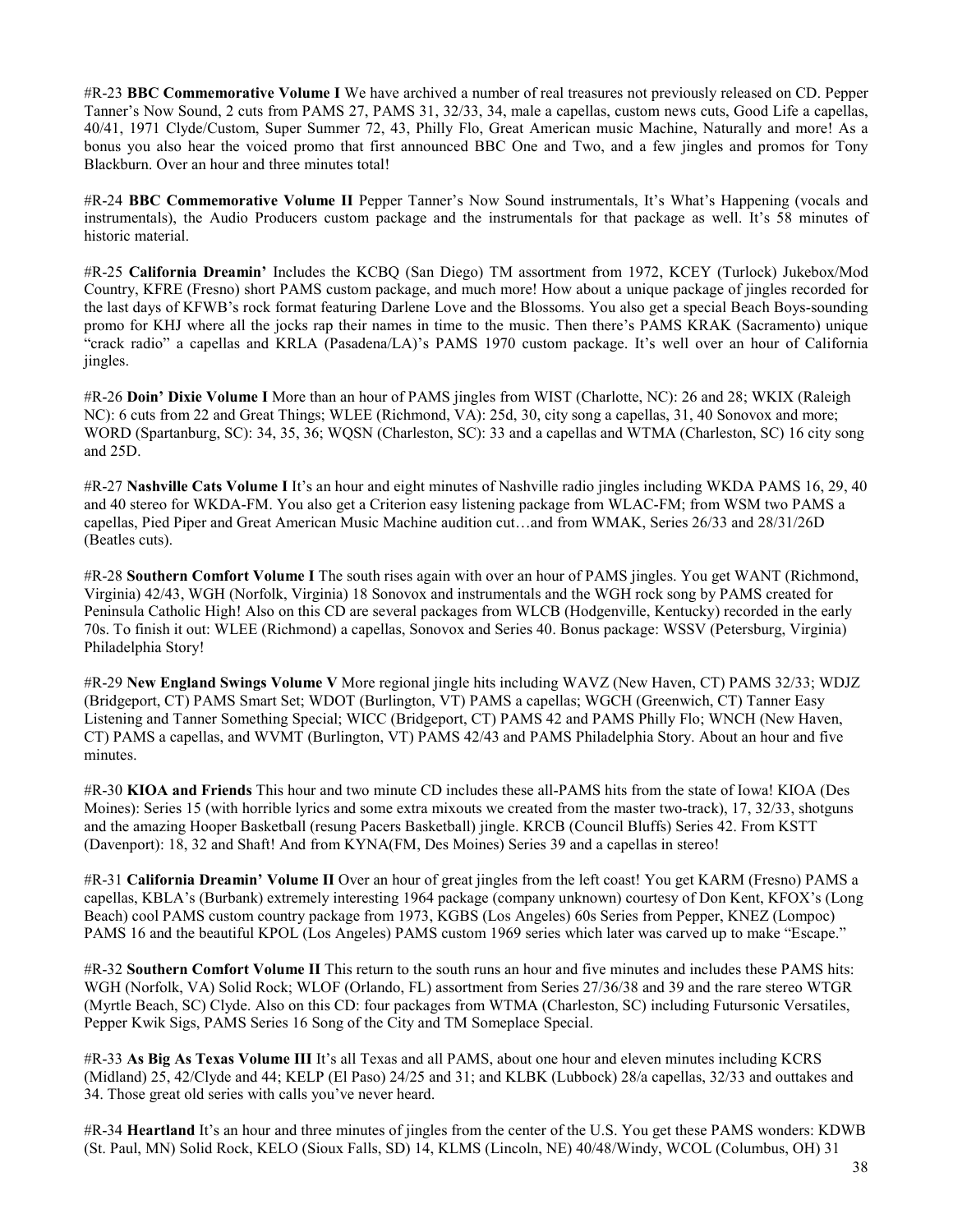(with several logos), WGOM (Marion, IN) a capellas, WJPS (Evansville, IN) 17 and WONE (Dayton, OH) Tuned Young/35/outtakes.

# **Samplers**

#S-01 **The BIG One** More than four hundred PAMS jingles segued into several short montages which will blow your mind. Spans the years 1960-1977 and includes series and custom jingles from a blinding variety of stations around the world. Never have this many master-fidelity jingles been assembled on a single CD. Over sixty minutes of excitement! Highly recommended.

#S-02 **Christmas 1995-1996** Our infamous party tapes have become "must-haves" for collectors around the world. Our 1997 and 1998 fiascoes are already on CD, so we've made a combined CD with two more years. Loads of PAMS outtakes.

#S-03 **Christmas 97** About a half hour of outtakes, recent PAMS jingles produced in our studios for stations around the world and assorted holiday madness. Unlike our other CDs, this is in montage form and is very funny stuff!

#S-04 **Christmas 98** See above description, but all new material from 1998.

#S-05 **Christmas 99... the Final Party:** Well, it had to end sometime. You hear the best jingles of that year plus some rather hilarious PG-rated outtakes and jokes. It was an emotional experience for all of us that we'd love to share with you, the jingle fans. It's about 40 minutes of the best of Ken R. Inc. for 1999 with plenty o' PAMS to be heard.

#S-06 **In Search Of…Historic PAMS** An hour of collector's items including the WPEO air versions to Series 14, part of a PAMS instrumental track session including outtakes for Series 15 (in stereo!), Series 17 for some of the Storz stations including WDGY…WHB…and WQAM. You'll also hear a few minutes of the original NY recording session of the vocals on WABC's original assortment, a PAMS melody audition tape, more hilarious female vocalist auditions (these are the bad ones!), Series 25 experiments, and some promos for PAMS recorded in the mid-70s. Bonus track: Bill Meeks' "Boss of the Beach," jingles which were recorded after he left PAMS.

#S-07 **Monster Sampler on CD** On most of our CDs you hear a short space between the jingles. On this one, you hear over 300 jingles segued together in two breath-taking 25-minute segments. Previously available only on cassette, this montage offers about 50 minutes representing the most interesting cuts obtained when we purchased the original PAMS tapes in 1980. Bonus: Another ten-minute sampler is included: Dallas4 (an hour total).

#S-08 **PAMS PLANET** What can we say about this, except it's a wild trip for collectors. Includes outtakes, WABC DJ jingles, Flip-Outs (the weirdest PAMS stuff there is) and Personals (PAMS jingles sung for various collectors around the world).

#S-09 **Norman B.'s Extravaganza I Sampler** Our British Webmaster, Norman Barrington, is a big jingle fan and he's compiled a CD crammed with over 70 minutes of PAMS, TM, Pepper Tanner and CRC jingles. These montaged cuts are divided up into several segments for easy listening for a good cross-section of 1960s Top 40.

#S-10 **Tracy Carman's Multiple Music Power Sampler Volume I** An hour of spectacular PAMS jingles in montage form, divided up into two segments of about 30 minutes each. Hear the singers fool around! Excellent quality and lots of fun from one of the world's premier jingle collectors.

#S-11 **Behind the Scenes at PAMS** For a while in the 90s we offered this thing on cassette. Now that we've obtained much better copies of this original archival material, we've assembled it on CD for the first time. These are outtakes from the original PAMS studios including material from 1964 through 1974 which was assembled to amuse the staff at PAMS Christmas parties. And don't play this Dr. Pepper jingle on the air… it's rated R! An hour and seven minutes!

#S-12 **The Big Two** When we released "The Big One" sampler we were overwhelmed with orders and compliments. Apparently you all like to hear more variety of jingles, lots of different series, and stuff you have NEVER heard before. Well, we've done it again! Another hour-long sampler divided into sections such as 60s medley, 70s medley, etc. We even have a section of Christmas jingles! It's over an hour in all divided up into convenient segments. Highly recommended!

#S-13 **Christmas Parties 1992/1993** Another CD just for fun! Each year we collected the best jingles produced in our studios (and the goofiest and most embarrassing outtakes) and combined them into a great montage. Among the gems in this collection you'll hear a beautiful Christmas cantata sung a capella by our group, a barbershop quartet tune with Ken R.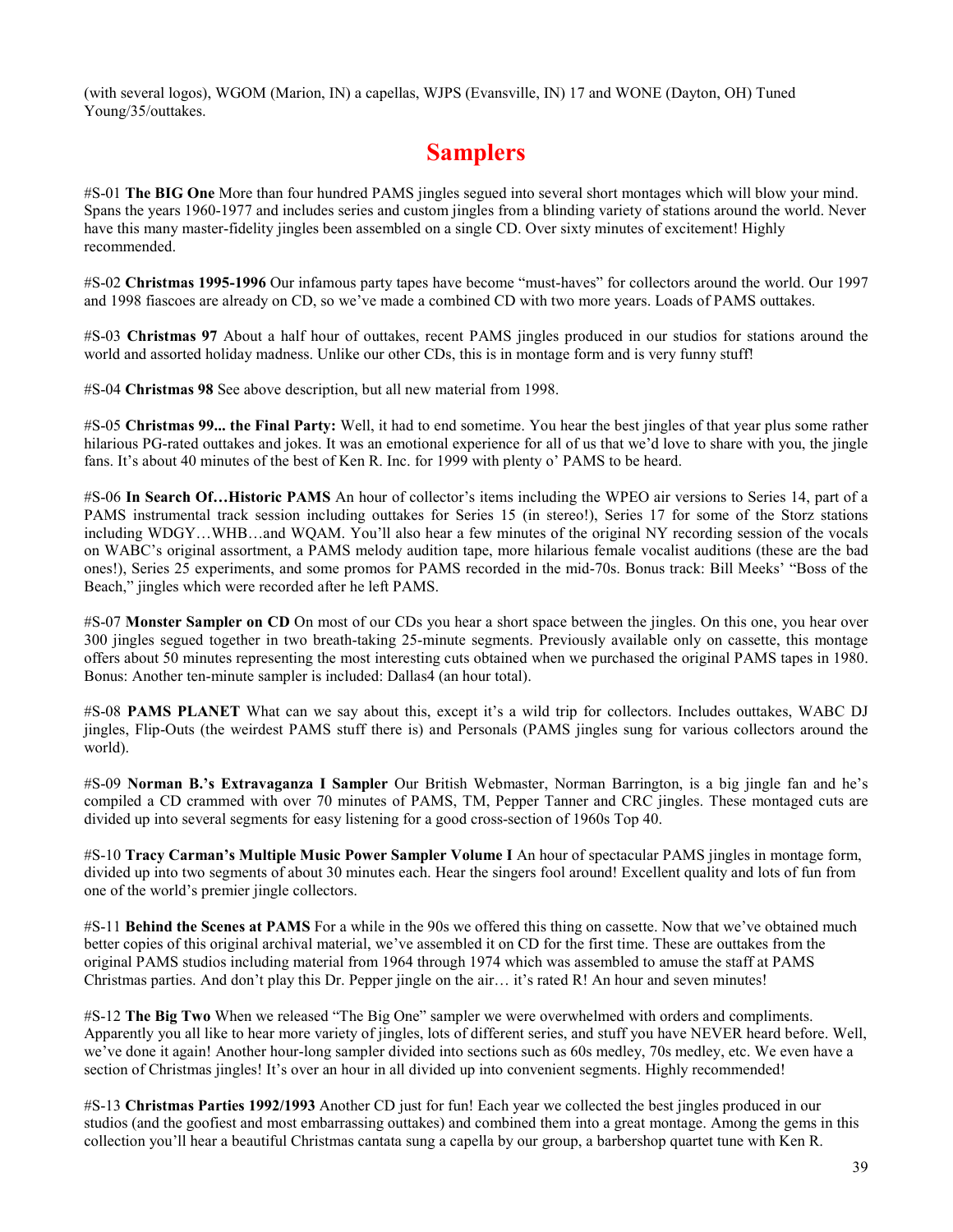himself singing lead (uh oh...) and as a bonus, you get a montage of some of the best of our 1991 jingles, too. Over an hour of cool stuff.

#S-14 **The Livin' End** It's our last, and perhaps best sampler CD. It's all PAMS, it's over an hour and five minutes and we guarantee you haven't heard most of this stuff! It's divided into listenable segments of less than 10 minutes each and sections include: The 60s, The 70s, News Jingles, Christmas cuts, the KTAC "Talk of the Town" Promo, WRBC's Sales Promo, Country Jingles, Stereo Jingles, WTVY(FM)s "Have a Happy Day" song, and some lightly censored track outtakes from Series 20 and 25 (in stereo!). Also: special guest appearances from Jon Wolfert, Ken Justiss and Ron Harris (don't tell them!). Highly recommended.

### **Series-Based Compilations**

#SB-01 **Grid Factory Volume I:** In the late 60s, PAMS invented a system of using multi-track tape machines to sing multiple lyrics on custom tracks. It was called the "grid" system and you'll hear it in operation for WAXY-FM, WNAP, WKIX, WBBF, WPOP, WAKS, WAME and more. Over an hour of jingles.

#SB-02 **Happiness Is…**Series 28 presented here for KUDY, WAKY (with some Series 31), WAYS (with some 18, 22 and 24), WBAG (with some 26 and 29) and WGH (with some 29). Over an hour of 1965 coolness.

#SB-03 **In Set Stations** features PAMS Series 30 from some of your favorite stations: WONE, WYBG, WIBM, WKDA and WLYV. Some of these packages have a few cuts from 29 and 14 as well. Over an hour!

#SB-04 **Jet Set Stations Volume I** 8 stations' 27 includes: KHLO (Hilo, Hawaii), KOMA, KXOA, WAKY, WCPO, WHB, WIGB and WPXI. Many say this was their favorite series, and it was certainly the most popular ever recorded!

#SB-05 **More Jet Set Stations** You asked for it, now here are 8 great Series 27 packages including KMHT, KOLE, KOZA, KRIZ, KIOA, WBBQ (with some Series 34), WOND and WWKE. Some interesting logos and variations, over an hour of jingles for your collection!

#SB-06 **Love Stereo** The jingles were called "Love." All the ABC FM stations bought this one in 1969, including KQV-FM, WLS-FM, WXYZ-FM, KABC-FM and of course WABC-FM. You hear it in stereo and you get the outtakes, too. Also on this CD, a different package, also called "Love" from 1971 is heard for WREC, Memphis. Over an hour of stereo jingles.

#SB-07 **PAMS Go Go Stations** 7 Series 29s! KJR, KXOK, WCOL, WHFM, WKWK, WMEX and WPTR are here for you. 1964 was perhaps the glory year for PAMS and it doesn't get much better than this series. An hour of hits!

#SB-08 **More Radio A Go Go!** It's Series 29 from the best year in Top 40: 1964: KOMA, KOZA, WBAG (which also includes some Series 26 and 28), WGH (also includes some 28), WVAM and a special collector's item: Go *Grow* from the Altoona Chamber of Commerce. Over an hour.

#SB-09 **Music Explosion Stations** A lot of stations bought Series 31, and here are some of the better ones. KSEL, WSBB, KWBW, WJIM, WPDQ/KOMA/WHND (stereo recorded in 1988), WRBE, WTAC and WTTO. More than an hour.

#SB-10 **PAMS All American Stations** 8 stations' Series 26 in full includes KQWB, KRUX, KXOK, WHB, WHEW, WIBG, WITH, WKLO. An hour of fun.

#SB-11 **PAMS Custom Volume I** These are the non-numbered series you might remember including A capella, Band-A-Pella, Bandfare, Beautiful but Beautiful, California Country, Celebrate, Christmas, Clyde, Country I and II, Energy, Fall Affair, Fantasy and the famous PAMS Disclaimer.

#SB-12 **PAMS Custom Volume II** Another hour includes Frisbee, Good Life, Great American Music Machine, Great Country, Grids, Guitar Country, Hello, America, Hi Timers, Holidaze, Hot Vibes, Jukebox Country and LOVE-FM.

#SB-13 **Sonosational Stations Volume I** All PAMS 18! Includes CFAC, CFUN, KCBQ, KFJZ, KJR, WHOT, WING, WKDA, WTMA, WTOB and a bonus item: outtakes from the instrumental track session in stereo.

#SB-14 **Swiszlers Volume I** In late 1966 and 1967 a lot of stations bought Series 32, and here are some of them. You get Swiszled by KELP, KOSA, KPUR, WHYN, WKIP and WKLO. It's over an hour of late 60s fun.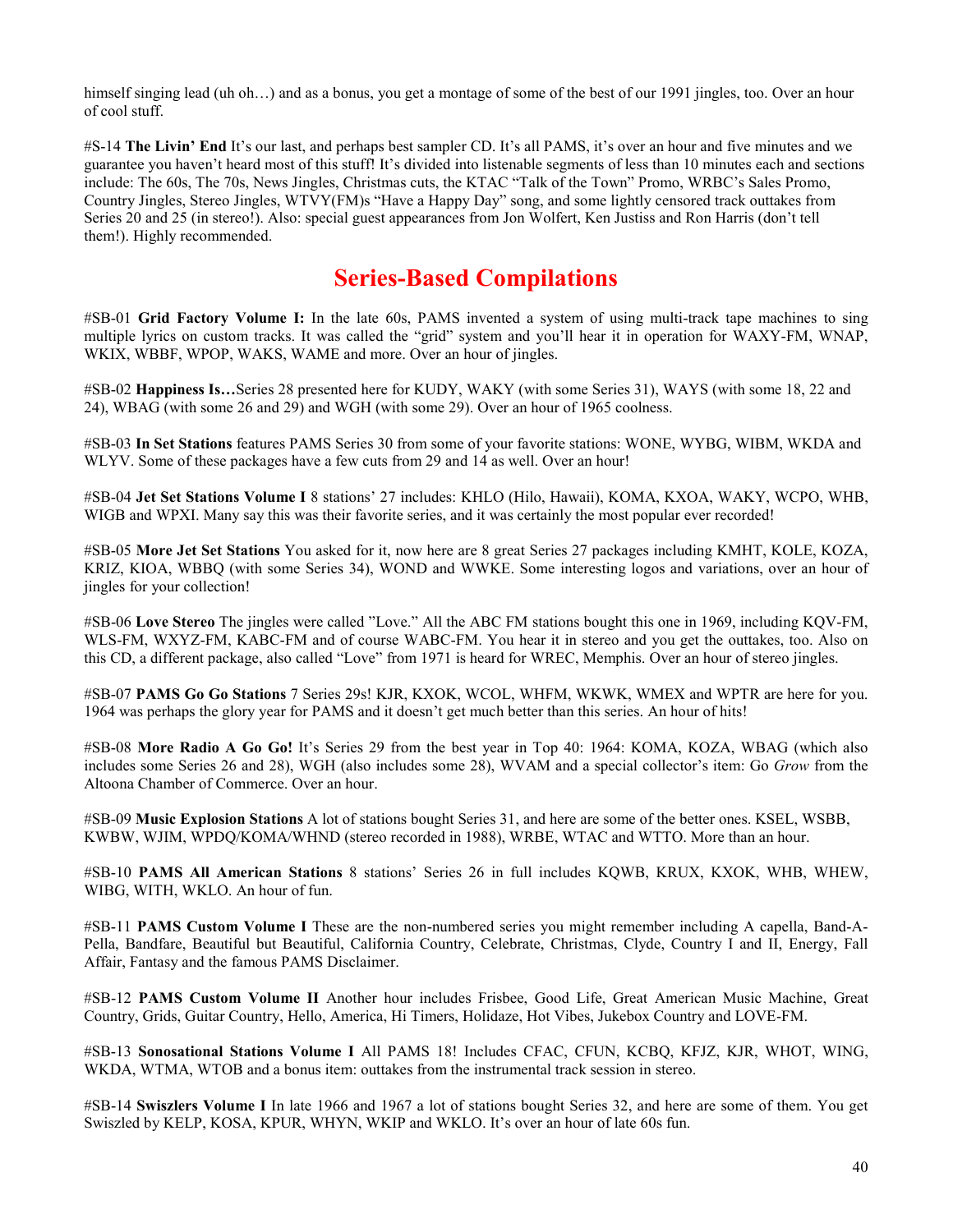#SB-15 **Sonomagic Volume I** Yes, it's Series 22…and you'll hear packages from Radio 5AD in Australia, KNOE, KTSA, WABB, WAVZ, WFUN, WKKO, WKMH, WMID, WSGN and WTOD here in Toledo.

#SB-16 **PAMS Custom Volume III** Moog/Sonovox demo, Musical Odyssey (WWDC), Naturally (KNX-FM in stereo), New Country (KOIT-FM in stereo), Opus '72, Philly Flo, Philadelphia Story (unused narrated and rare demo which we had to remix and restore) and Philly Story II all for WFIL, Phoenix (KLIF), Pied Piper (KYA), Pop Tops (record intro singovers for WLS and WGAR) and KHJ's Power Pak. About an hour and three minutes!

#SB-17 **Happy Difference Stations Volume I** We picked several of the most unusual versions PAMS ever produced! 6KYNA (Australia), KWBB (Wichita, KS), WBAG (Burlington, NC), WCOS (Columbia, SC), and WNOR (Norfolk, VA) on this hour-long CD.

#SB-18 **Still More Jet Setters** You wanted more Series 27 jingles. This hour plus CD has it featuring CFPL (London, Ontario); KTRN (Wichita Falls); WCSH (Portland, Maine); WKKO (Cocoa, Florida); WLAV (Grand Rapids); WLCY (St. Petersburg); WNOX (Knoxville); and WTMA (Charleston).

#SB-19 **More All American Stations!** By popular demand…. an hour and five minutes more PAMS Series 26 jingles from 1964. You get KTEO (San Angelo, TX); WABB (Mobile, AL); WAIT (Chicago, IL?); WAKX (Superior, WI); WFEA (Manchester, NH); WFLA (Tampa, FL); WFLB (Fayetteville, NC); and WJSO (Jonesboro, TN). Some interesting lyrics!

#SB-20 **More In Set Stations (PAMS Series 30)** This time you get CFPL (London, Ontario with some 31), KEYN (Wichita, Kansas with some 32), KOMA (Oklahoma City, OK), KONO (San Antonio, Texas), WTBC (Tuscaloosa, Alabama with some 29) and WYND (Sarasota, Florida). Love to hear those girls sing! Over an hour.

#SB-21 **Jet Set Mania! "**The superhit sound of"… more Series 27s! Over an hour and nine minutes in fact! You get KRIO (with some 26 and 30), WCBX (with 34, a capellas and 40), WDBO (with 41 and two cuts are for WERK!), WFEA, WJSO (with some 29 and 1 cut from 18), WLCY (with tons of reverb), WOOW (with some 29) and there's more! You get the entire set of Series 27 pre-records with better fidelity than is available on our pre-record CD. You get the "have a happy holiday" cut, school's out countdowns (from 31-1), four "time to turn" cuts, and some of the sound effects from the series including the boat, the pool frolic, two diving board effects and the surf sounds.

#SB-22 **Still More In Set Stations** It appears that a lot of our collector friends enjoy jingles from that great year, 1965 so we have more the amazing Series 30 from PAMS. You get KFJZ (Fort Worth), KRUX (Glendale, Arizona), WAKR (Akron), WCAW (Charleston and sung by a mostly male group!), WGNI (Wilmington) and WINN (Louisville). Over an hour of the 60s!

#SB-23 **Still More Go Go Stations** A third volume of Series 29? Why not! On this one you get KFJZ, KILT, KSEL, WFLA, WLAV and WMBL. About an hour and four minutes. Go go go go go!

#SB-24 **More Music Explosion Stations** PAMS Series 31 is as good as it got! Includes WDDT (with some Series 32, Greenville, MS); WDXR (with some Series 32, Paducah, KY); WFSO (Pinellas Park, FL); WISM (Madison, WI); WJSO (Jonesboro, TN); WKEE (Huntington, WV); WKKO (Cocoa, FL); WORC (with some Series 32, Worcester, MA); and WTLB (with some Series 29 and 34 and a capellas, Utica, NY). Note: parts of the WTLB package are slightly overmodulated on the master.

#SB-25 **Still More All American Stations** When PAMS created Series 26 in 1964, it was destined to be one of the hottest and most enduring packages ever! In this hour and three-minute collection you get KANB (Shreveport, LA); KERN (Bakersfield, CA); KLVI (Beaumont, TX); WAKR (Akron, OH); WBSR (Pensacola, FL with some 18 and 33); WPTR (Albany, NY) and WROZ (Evansville, IN). As a bonus you also get a couple of stereo outtakes from the instrumental track session.

#SB-26 **Fun Vibrations!** For the first time, an assembly of PAMS Series 33 (many of which also have some Series 32). It's over an hour and you get WDVH (Gainsville, FL), WKKO (Cocoa, FL), WKOY (Bluefield, KY), WLAV (Grand Rapids, MI and this package includes outtakes!), WSPF (Hickory, NC), and WTOB (Winston-Salem, NC).

#SB-27 **Music Power Stations Volume I** It's about time we collected these classic PAMS Series 34 packages so here you go! You get music-powerful jingles from CJCH (Halifax, Nova Scotia), KELI (Tulsa, OK), KFJZ (Fort Worth, TX), KIXZ (Amarillo, TX), KLMS (Lincoln, NE), KOVO (Provo, UT), WAKA (Gainesville, FL), WBBS (Jacksonville, NC), WEMJ (Laconia, NH), WFBG (Altoona, PA) (2 cuts), WFOM (Marietta, GA) (1 cut), WKBK (Keene, NH), WKKO (Cocoa, FL)